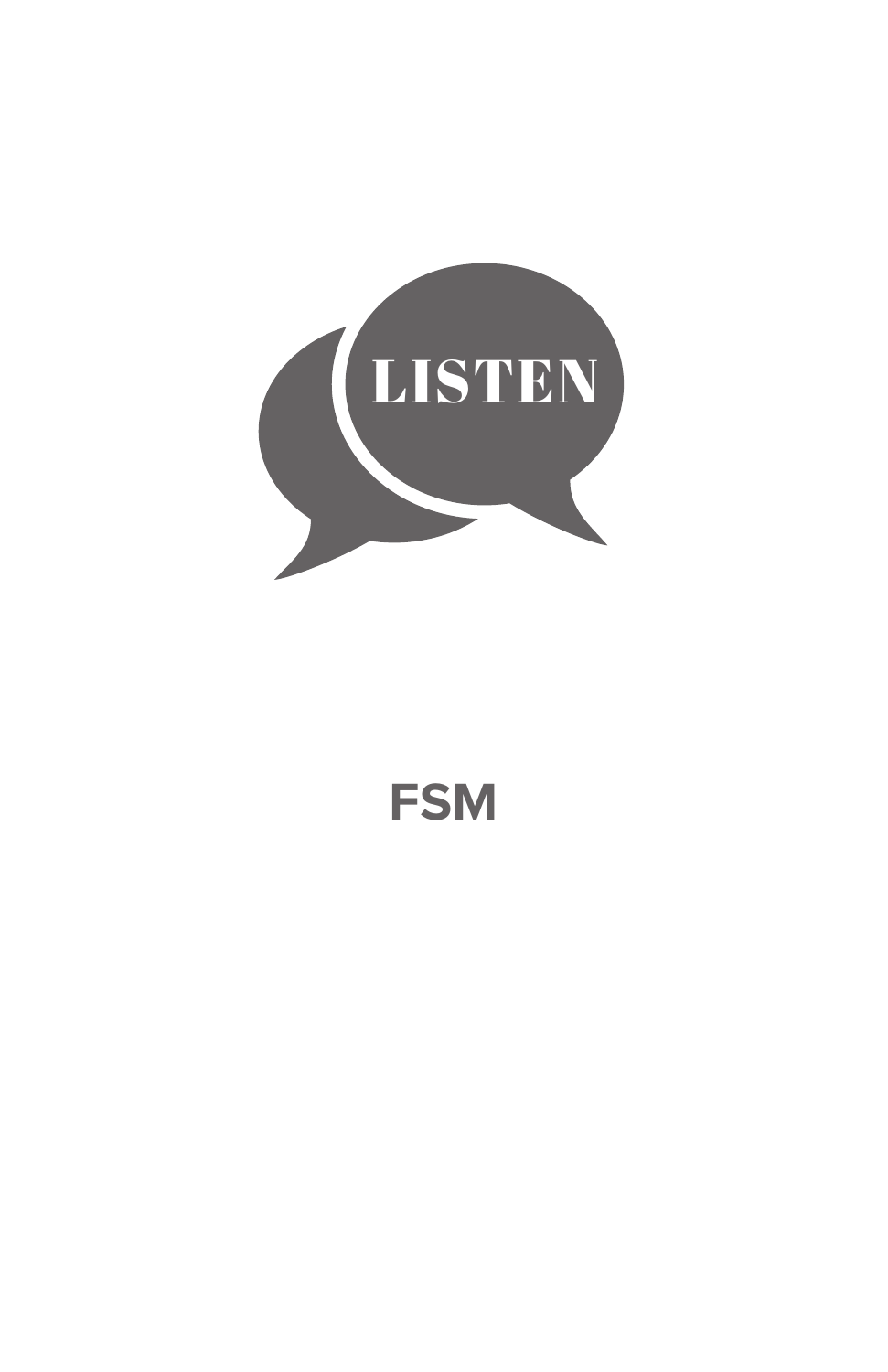Our Fellowship Student Ministries (FSM) team values partnering well with families because we know that families are the greatest spiritual influence on the life of a child. We also know that it can be difficult to know how to connect with your child as they enter into their teen years. With that, we wanted to provide a

resource for you to engage with your children confidently amidst changing relationships in a changing culture. We hope and pray this book will be a resource that deepens relationships with your children and with the Lord.

#### © 2019 Fellowship Bible Church Northwest Arkansas Fellowship Student Ministry

Curriculum may be copied and used for personal and ministry purposes as long as content remains unchanged.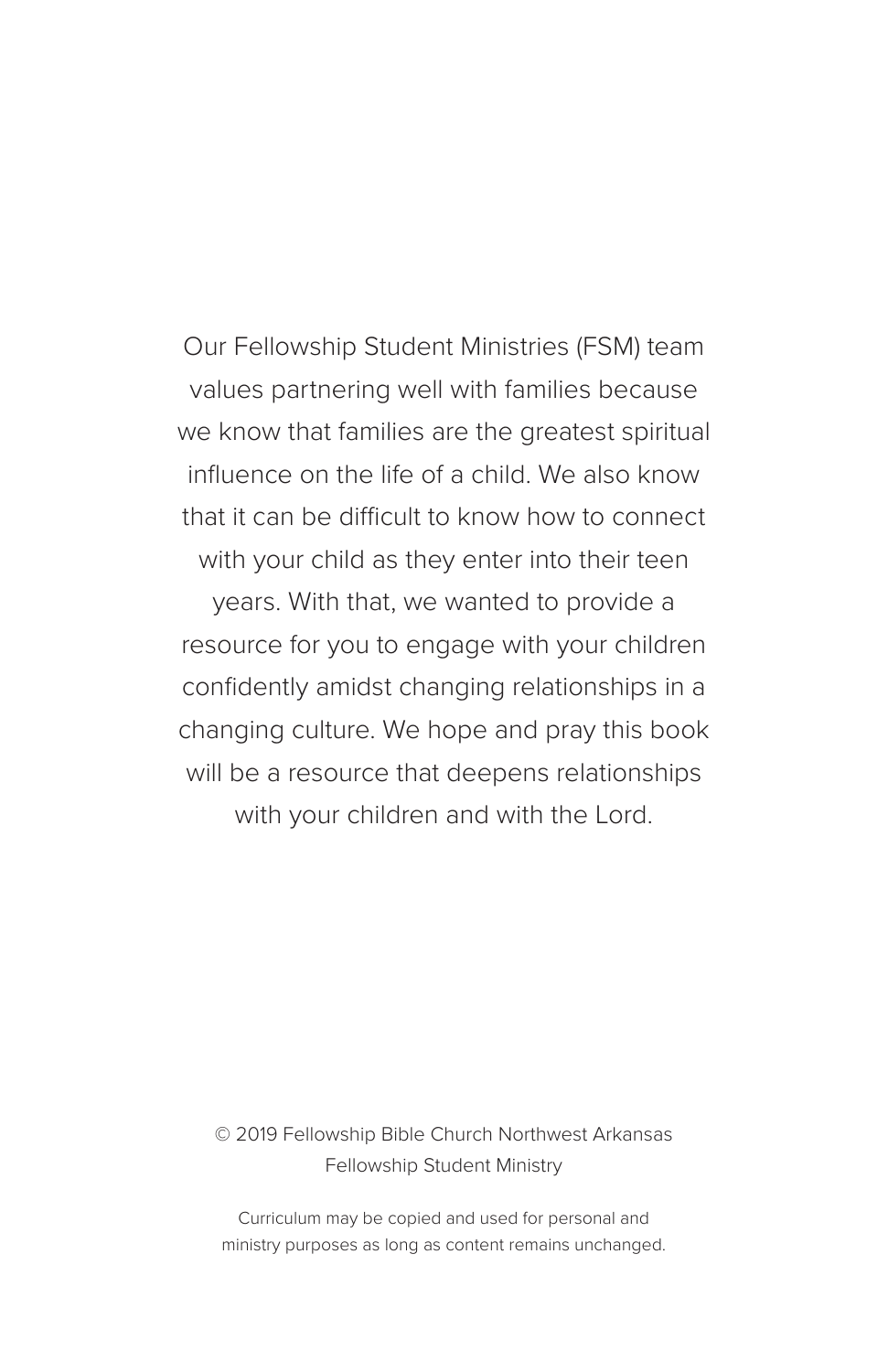# **Table of Contents**

| <b>Topics</b>     |  |
|-------------------|--|
|                   |  |
|                   |  |
|                   |  |
|                   |  |
|                   |  |
|                   |  |
|                   |  |
|                   |  |
|                   |  |
|                   |  |
|                   |  |
|                   |  |
|                   |  |
| <b>Situations</b> |  |
|                   |  |
|                   |  |
|                   |  |
|                   |  |
|                   |  |
|                   |  |
|                   |  |
|                   |  |
|                   |  |
|                   |  |
|                   |  |
|                   |  |
|                   |  |
|                   |  |
|                   |  |
|                   |  |
|                   |  |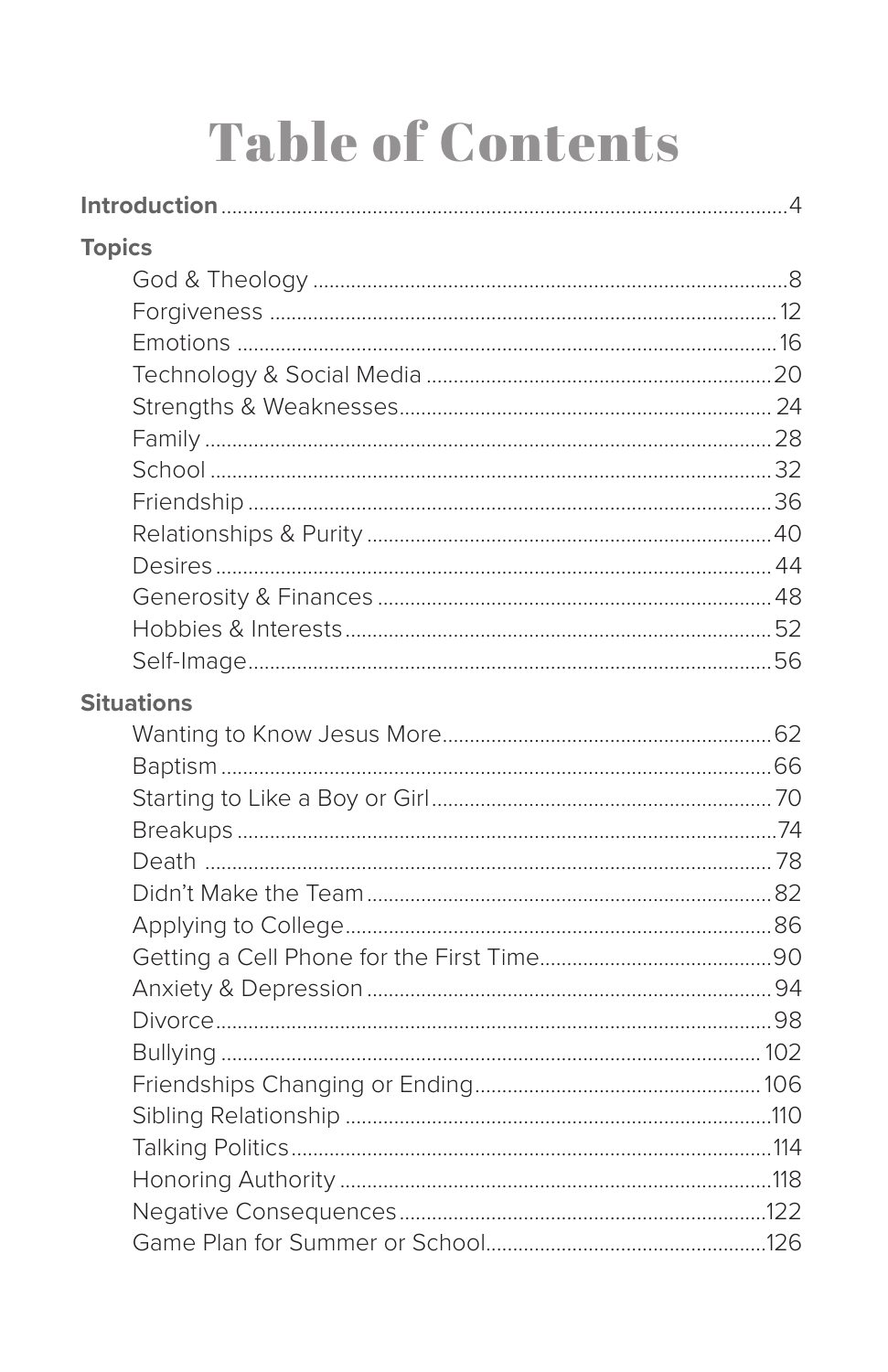# Introduction

One of the greatest gifts that a parent has is the opportunity to connect with the heart of their child as they grow up. It's also one of the most challenging parts of parenting. Children long to be loved and cared for, but the pressures of our world often push them to look for that love and affirmation outside of their parents.

We want to do everything we can to equip parents to have spiritual influence in their children's lives! We want to see students "Know Jesus and Make Jesus Known," and we know that the greatest influencers in their lives are you: their parents. As our team prayed and processed how we can do our jobs better, the idea of this book began to take shape.

As you go through these last few years with your kids in your home, we hope that this resource makes connecting with them and pointing them to Jesus that much richer. Remember that their salvation is not in your hands; it's in God's. At the same time, He's given you the privilege and responsibility to shepherd them for the most formative years of their lives. We are praying diligently for kids throughout Northwest Arkansas to seek the Lord, find community, feel loved, and experience the life that comes in a relationship with Jesus!

#### **How to Use This Book**

The goal of this book is to give you an avenue and content to connect with your son/daughter. We provide questions and a few key verses, but the rest is up to you. You'll find a wide range of questions including those regarding theology, friendships, finances, relationships, family, and many more topics. Think of this as a menu more than a manual. Don't worry about going page by page through this until you're done; pick and choose questions as needed for your child in their situation.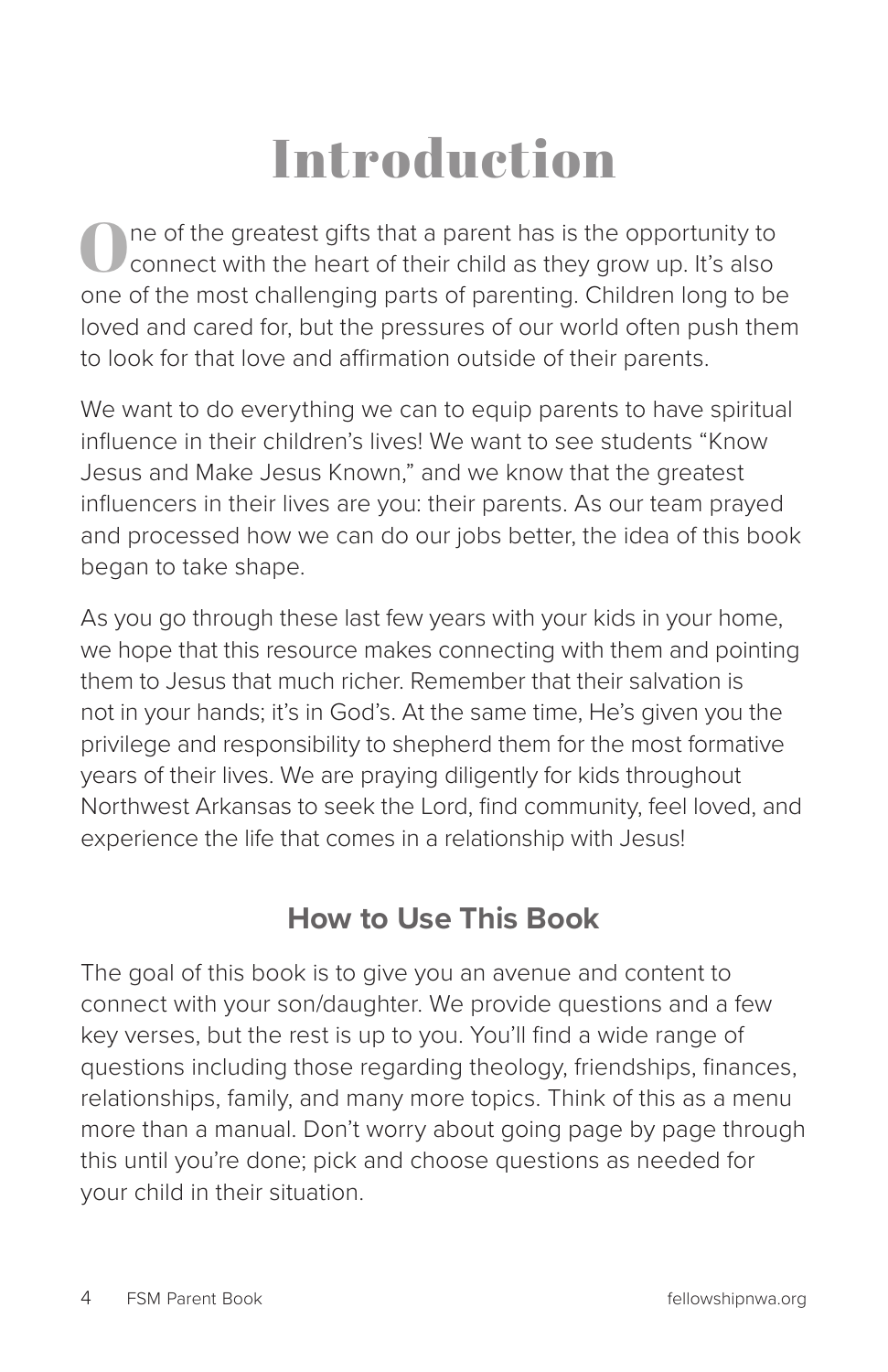Use these questions in the car, at the dinner table, or whenever you have time. Ideally, a weekly or bi-weekly "breakfast date" would provide consistency and intentionality that children crave (whether they realize it or not). We understand that may be a lot for you to commit to with schedules and other activities, but it's worth it to carve out time with them!

Here are a few reminders as you meet with your child:

- 1. Don't just ask questions. Always share and answer the questions yourself.
- 2. This is not a time to rebuke, correct, or corral. Just listen and give them a safe place to share/process.
- 3. It may take them a long time to feel comfortable opening up. That's okay!
- 4. Follow through and follow up. If you decide to do something, then do it.
- 5. Use Scripture, talk about Scripture, emphasize Scripture, but don't over spiritualize everything.
- 6. Peel back the layers, and don't rush through it. These questions are tools to go deeper. You are here to be together, not to finish.
- 7. Have fun!

Are you ready? Let's be honest, you'll never be fully "ready" to lead and develop your child. None of us will, but you just have to start and trust the Lord through the process. Make the effort, think of this as a marathon rather than a sprint, and pray daily! Ready… Set… Go.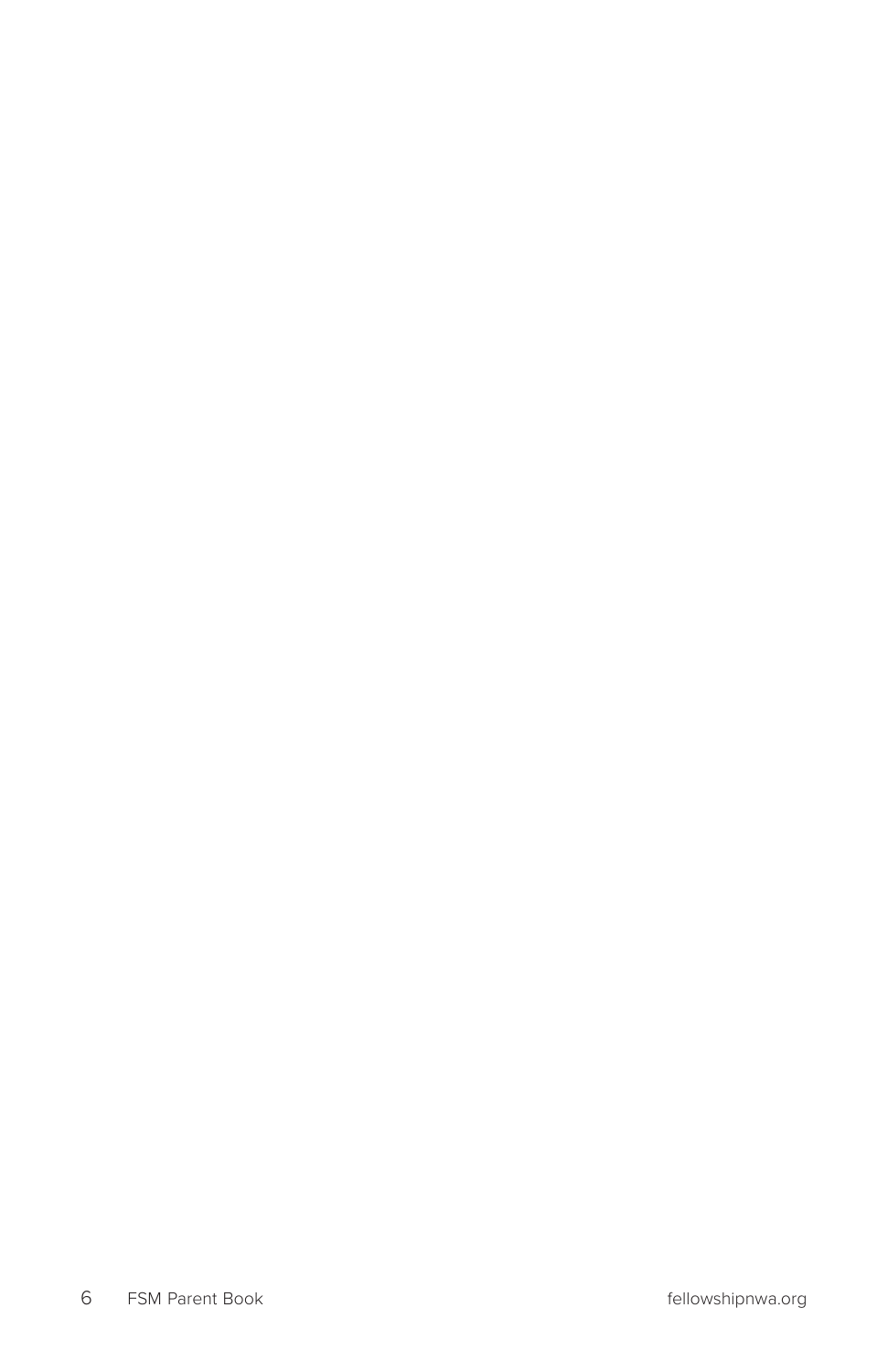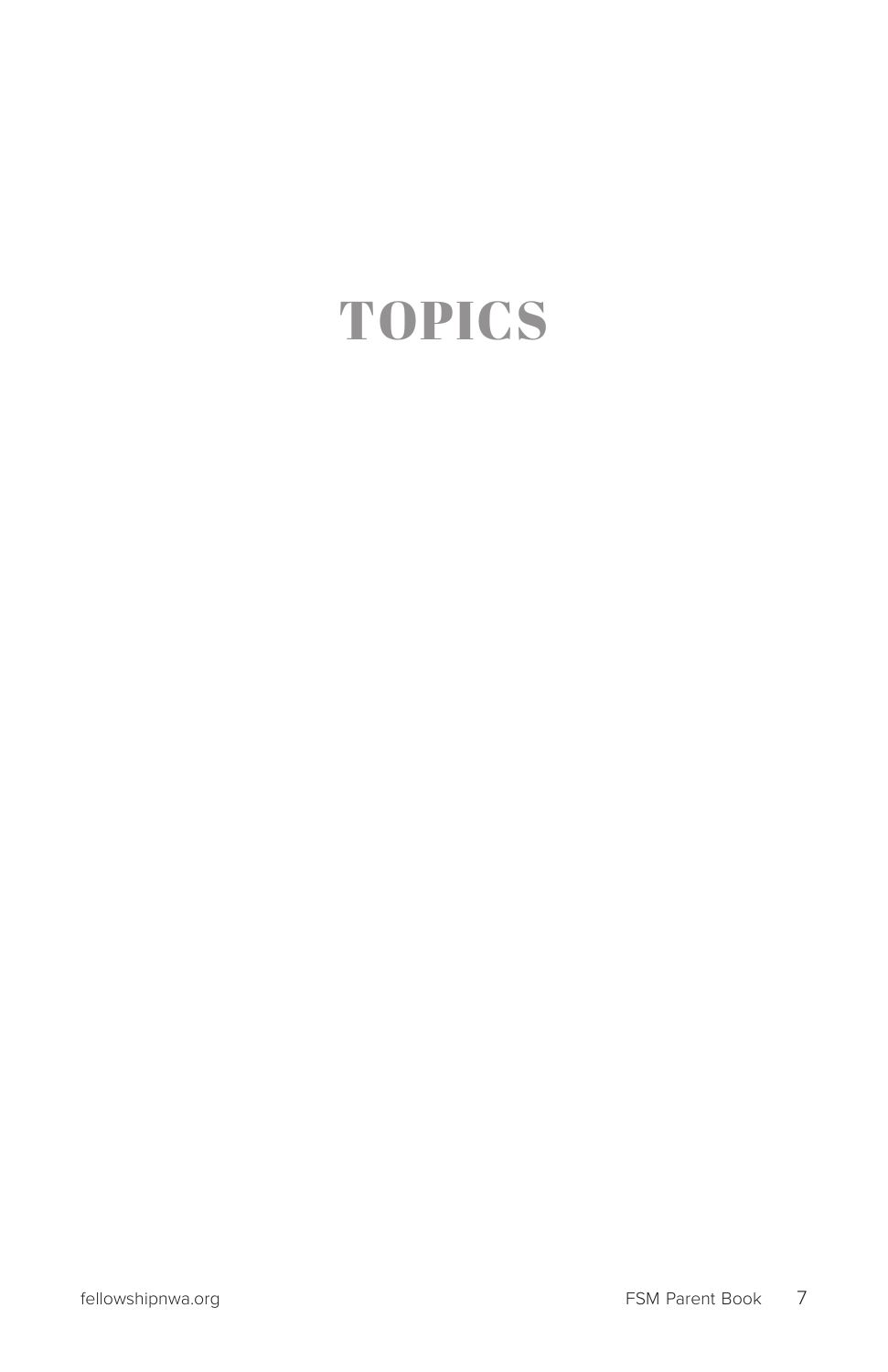### GOD & THEOLOGY

*And this is*  ETERNAL LIFE, *that they know you, the only true God, and Jesus Christ whom You have sent.*

**JOHN 17:3 ESV**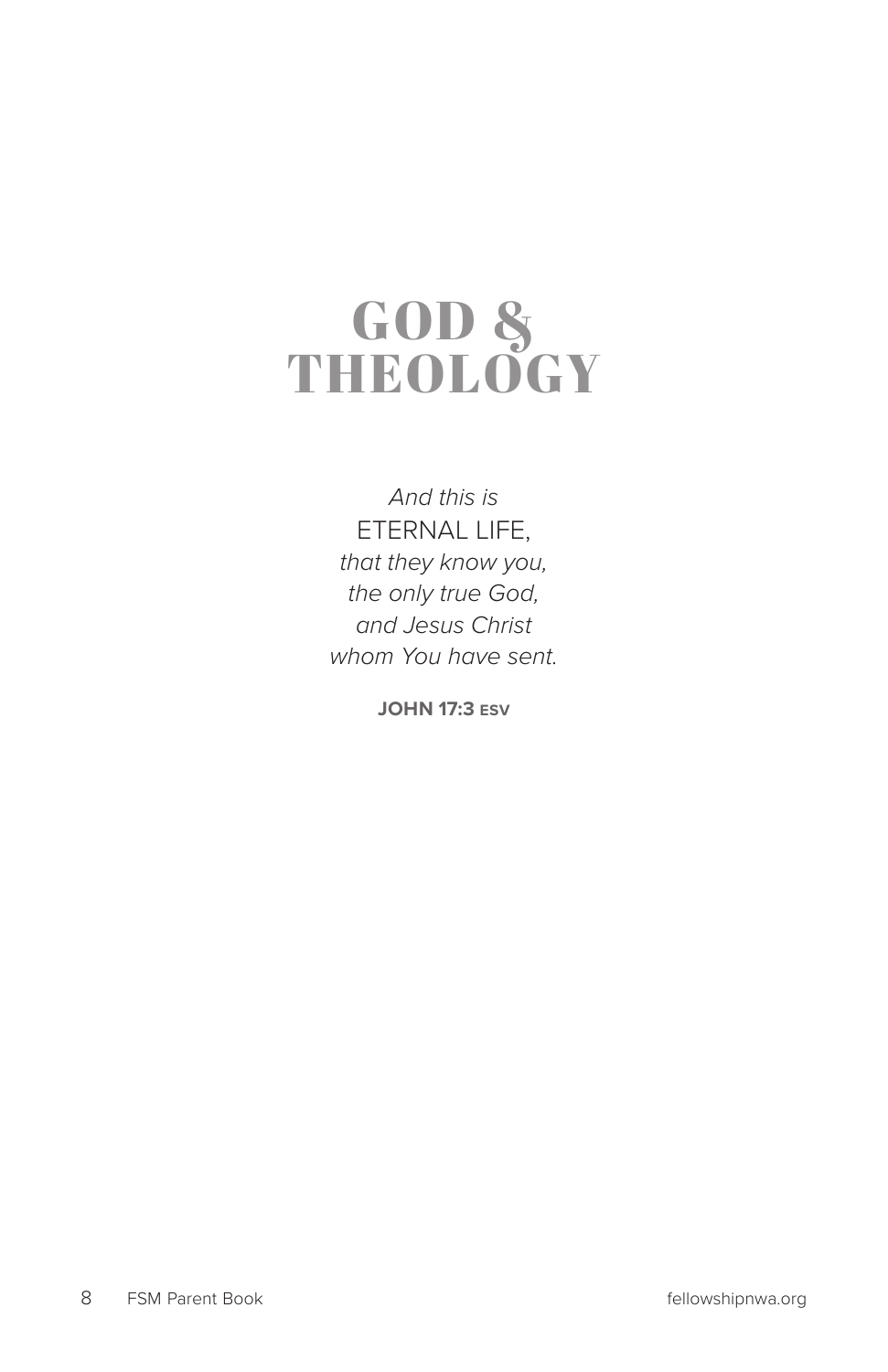If you could ask God any question right now, what would it be? What's one thing you don't understand about God?

> What is your favorite Bible story and why? Let's read it and talk about it!

What are you learning about God right now? How is that changing you and the way you live?

What's your favorite thing to pray for? What's the hardest thing to pray for? Why?

Who's the one person in your life you want to know Jesus? How could we share the love and truth of Christ with them?

> What's the last verse you memorized? Why is memorizing God's Word important?

If Jesus were to talk to you today, what would He say?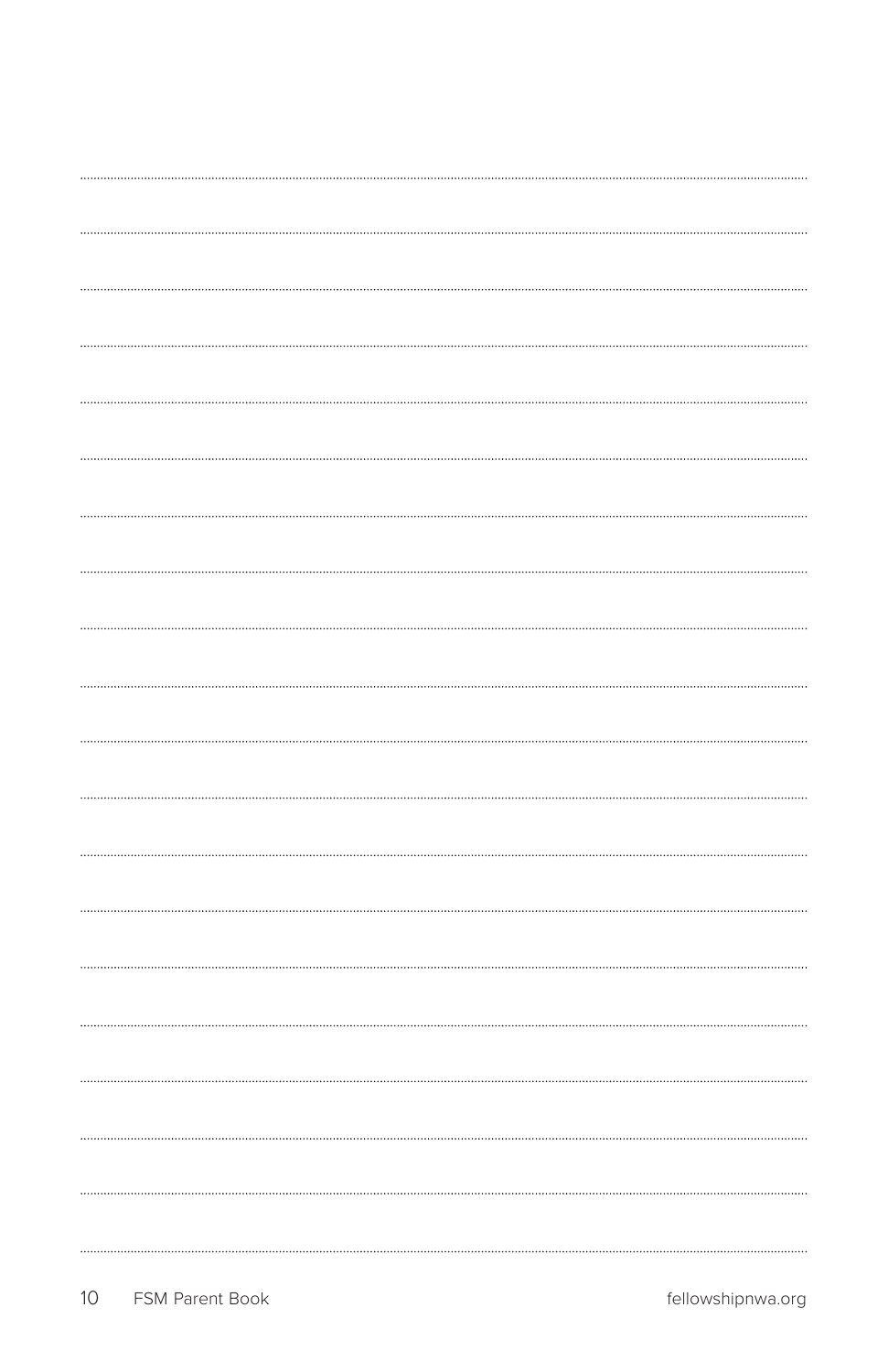*Oh, the depth of riches and wisdom and knowledge of God! How unsearchable are his judgments and how inscrutable are his ways!* <sup>34</sup>*"For who has known the mind of the Lord, or who has been his counselor?* <sup>35</sup>*Or who has given a gift to him that he might be repaid?"* <sup>36</sup>*For from him and through him and to him are all things. To him be the glory forever. Amen.* **ROMANS 11:33-36 ESV**

> *But I say to you, Love your enemies and pray for those who persecute you,* **MATTHEW 5:44 ESV**

*praying at all times in the Spirit, with all prayer and supplication. To that end, keep alert with all perseverance, making supplication for all the saints,* **EPHESIANS 6:18 ESV**

*Now the eleven disciples went to Galilee, to the mountain to which Jesus had directed them.* <sup>17</sup>*And when they saw him they worshiped him, but some doubted.* <sup>18</sup>*And Jesus came and said to them, "All authority in heaven and on earth has been given to me.* <sup>19</sup>*Go therefore and make disciples of all nations, baptizing them in the name of the Father and of the Son and of the Holy Spirit,* <sup>20</sup>*teaching them to observe all that I have commanded you. And behold, I am with you always, to the end of the age."* **MATTHEW 28:16-20 ESV**

*How can a young man keep his way pure? By guarding it according to your word.* <sup>10</sup>*With my whole heart I seek you; let me not wander from your commandments!*<sup>11</sup>*I have stored up your word in my heart, that I might not sin against you*. **PSALM 119:9-11 ESV**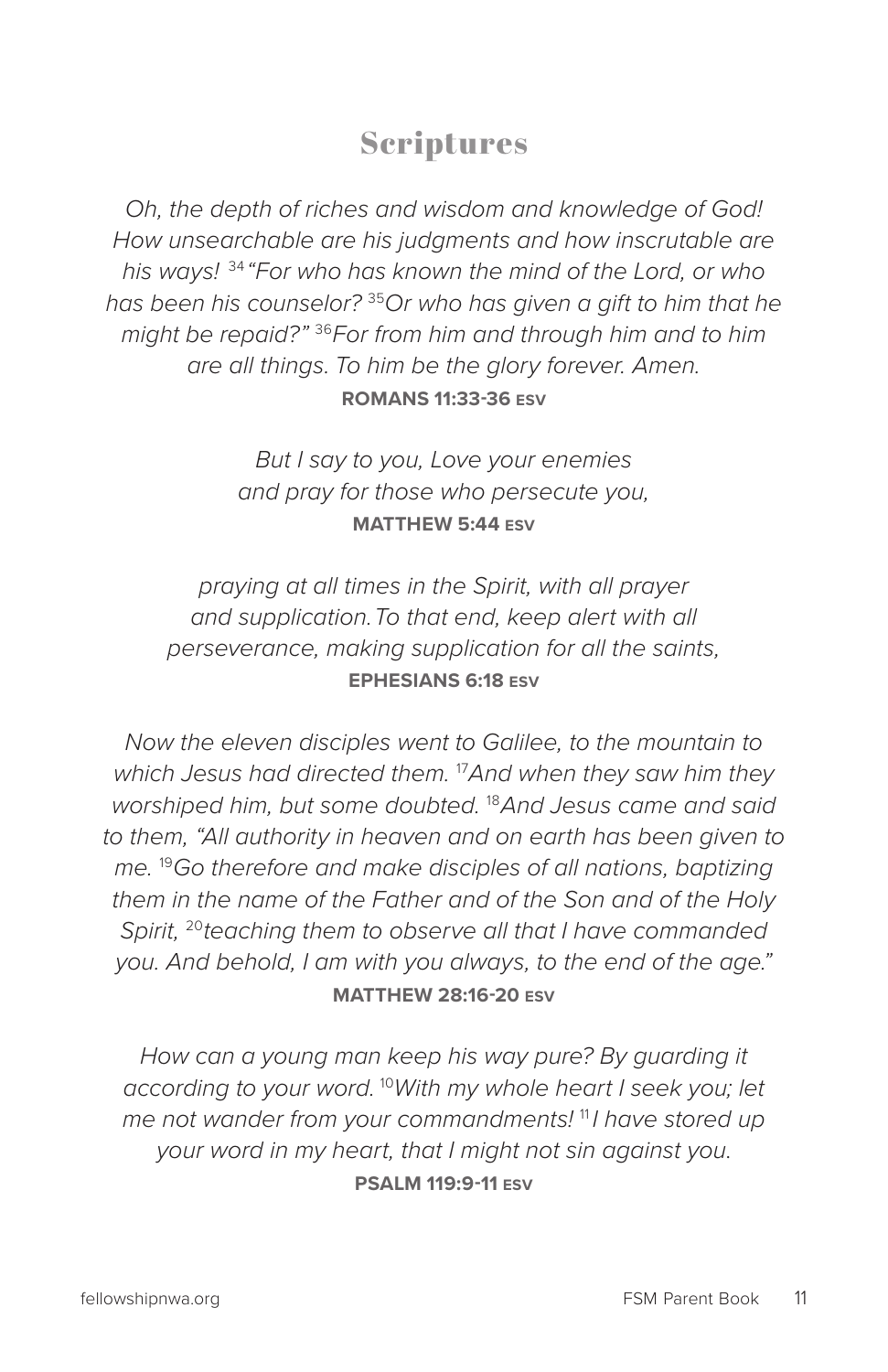### FORGIVENESS

*Let*  ALL BITTERNESS AND WRATH AND ANGER AND CLAMOR AND SLANDER

*be put away from you, along with*  ALL MALICE.

*Be* 

KIND TO ONE ANOTHER, TENDERHEARTED, FORGIVING ONE ANOTHER, *as God in Christ forgave you.*

**EPHESIANS 4:31-34 ESV**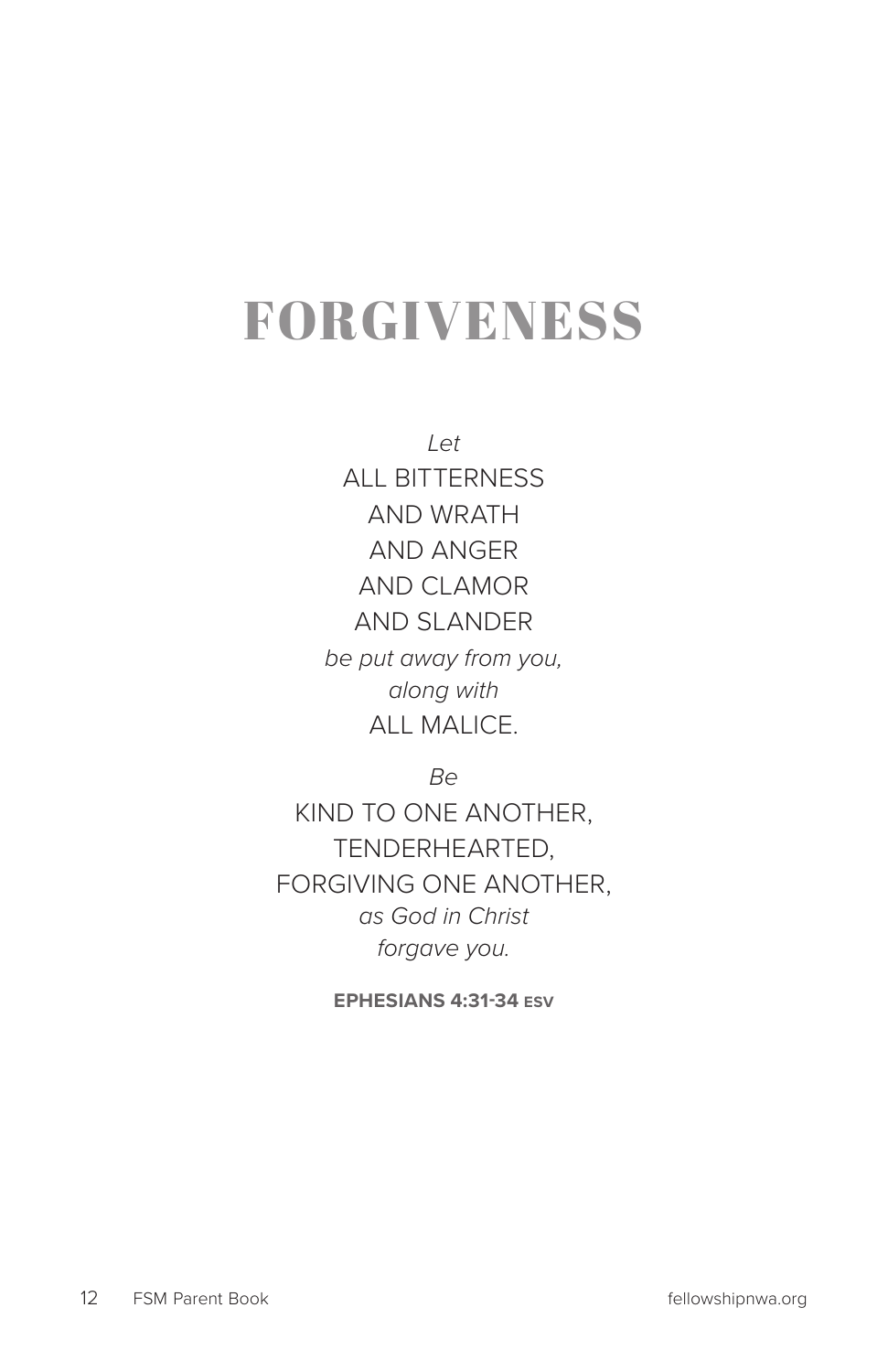Who was the last person to make you upset? Did you forgive them? Was it hard?

Why does Christ call us to forgive?

What if that person hurts your feelings again? What do you do?

Who have you hurt recently? Have you asked for forgiveness from that person?

When have you had to ask for forgiveness before? How did that go? Was it hard to ask for forgiveness?

The world says that time heals all wounds. Do you think that's true? Why or why not?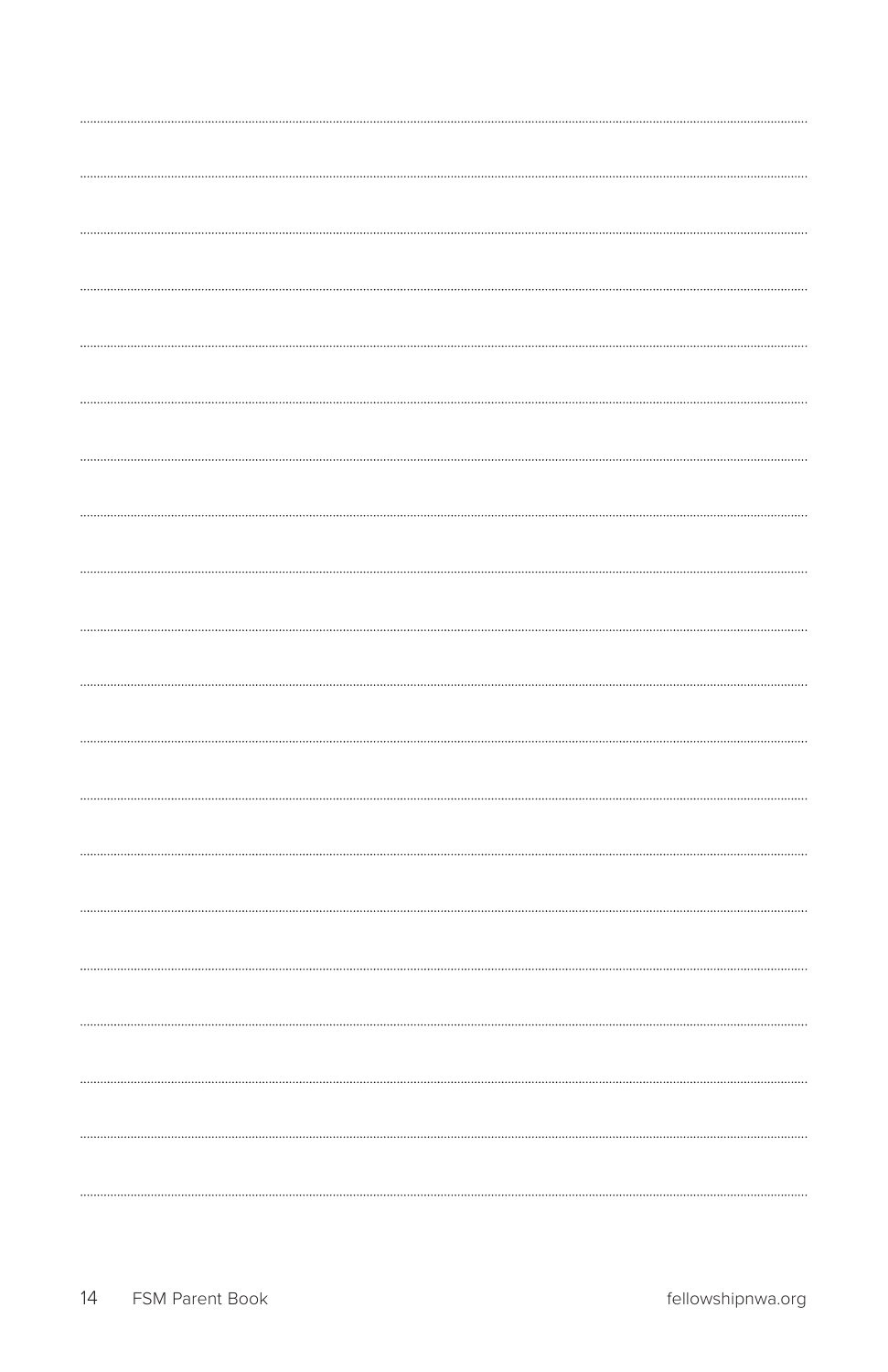*He does not deal with us according to our sins, nor repay us according to our iniquities.* 

<sup>11</sup>*For as high as the heavens are above the earth, so great is his steadfast love toward those who fear him;* 

<sup>12</sup>*as far as the east is from the west, so far does he remove our transgressions from us.*  **PSALM 103:10-12 ESV**

Spend some time reading and discussing The Parable of the Unforgiving Servant together. **MATTHEW 18:21-35 ESV**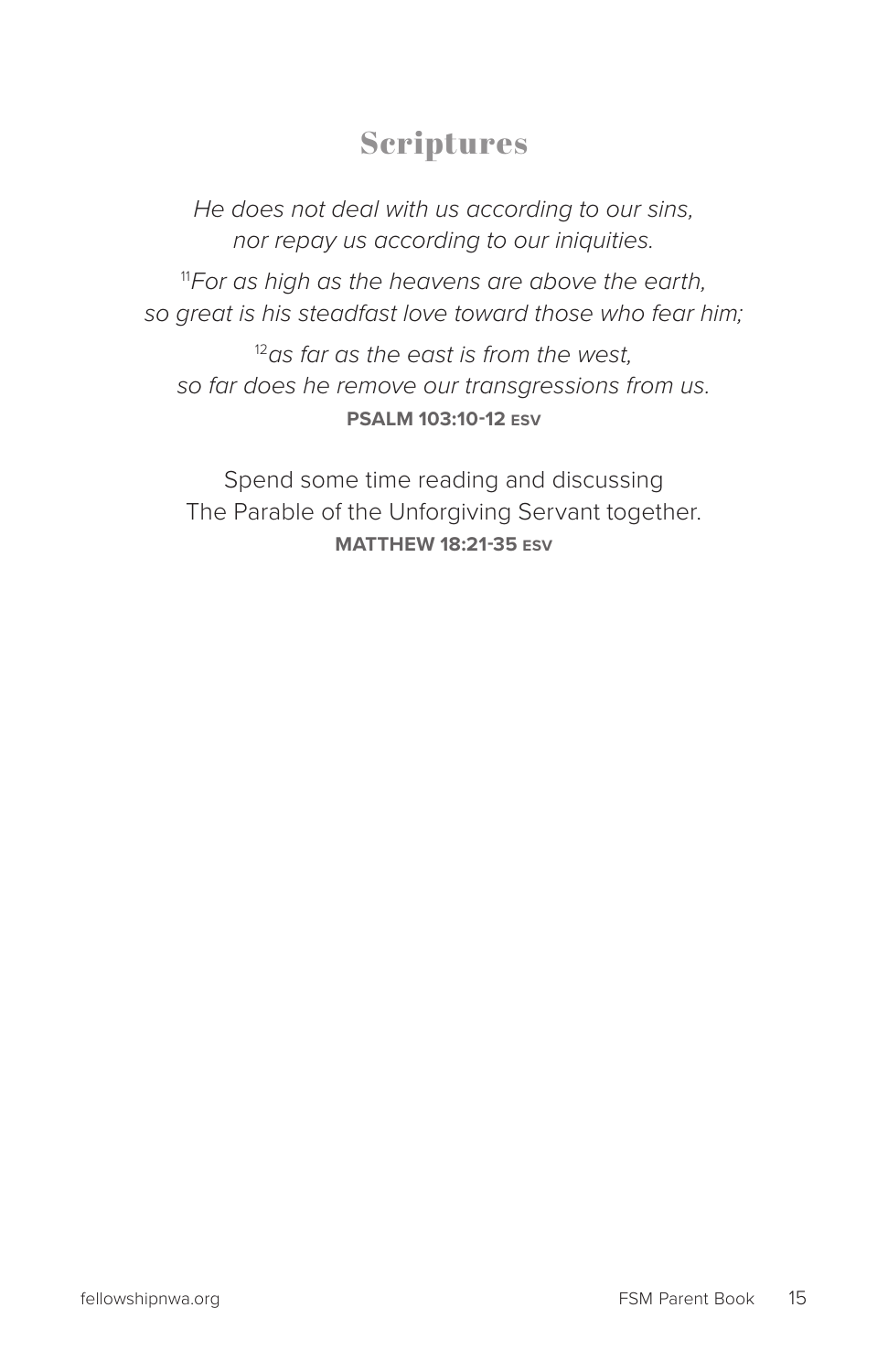### EMOTIONS

DO NOT BE ANXIOUS ABOUT ANYTHING, *but in everything*  BY PRAYER AND SUPPLICATION WITH THANKSGIVING *let your requests be made known to God.* 

*And the peace of God, which surpasses all understanding,*  WILL GUARD YOUR HEARTS AND YOUR MINDS *in Christ Jesus.*

**PHILIPPIANS 4:6-7 ESV**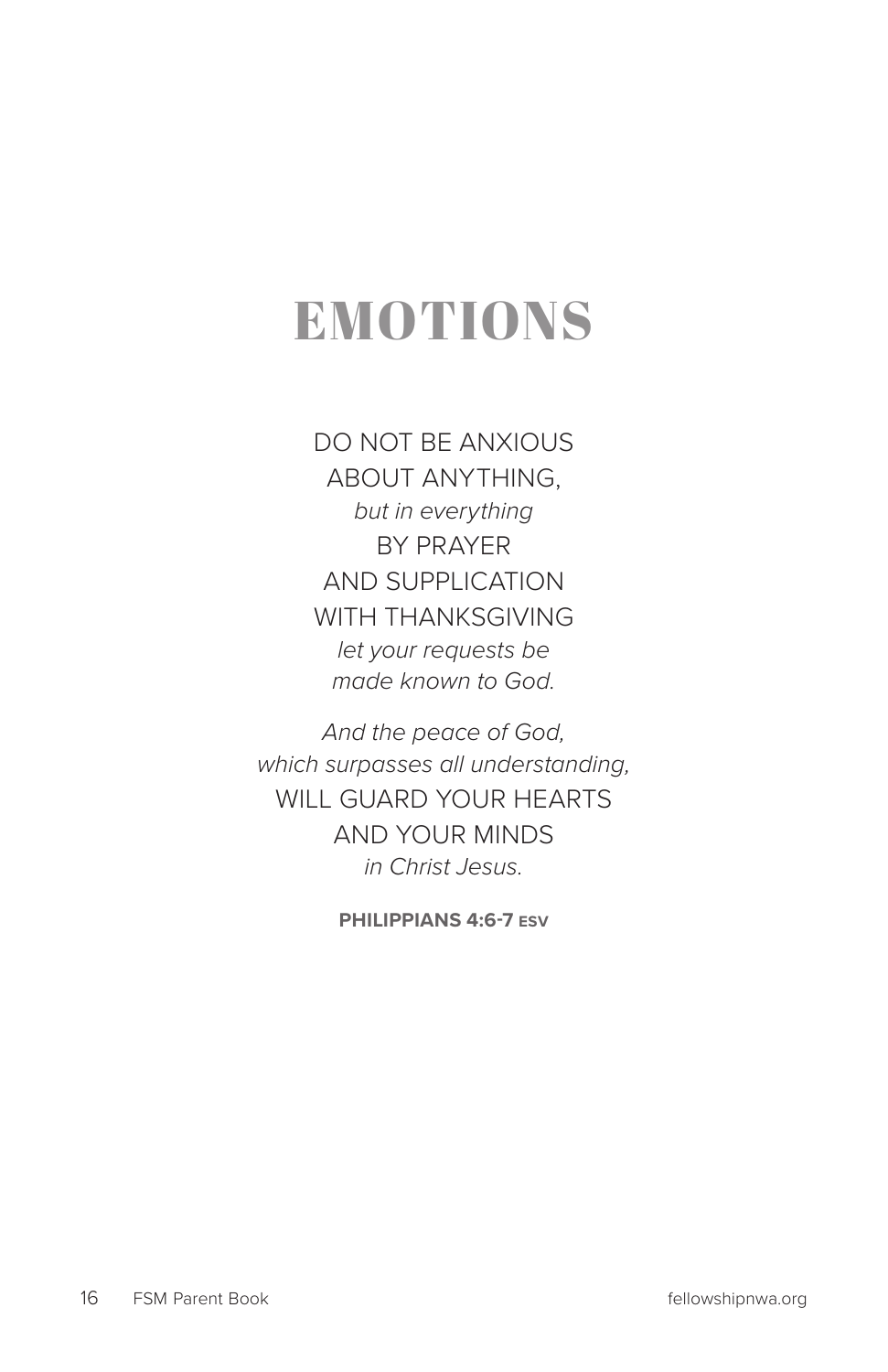What comes to your mind when you think of the word emotion?

What has made you feel down recently? What has made you feel happy?

What brings you the most encouragement? The most anxiety?

How can I help you through the difficult situations in life? How can I encourage you more?

What emotion have you been feeling a lot lately? Why do you think that is?

What is something that you don't understand about yourself?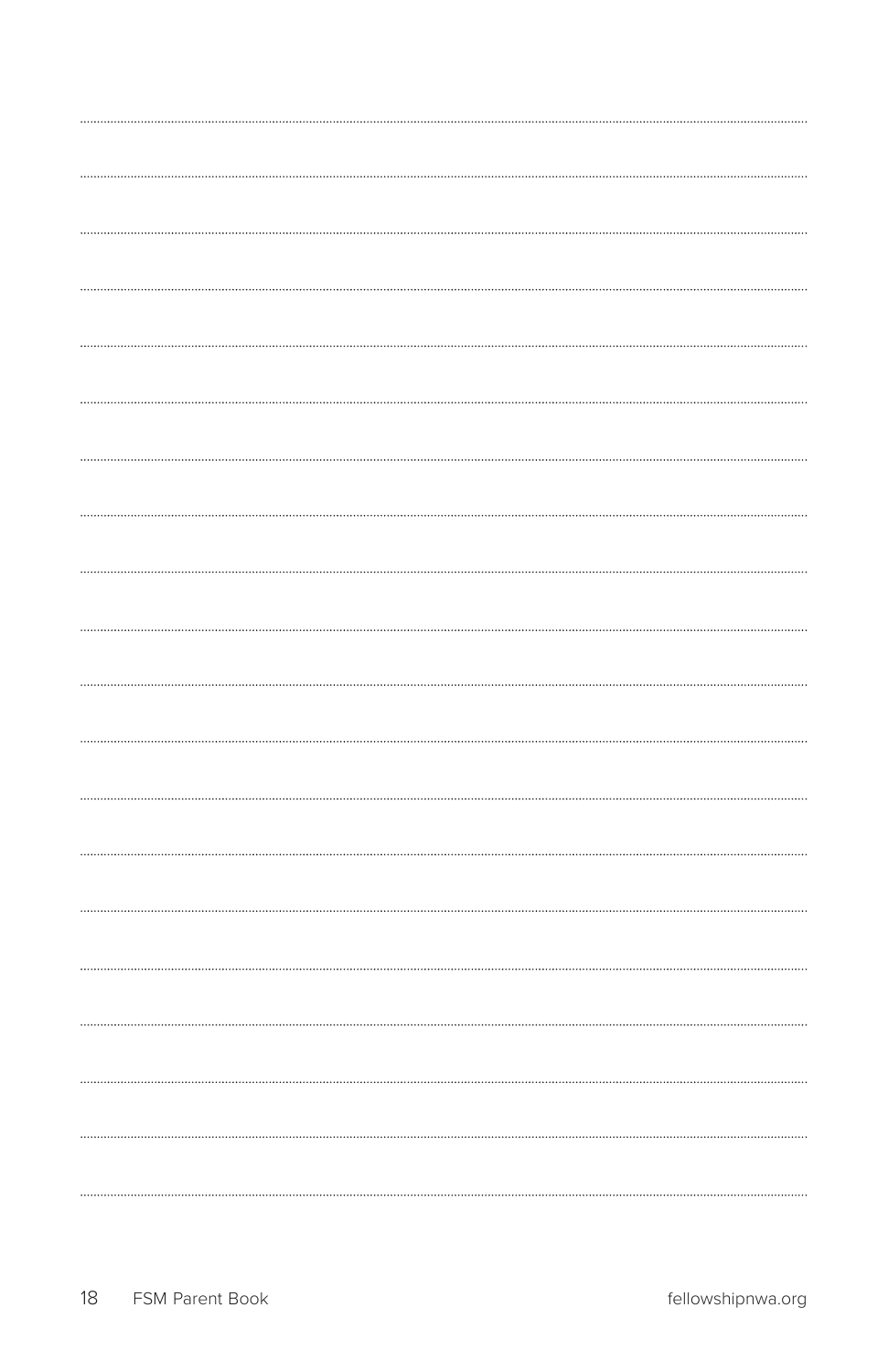#### *Delight yourself in the Lord, and he will give you the desires of your heart.*  **PSALM 37:4 ESV**

*Love the Lord, all you his saints! The Lord preserves the faithful but abundantly repays the one who acts in pride.*  **PSALM 31:23 ESV**

*But the fruit of the Spirit is love, joy, peace, patience, kindness, goodness, faithfulness,* <sup>23</sup>*gentleness, self-control; against such things there is no law.*  **GALATIANS 5:22-23 ESV**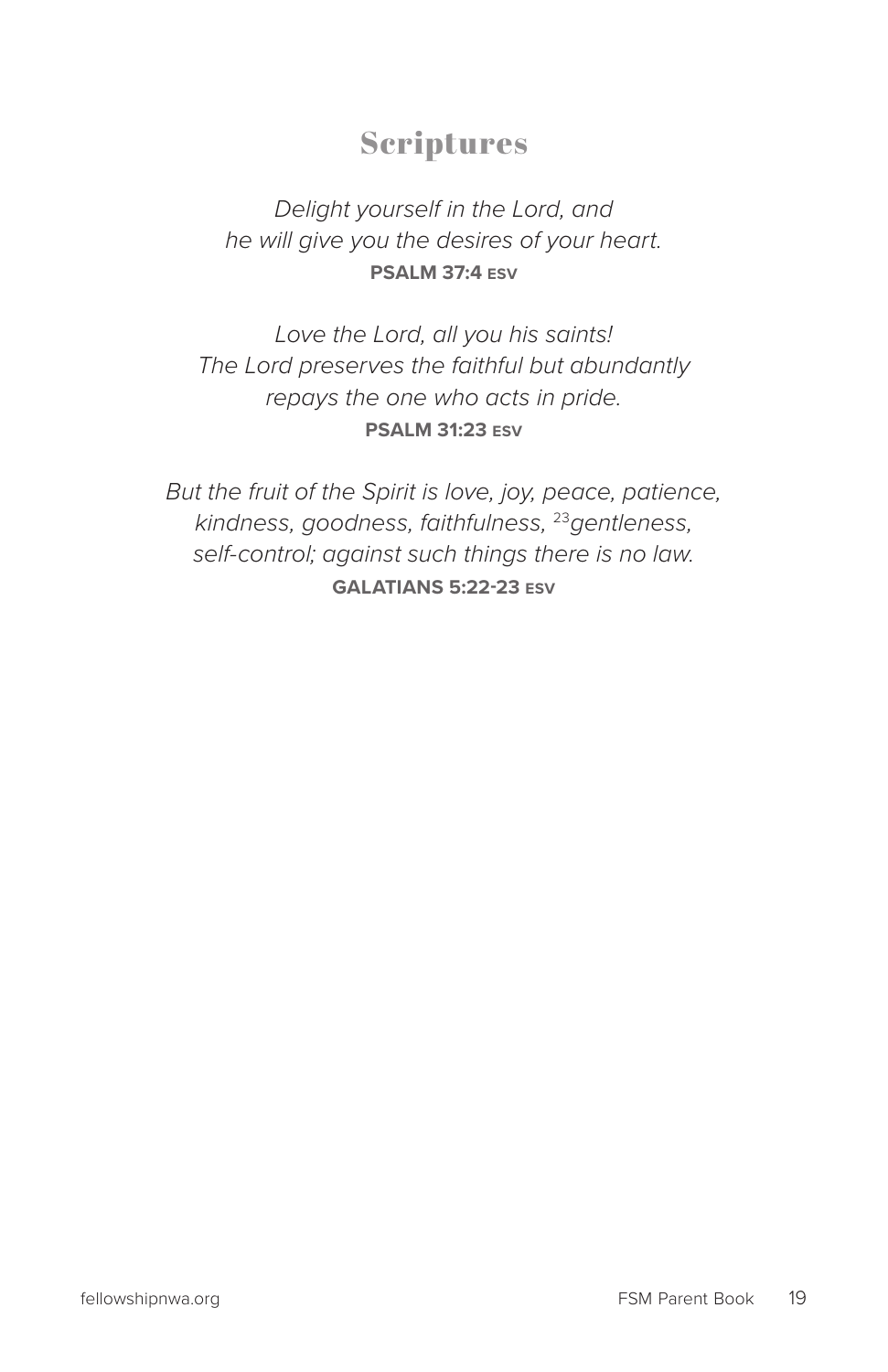### TECHNOLOGY & SOCIAL MEDIA

*I appeal to you therefore, brothers, by the mercies of God, to present your bodies as a living sacrifice, holy and acceptable to God, which is your spiritual worship.* 

*Do not be conformed to this world, but be transformed by the renewal of your mind, that by testing you may discern what is the will of God,* 

> WHAT IS GOOD AND ACCEPTABLE AND PERFECT.

**ROMANS 12:1-2 ESV**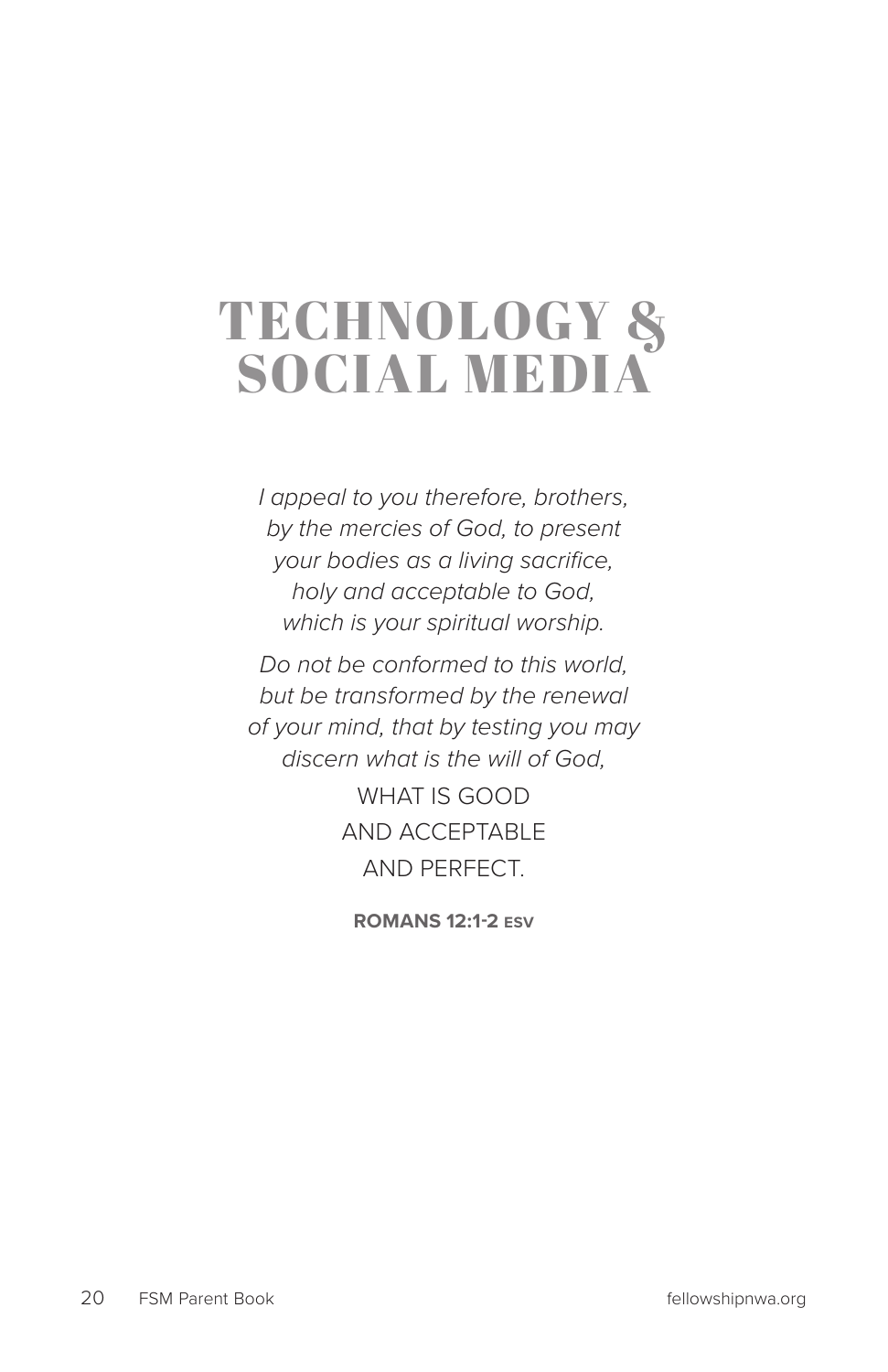What are some of the "popular" social media apps right now? How do they work?

What are some of the positives that come from them? What are some of the negatives that you've seen with them? Let them know they are safe to share.

How has God used social media or technology to encourage you or push you closer to Him over the last few weeks?

How has it been a temptation or struggle for you?

What do you think are healthy boundaries for social media/technology in your life right now?

How can I help you with that? Can I share some of my thoughts as well?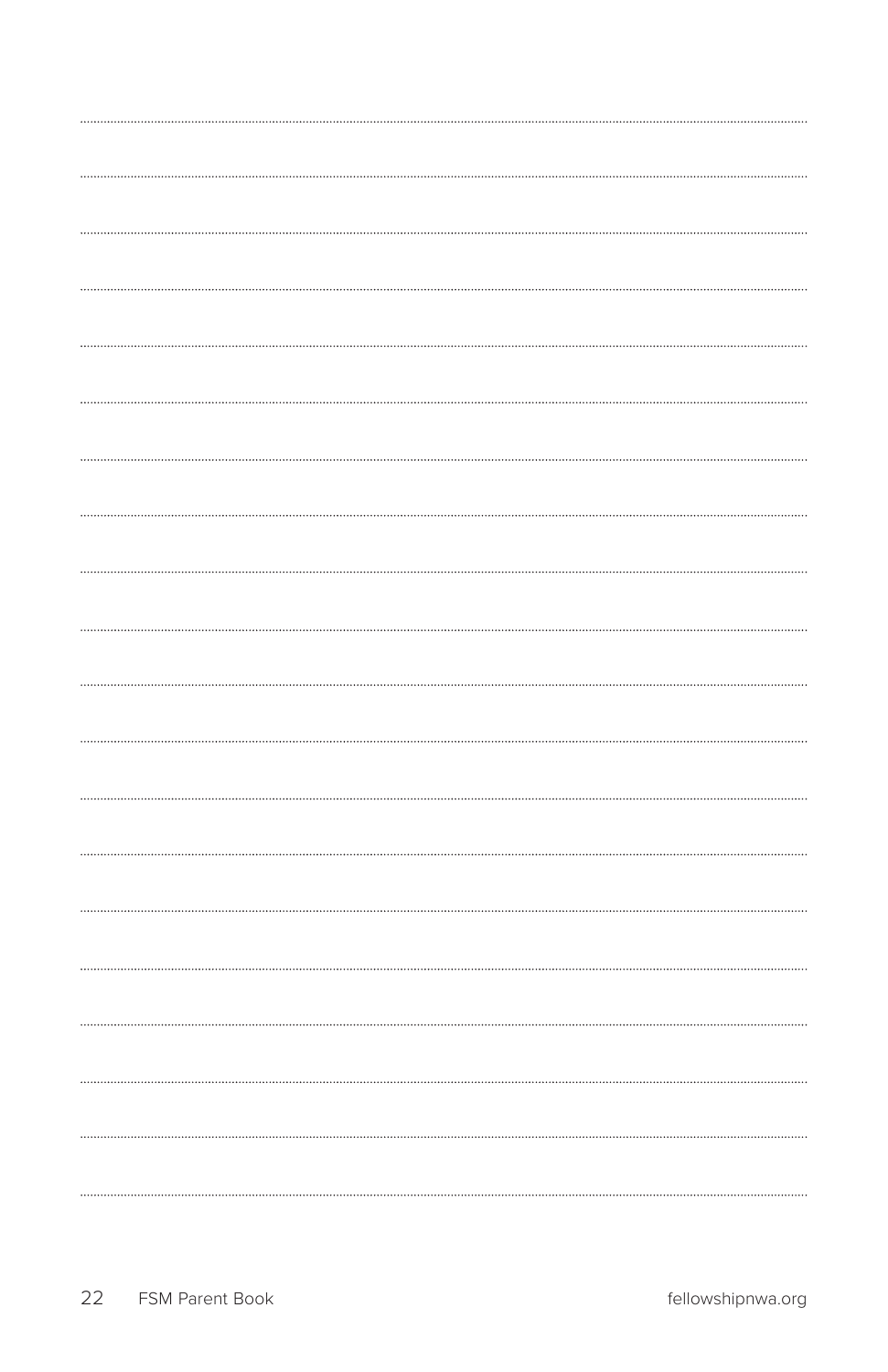*Let no corrupting talk come out of your mouths, but only such as is good for building up, as fits the occasion, that it may give grace to those who hear.*  **EPHESIANS 4:29 ESV**

*And whatever you do, in word or deed, do everything in the name of the Lord Jesus, giving thanks to God the Father through him.*  **COLOSSIANS 3:17 ESV**

*But far be it from me to boast except in the cross of our Lord Jesus Christ, by which the world has been crucified to me, and I to the world.*  **GALATIANS 6:14 ESV**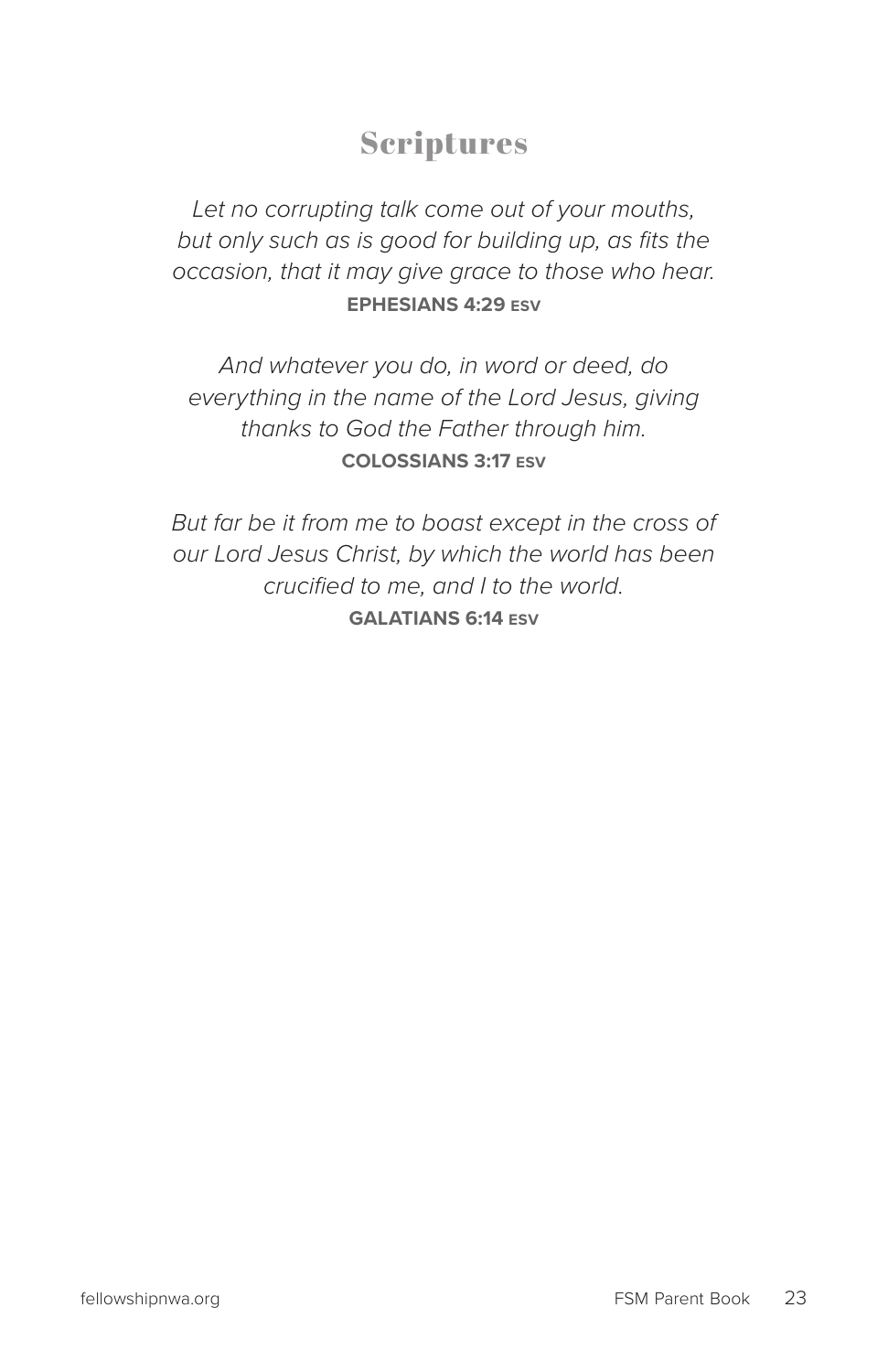### STRENGTHS & WEAKNESSES

*But he said to me,*  "MY GRACE IS SUFFICIENT FOR YOU, FOR MY POWER IS MADE PERFECT IN WEAKNESS."

> *Therefore, I will boast all the more gladly of my weaknesses, so that the power of Christ may rest upon me.*

> > **2 CORINTHIANS 12:9**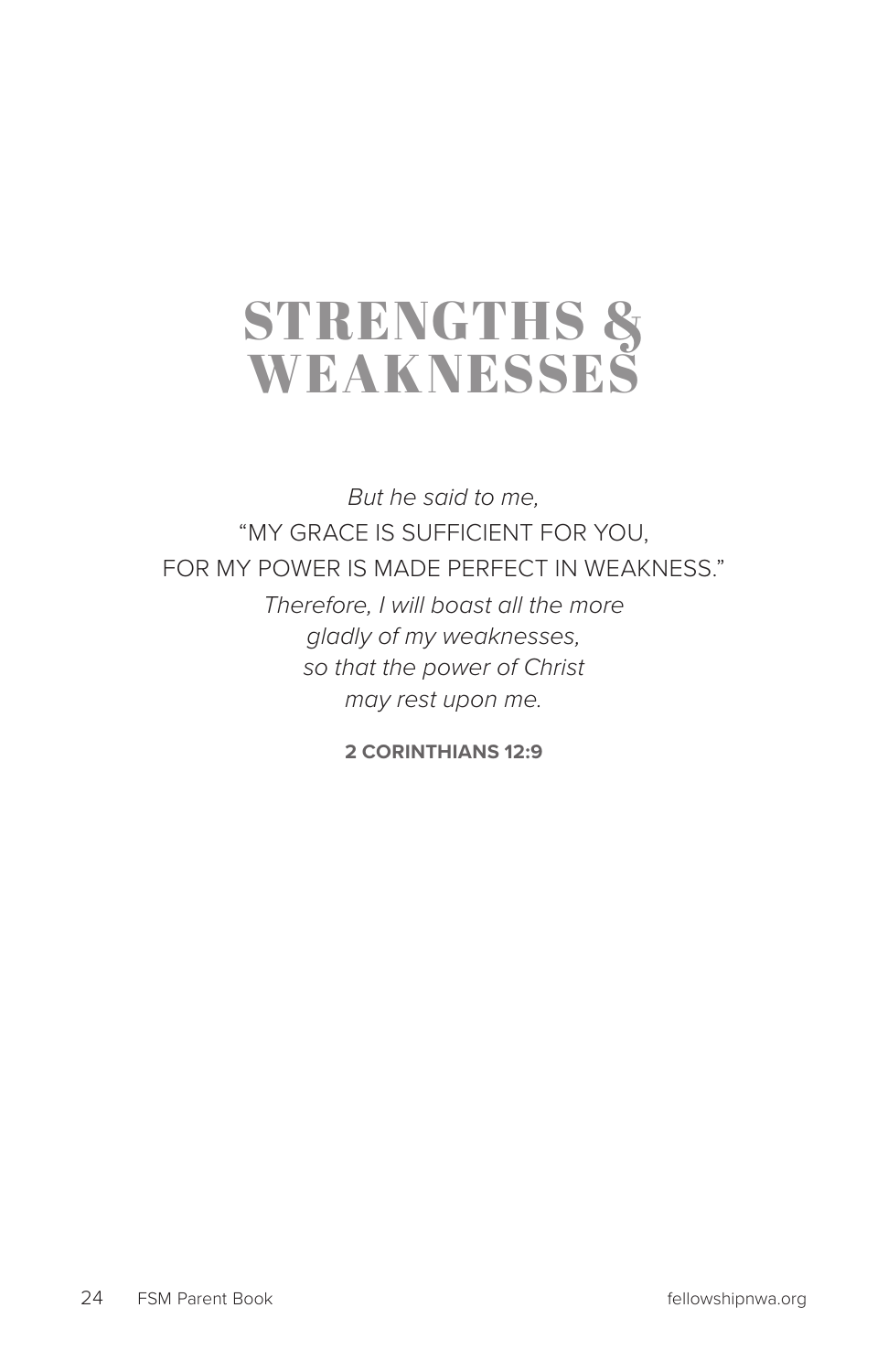What motivates you on a day-to-day basis?

Is it hard to see others brag about themselves? Why or why not?

What's one time you felt really strong in a situation? A time when you felt weak?

What helps you feel strong in certain situations? Makes you feel weak?

What are some things that really come easy for you in life? How can you use those gifts for the Lord?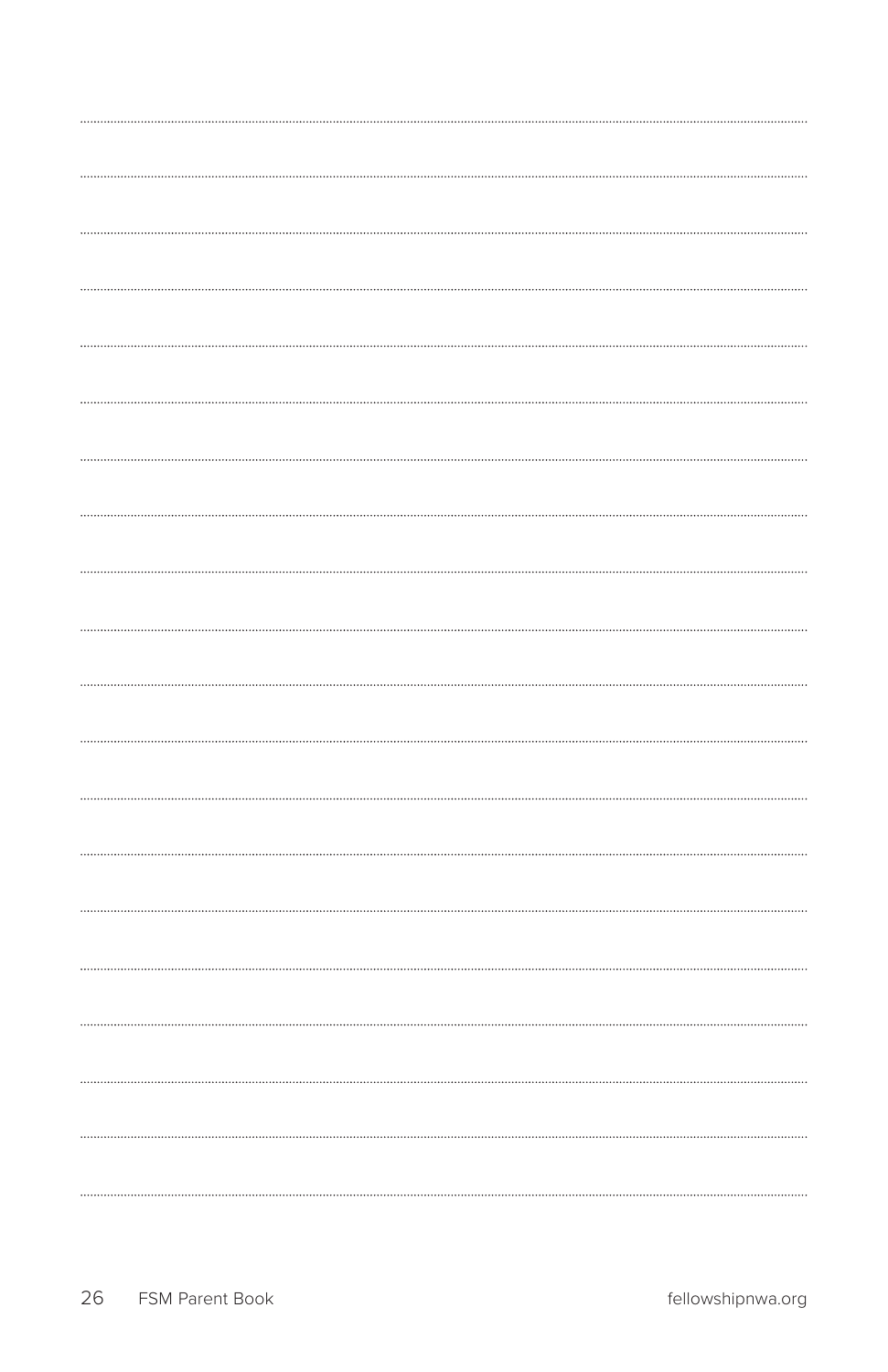*Have I not commanded you? Be strong and courageous. Do not be frightened, and do not be dismayed, for the Lord your God is with you wherever you go.*  **JOSHUA 1:9 ESV**

*He gives power to the faint, and to him who has no might he increases strength.* <sup>30</sup>*Even youths shall faint and be weary, and young men shall fall exhausted;* <sup>31</sup>*but they who wait for the Lord shall renew their strength; they shall mount up with wings like eagles; they shall run and not be weary; they shall walk and not faint.*  **ISAIAH 40:29-31 ESV**

*And you shall love the Lord your God with all your heart and with all your soul and with all your mind and with all your strength.*  **MARK 12:30 ESV**

> *He must increase, but I must decrease.*  **JOHN 3:30 ESV**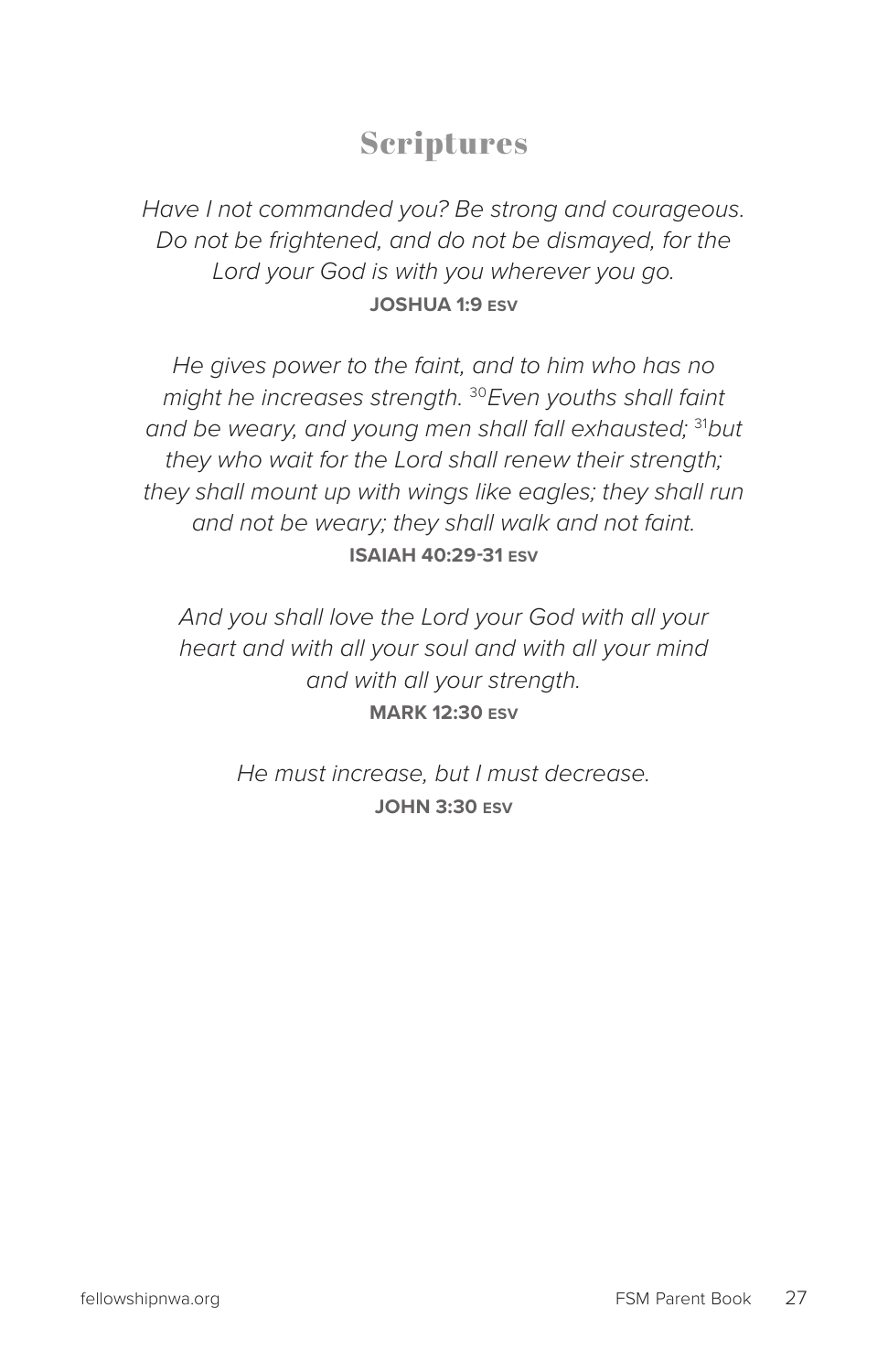### FAMILY

#### *Children,*  OBEY YOUR PARENTS IN EVERYTHING, *for this pleases the Lord.*

**COLOSSIANS 3:20 ESV**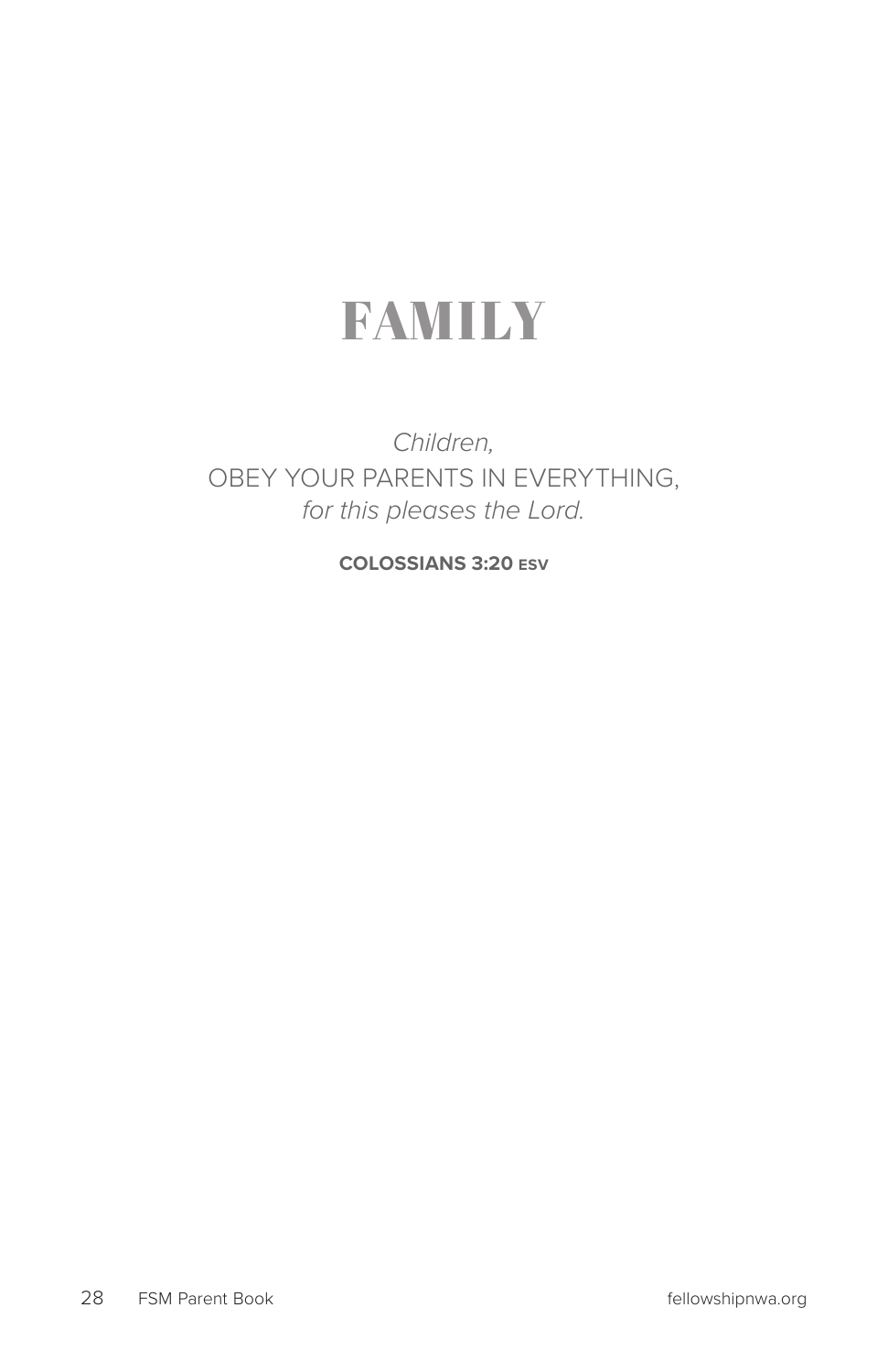What is the hardest rule to obey at home? Why?

What's your favorite thing about your sibling(s)? What's the hardest thing?

What's the one thing I/our family does that really bugs you? Ask them to forgive you and let them practice forgiving others.

What areas do you think I could improve in as a parent? What areas could our family improve in?

What makes you feel the most loved?

How does it feel when I discipline you? Answer the question: how does it make you feel when you discipline your child(ren)?

> What areas do you want to grow in? Tell your child how you want to see them grow.

If we had a whole Saturday to plan whatever you wanted to do with our family, what would you do? This is an amazing opportunity to follow through and execute their family day.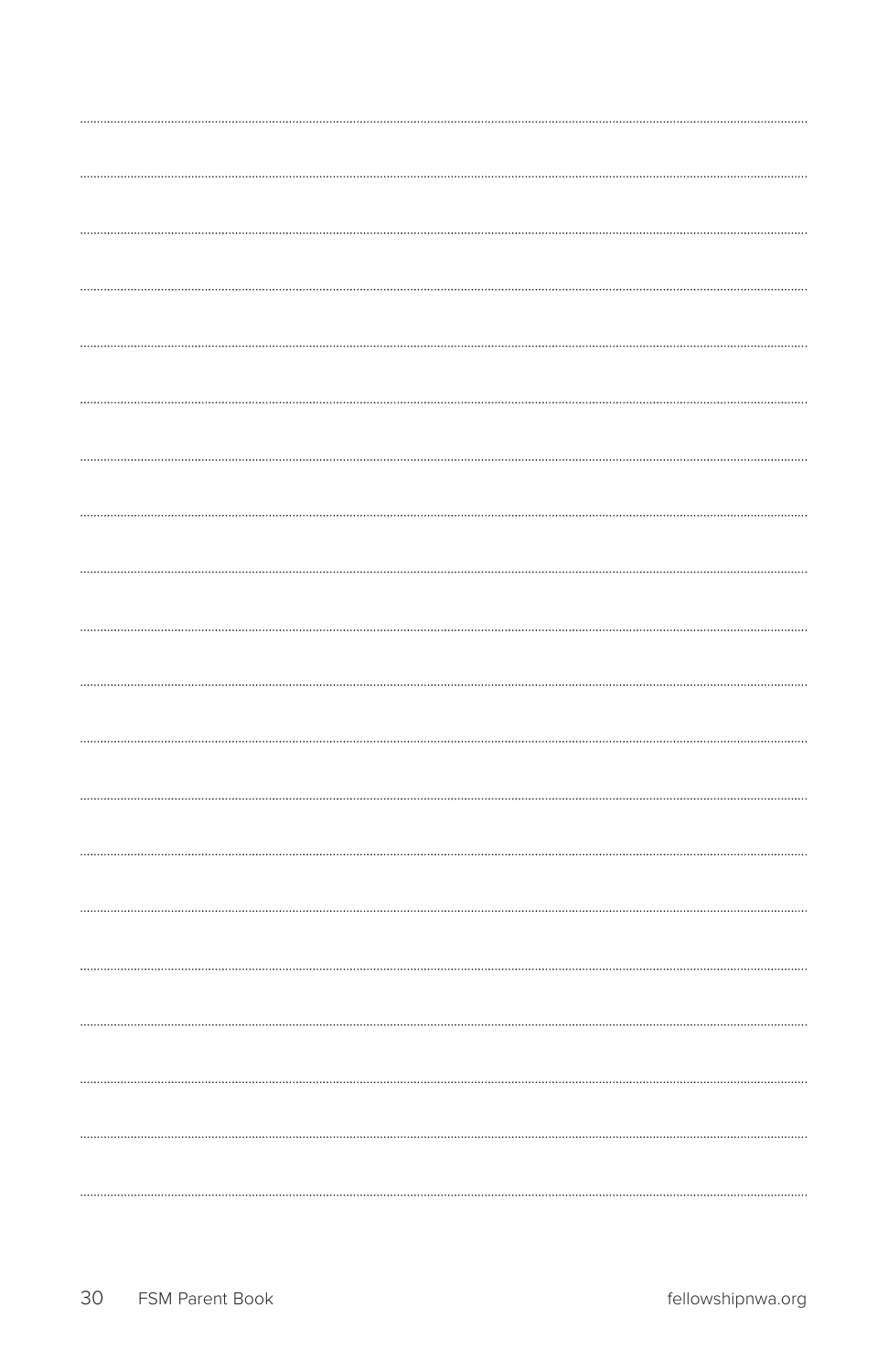*Children, obey your parents in the Lord, for this is right.* <sup>2</sup> *"Honor your father and mother" (this is the first commandment with a promise),*  **EPHESIANS 6:1-2 ESV**

*Beloved, let us love one another, for love is from God, and whoever loves has been born of God and knows God.* <sup>8</sup>*Anyone who does not love does not know God, because God is love.*  <sup>9</sup>*In this the love of God was made manifest among us, that God sent his only Son into the world, so that we might live through him.* <sup>10</sup>*In this is love, not that we have loved God but that he loved us and sent his Son to be the propitiation for our sins.* 11*Beloved, if God so loved us, we also ought to love one another.* <sup>12</sup>*No one has ever seen God; if we love one another, God abides in us and his love is perfected in us.*  **1 JOHN 4:7-12 ESV**

*A new commandment I give to you, that you love one another: just as I have loved you, you also are to love one another.*  **JOHN 13:34 ESV**

> *Hatred stirs up strife, but love covers all offenses.*  **PROVERBS 10:12 ESV**

> > ADDITIONAL SCRIPTURES: **JAMES 1:19 ESV HEBREWS 10:24-25 ESV HEBREWS 12:1 ESV 1 THESSALONIANS 5:11 ESV PROVERBS 27:17 ESV 1 CORINTHIANS 13:4-7 ESV**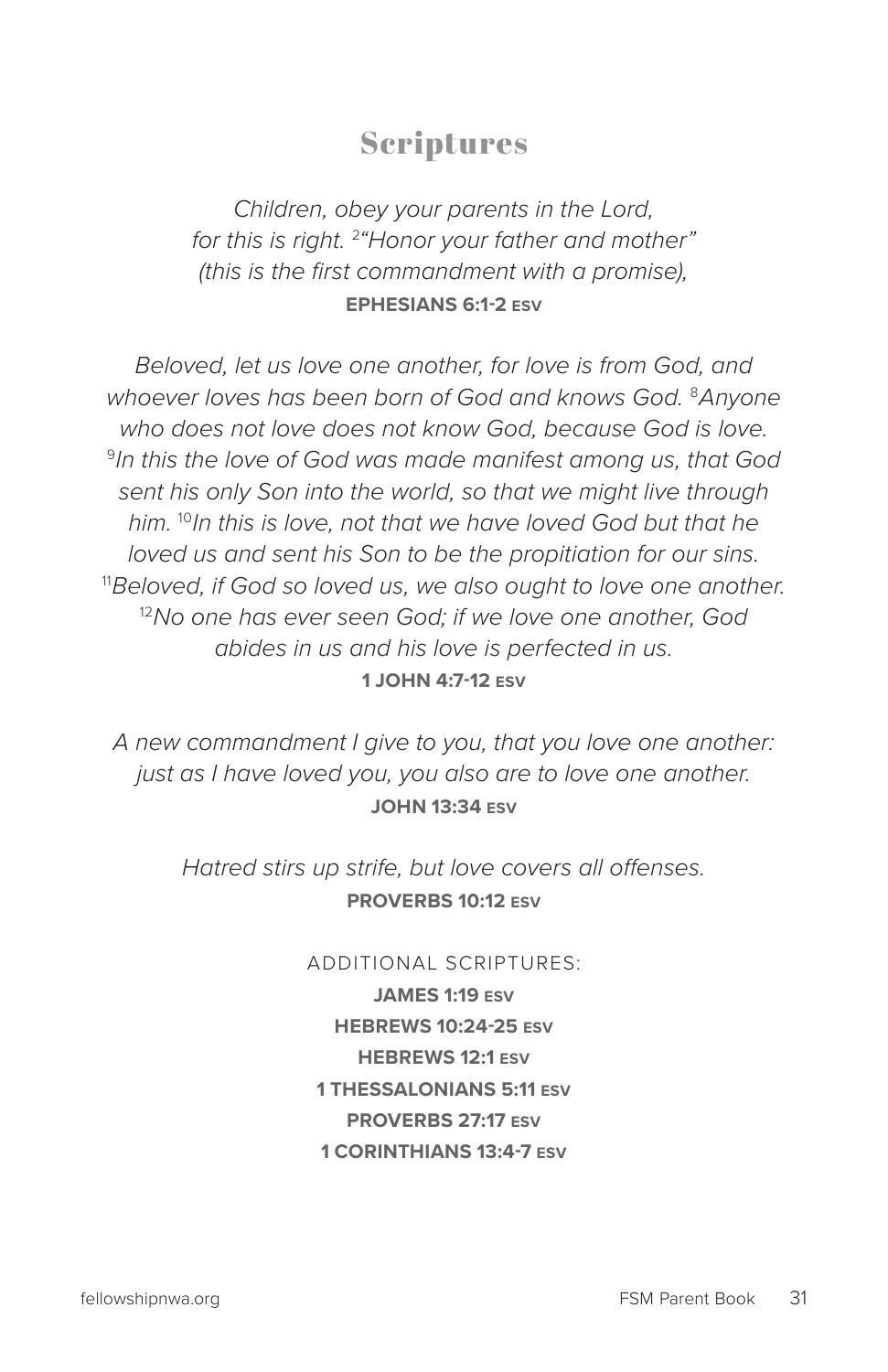# **SCHOOL**

*And whatever you do, in word or deed,*  DO EVERYTHING IN THE NAME OF THE LORD JESUS, *giving thanks to God the Father through him.*

**COLOSSIANS 3:17 ESV**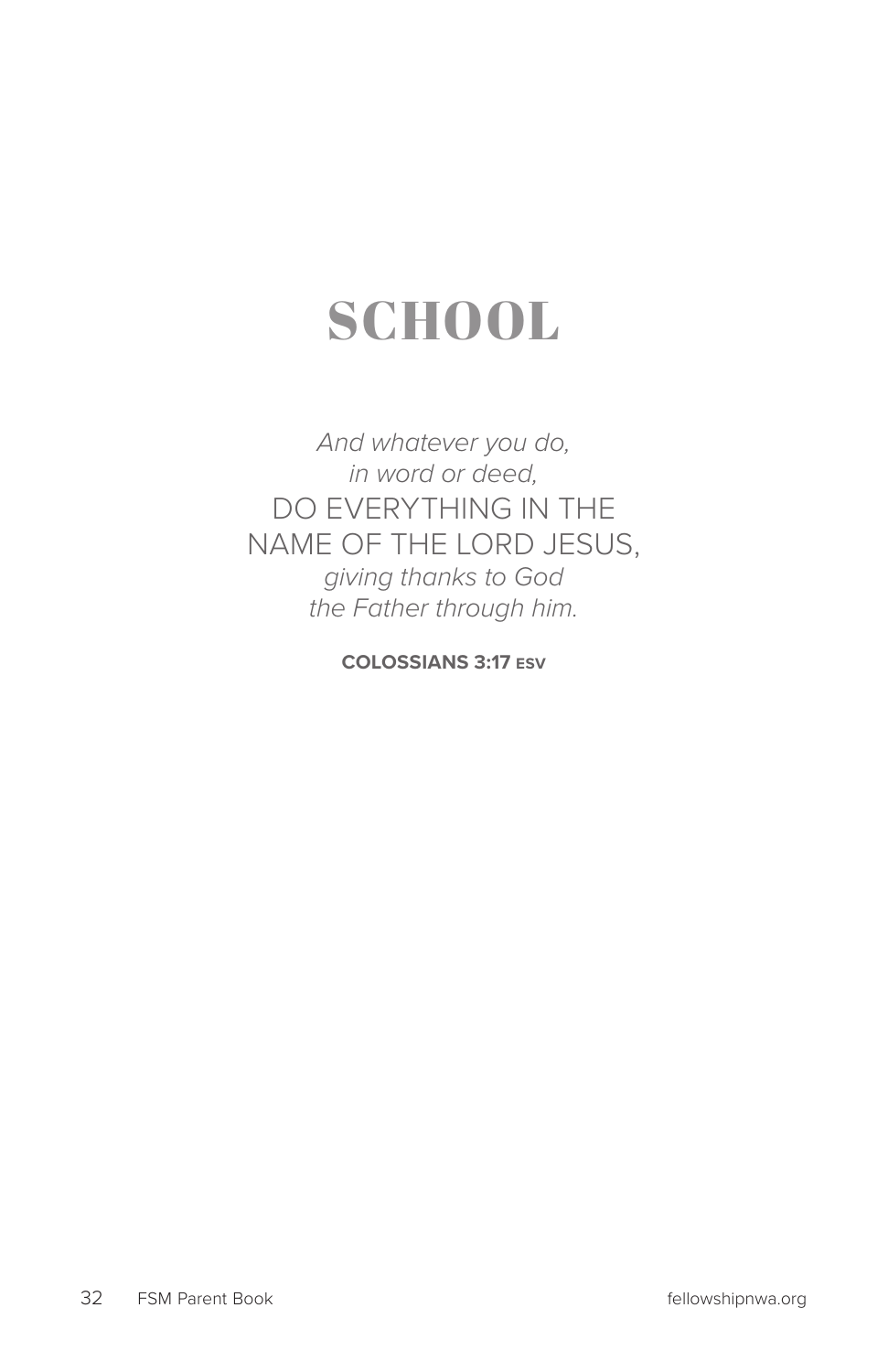What's your favorite thing about school? Why?

Who has been your favorite teacher? Why?

What has been your favorite year of school? Why?

What area in school do you find challenging?

In what area are you struggling? (friends, temptations, grades, etc.)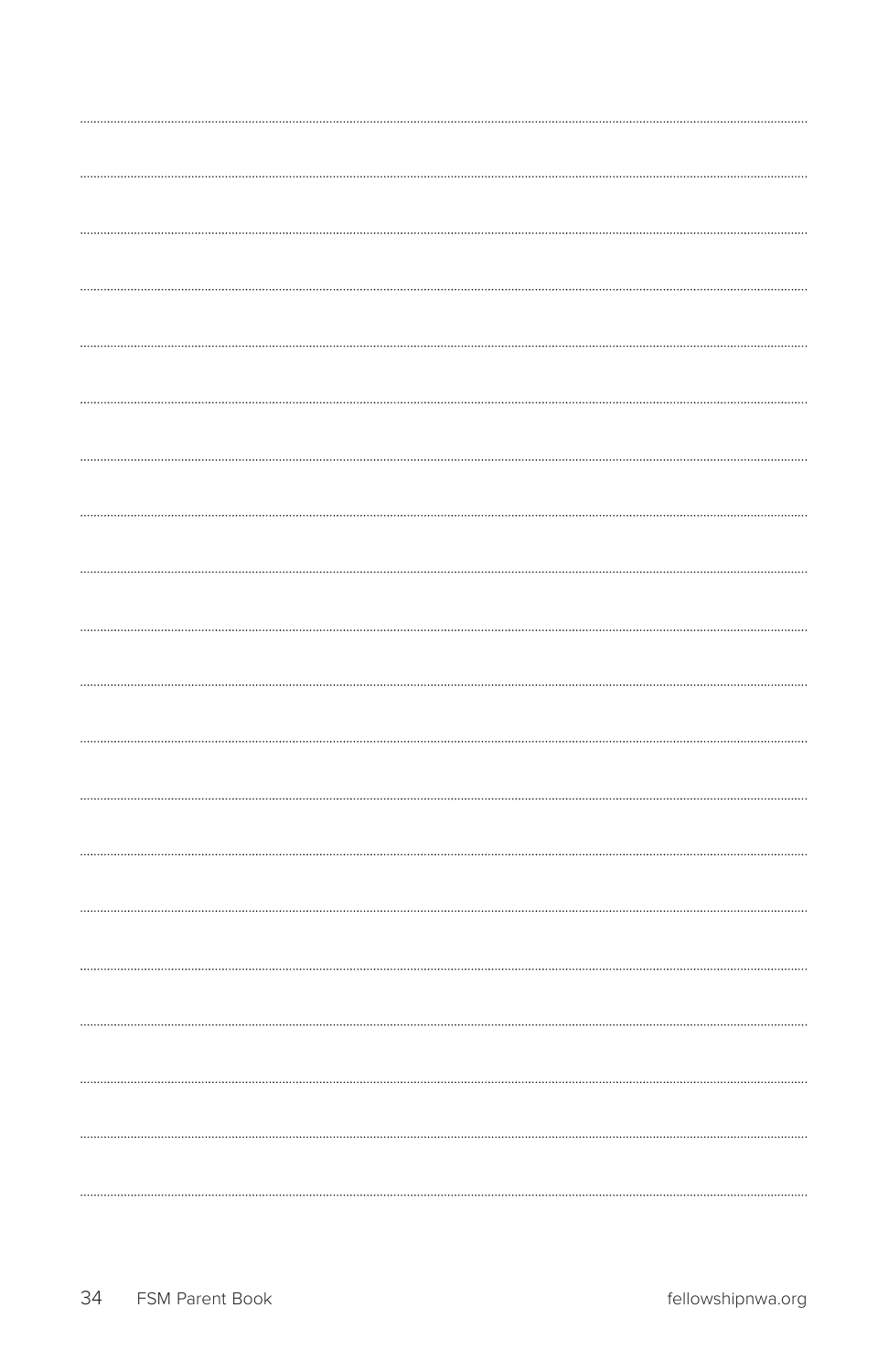#### *Commit your work to the Lord, and your plans will be established.*  **PROVERBS 16:3 ESV**

*The saying is trustworthy, and I want you to insist on these things, so that those who have believed in God may be careful to devote themselves to good works. These things are excellent and profitable for people.*  **TITUS 3:8 ESV**

*Whatever your hand finds to do, do it with your might...*  **ECCLESIASTES 9:10a ESV**

*But as you excel in everything—in faith, in speech, in knowledge, in all earnestness, and in our love for you—see that you excel in this act of grace also.*  **2 CORINTHIANS 8:7 ESV**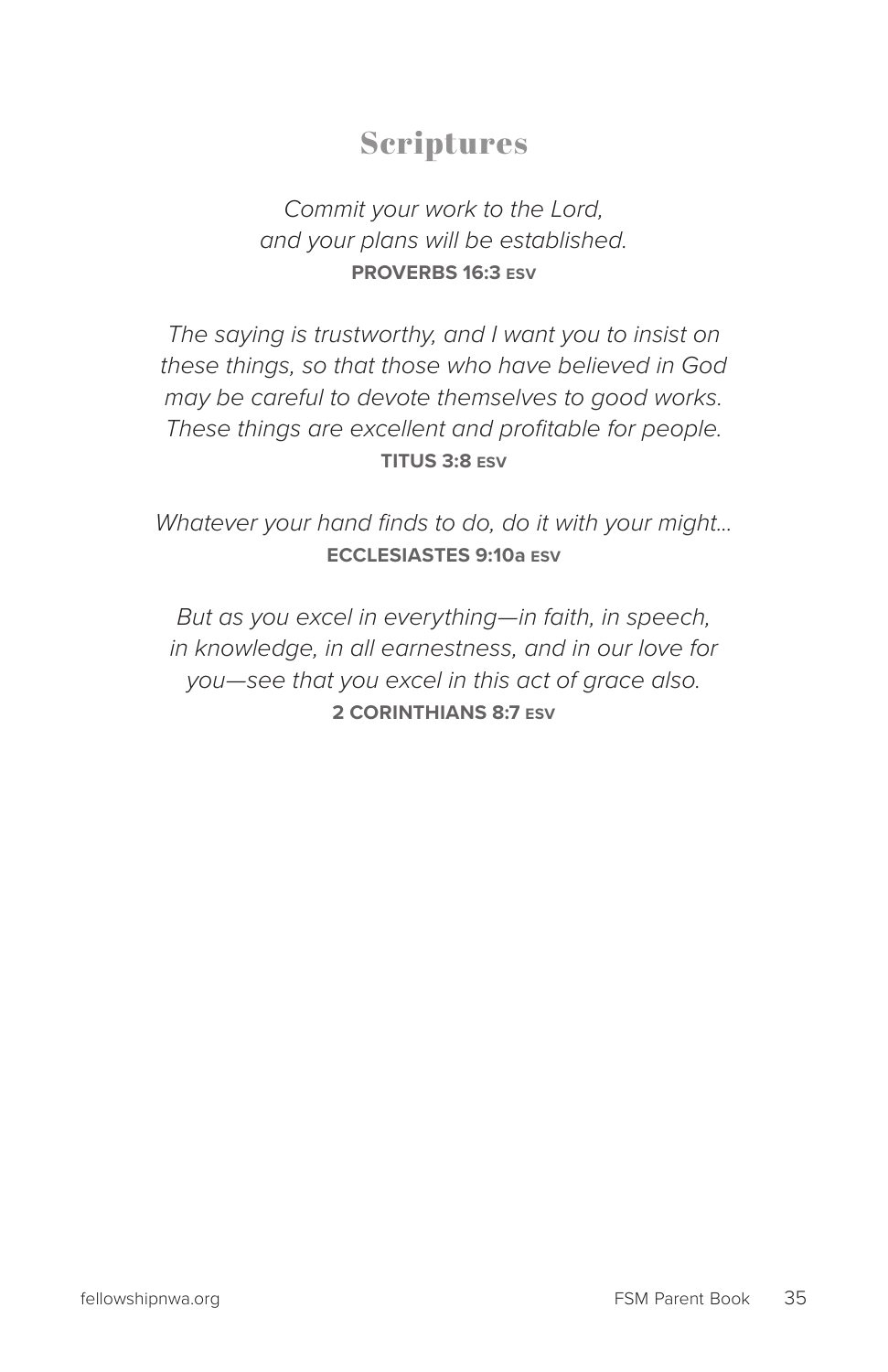# FRIENDSHIP

IRON SHARPENS IRON, *and one man sharpens another.*

**PROVERBS 27:17 ESV**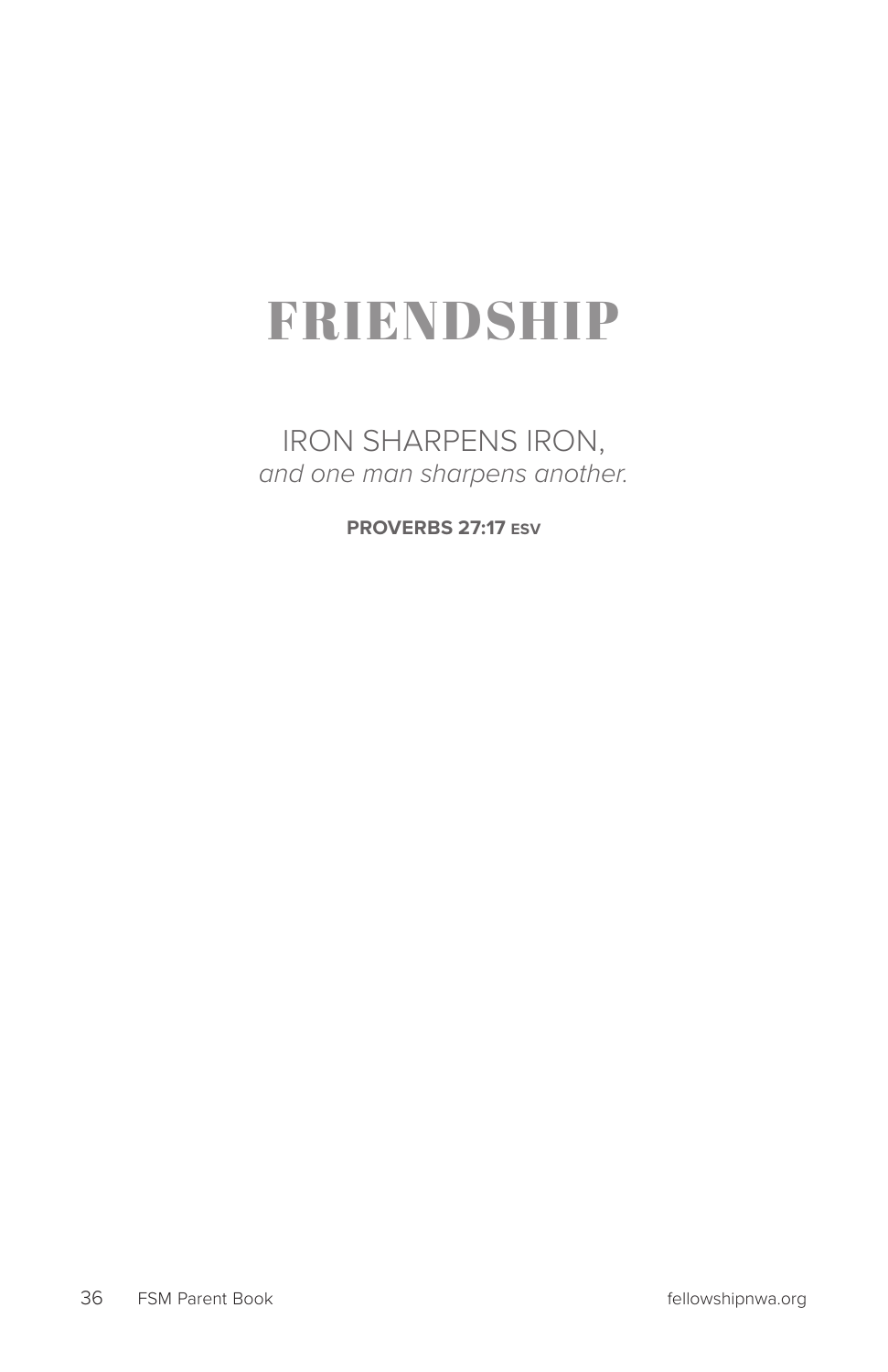Who are your best friends? Why are they your best friends?

How have your friends helped you when things are hard in your life? What qualities do you most appreciate about them?

> What makes a good friend? Would your friends say that you're a good friend?

What do you do when your friends start talking about others in a negative way?

How can I be a better friend to you?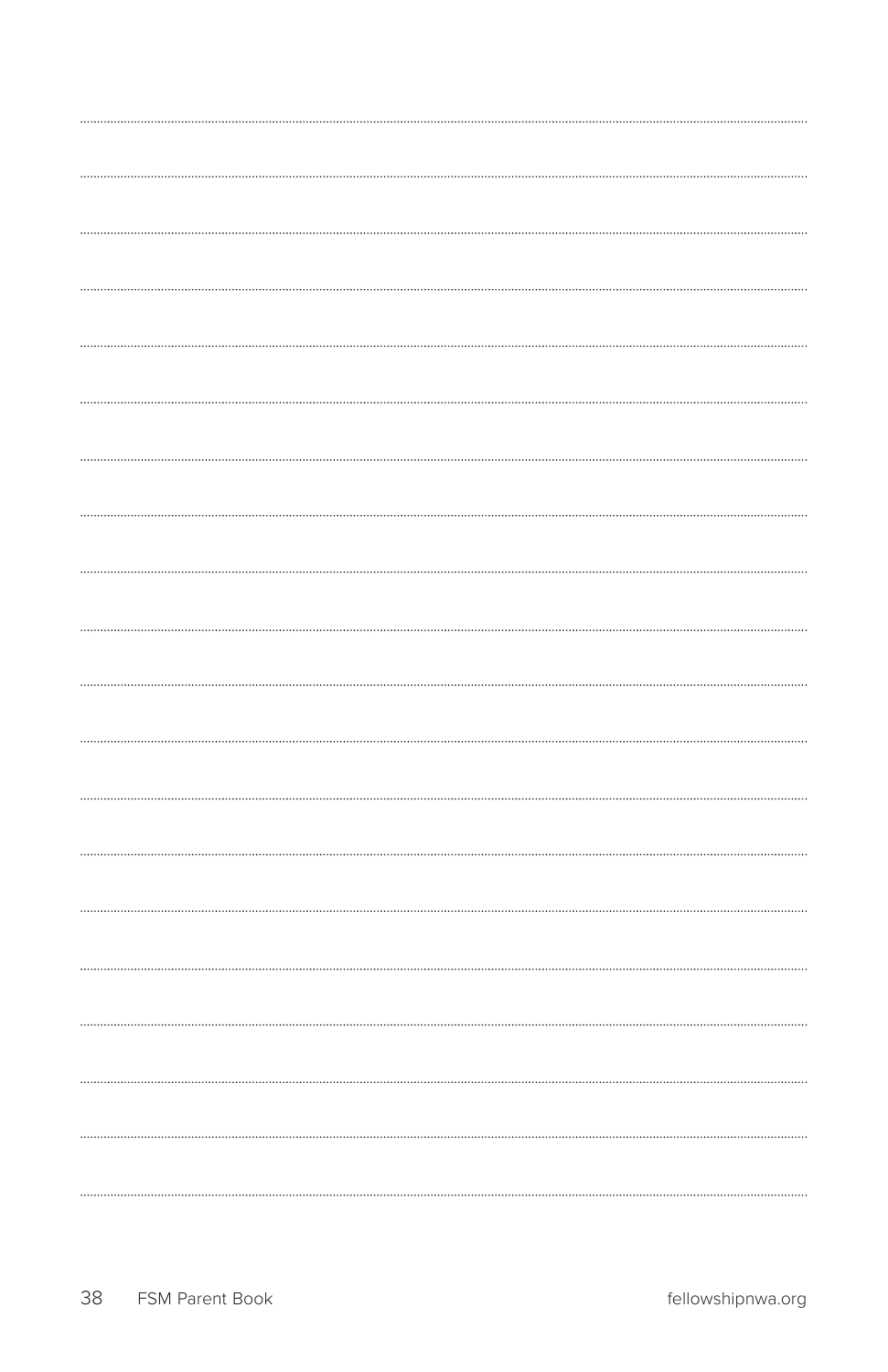*Whoever walks with the wise becomes wise, but the companion of fools will suffer harm.*  **PROVERBS 13:20 ESV**

*And let us consider how to stir up one another to love and good works,* <sup>25</sup>*not neglecting to meet together, as is the habit of some, but encouraging one another, and all the more as you see the Day drawing near.*  **HEBREWS 10:24-25 ESV**

*Greater love has no one than this, that someone lay down his life for his friends.*  **JOHN 15:13ESV**

> *Faithful are the wounds of a friend; profuse are the kisses of an enemy.*  **PROVERBS 27:6 ESV**

*Let no corrupting talk come out of your mouths, but only such as is good for building up, as fits the occasion, that it may give grace to those who hear.*  **EPHESIANS 4:29 ESV**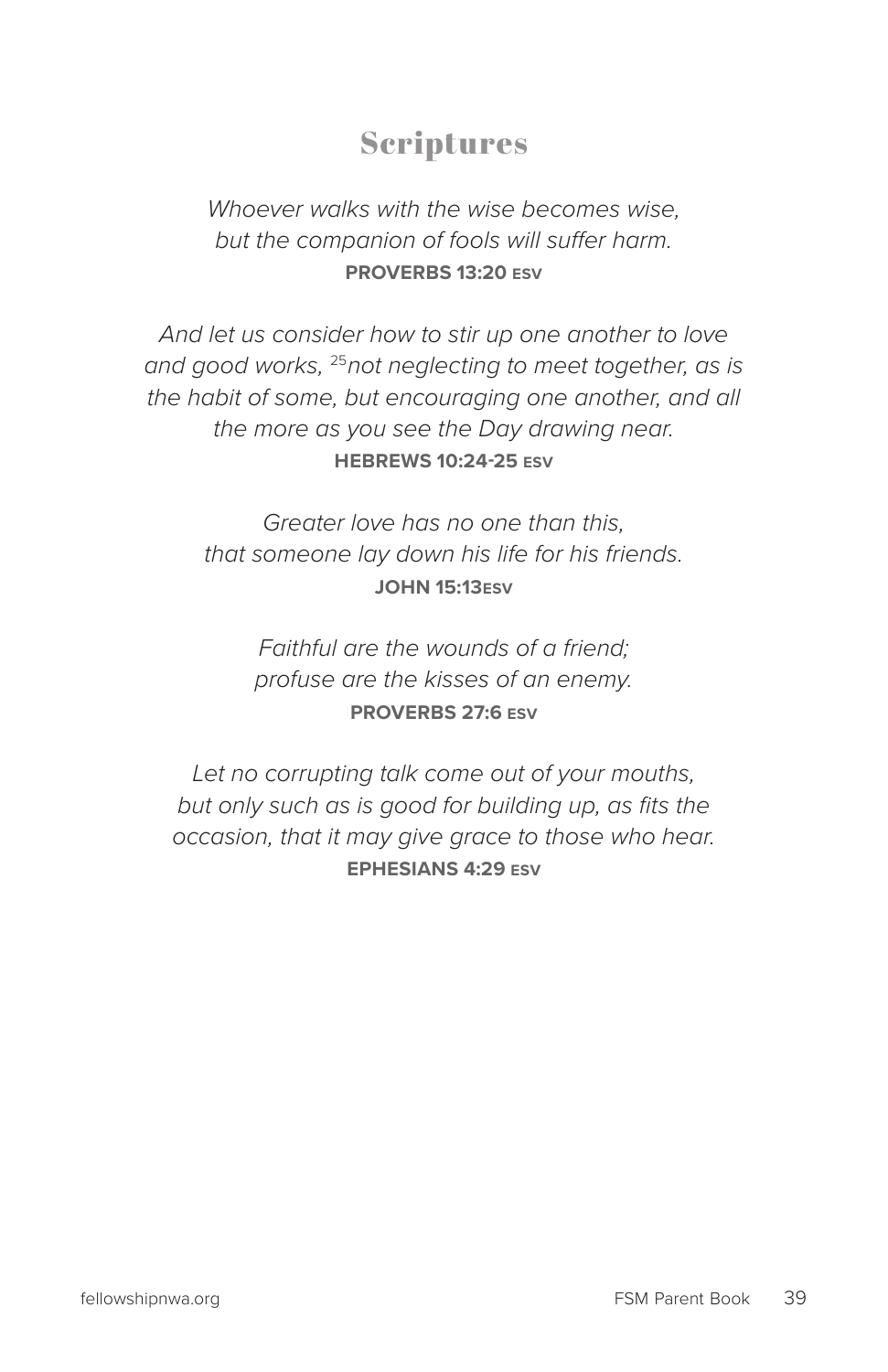# RELATIONSHIPS & PURITY

*Do nothing from selfish ambition or conceit, but in humility count others more significant than yourselves.*  LET EACH OF YOU LOOK NOT ONLY TO HIS OWN INTERESTS, *but also to the interests of others.*

**PHILIPPIANS 2:3-4 ESV**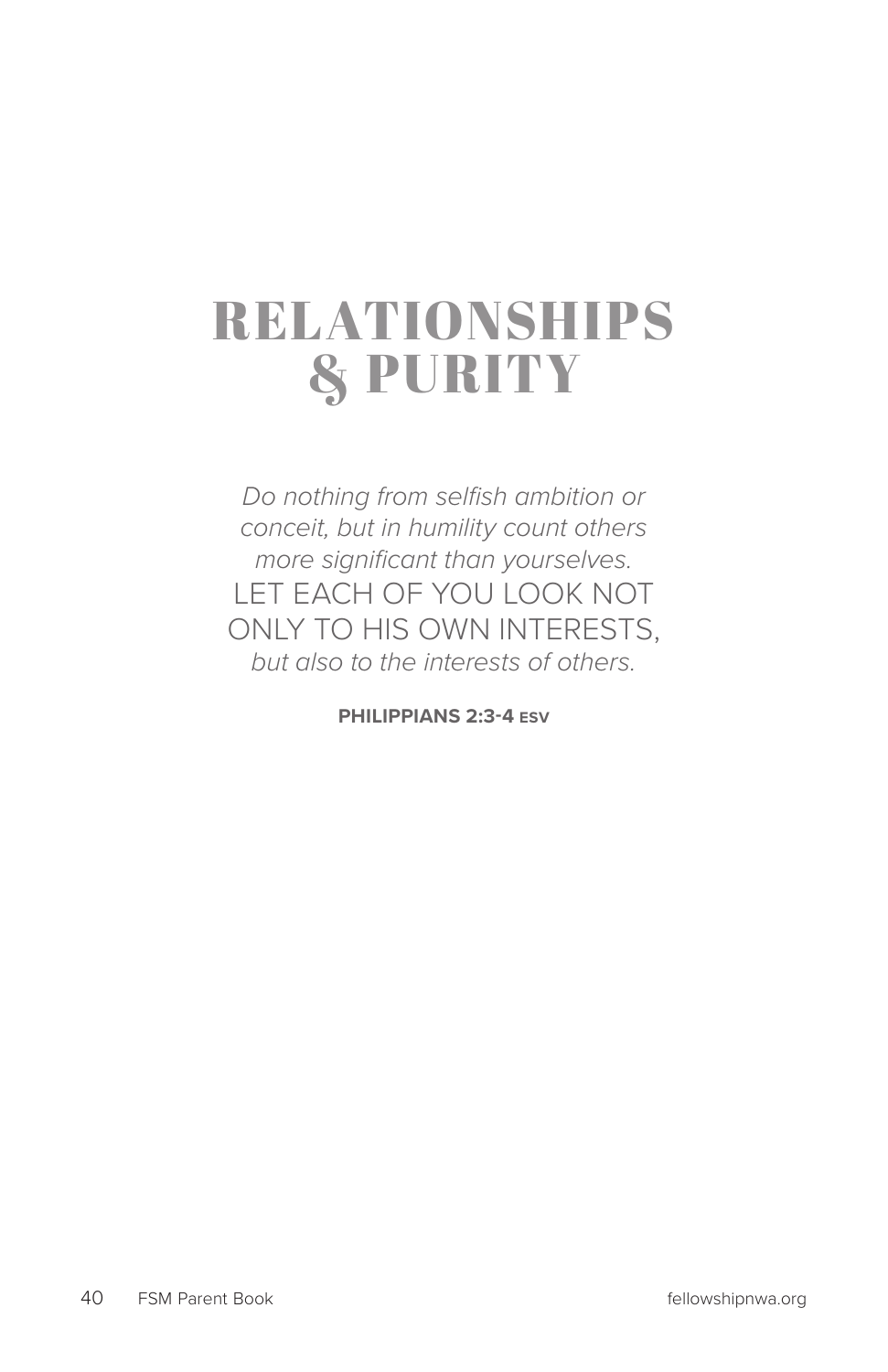What does dating look like at your school? How do relationships start?

Are you bothered by the way people start dating? Do you think it's right? How do you wish it happened?

When do you feel like it is appropriate for people to start dating?

How do you think the media has influenced what you're looking for in a relationship?

What is the perception of pornography at your school? Among your friends? In media?

What would your friends say is too far in a relationship? Physically? Emotionally?

Do you see your friends struggle with boundaries in relationships? If so, what do you think is the cause of this? What do you feel are appropriate boundaries?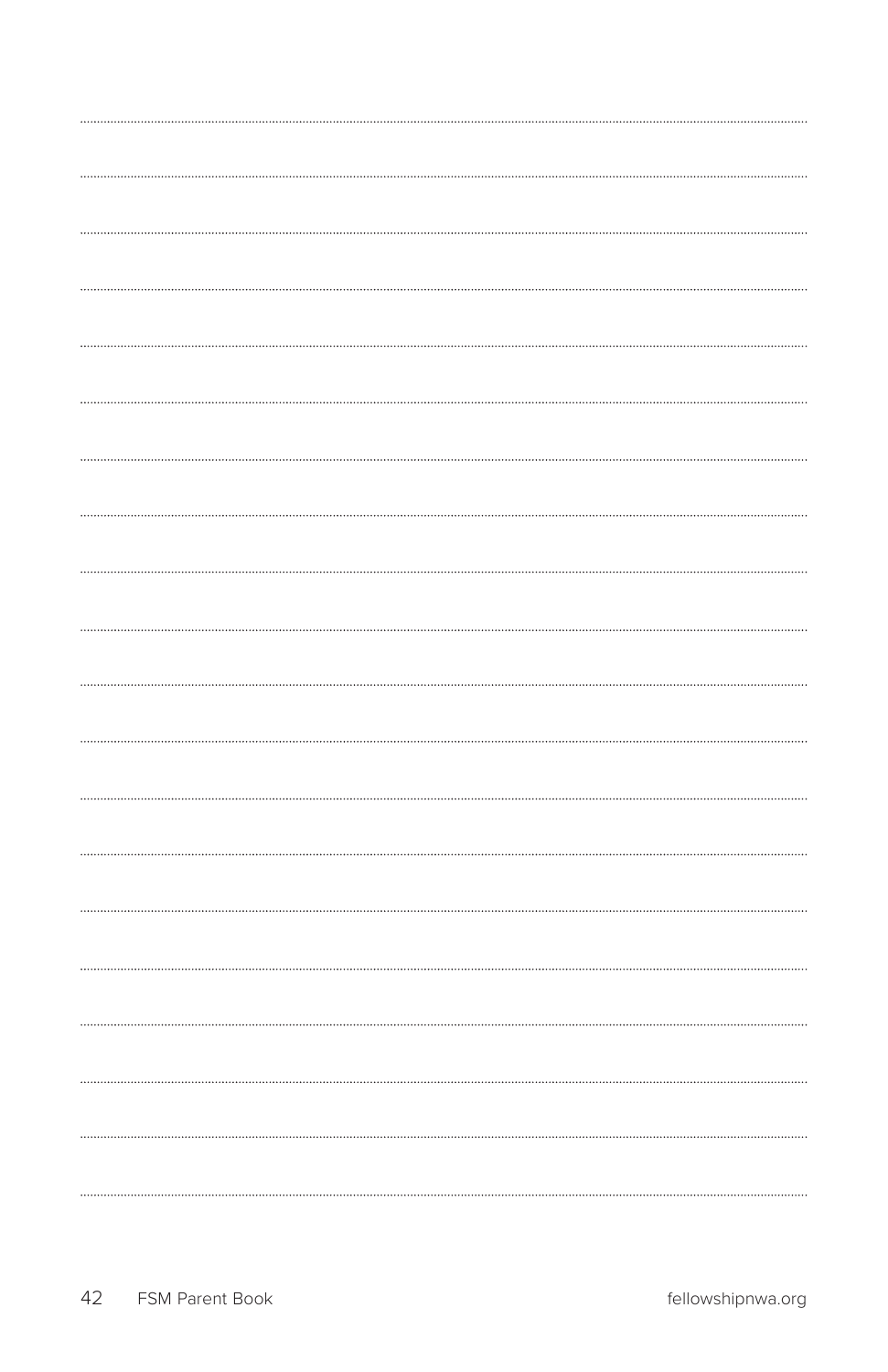*And whatever you do, in word or deed, do everything in the name of the Lord Jesus, giving thanks to God the Father through him.*  **COLOSSIANS 3:17 ESV**

*Flee from sexual immorality. Every other sin a person commits is outside the body, but the sexually immoral person sins against his own body.* <sup>19</sup>*Or do you not know that your body is a temple of the Holy Spirit within you, whom you have from God? You are not your own,* <sup>20</sup>*for you were bought with a price. So glorify God in your body.*  **1 CORINTHIANS 6:18-20 ESV**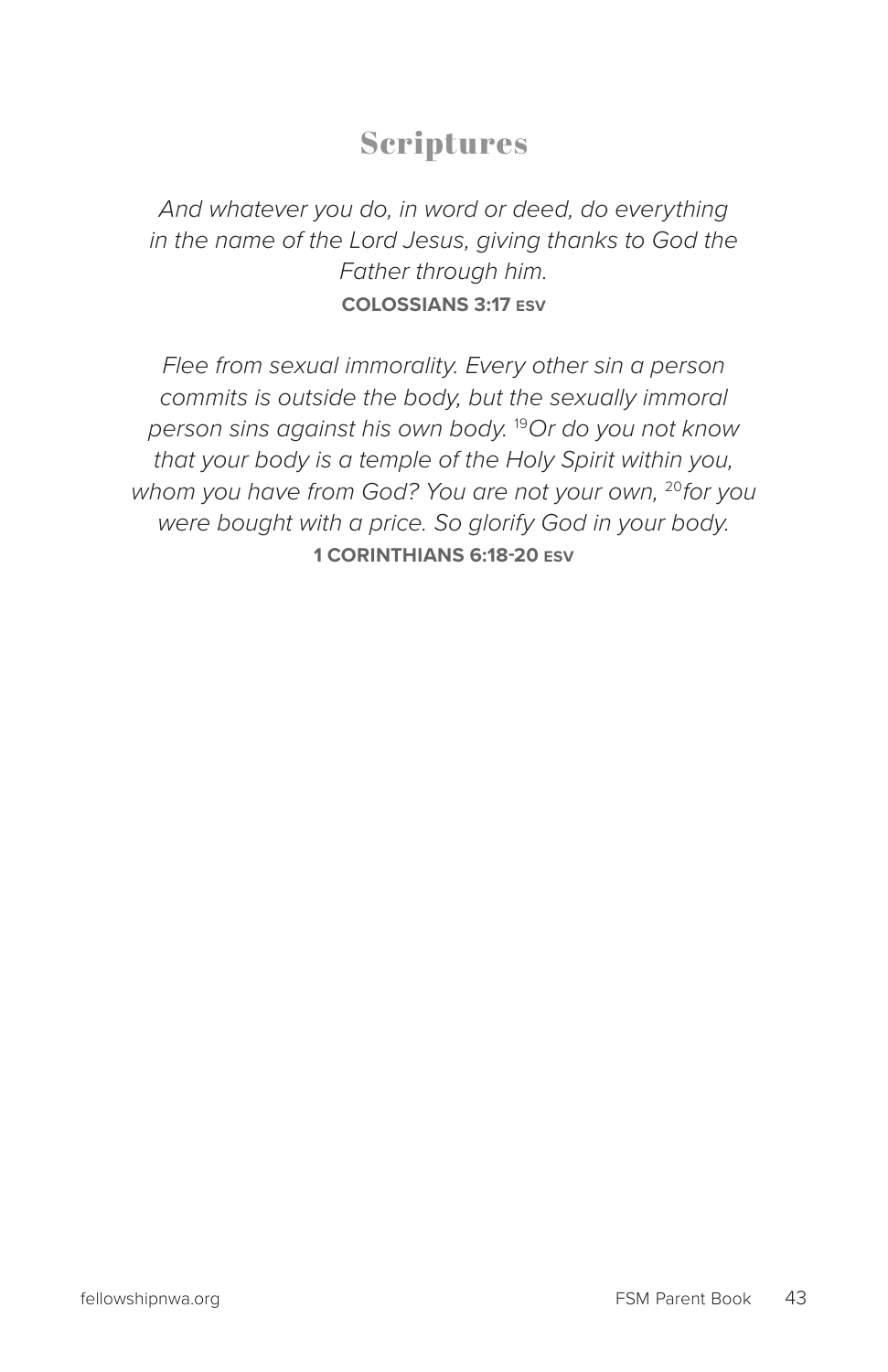# DESIRES

#### KEEP YOUR HEART *with all vigilance, for from it flow the springs of life.*

**PROVERBS 4:23 ESV**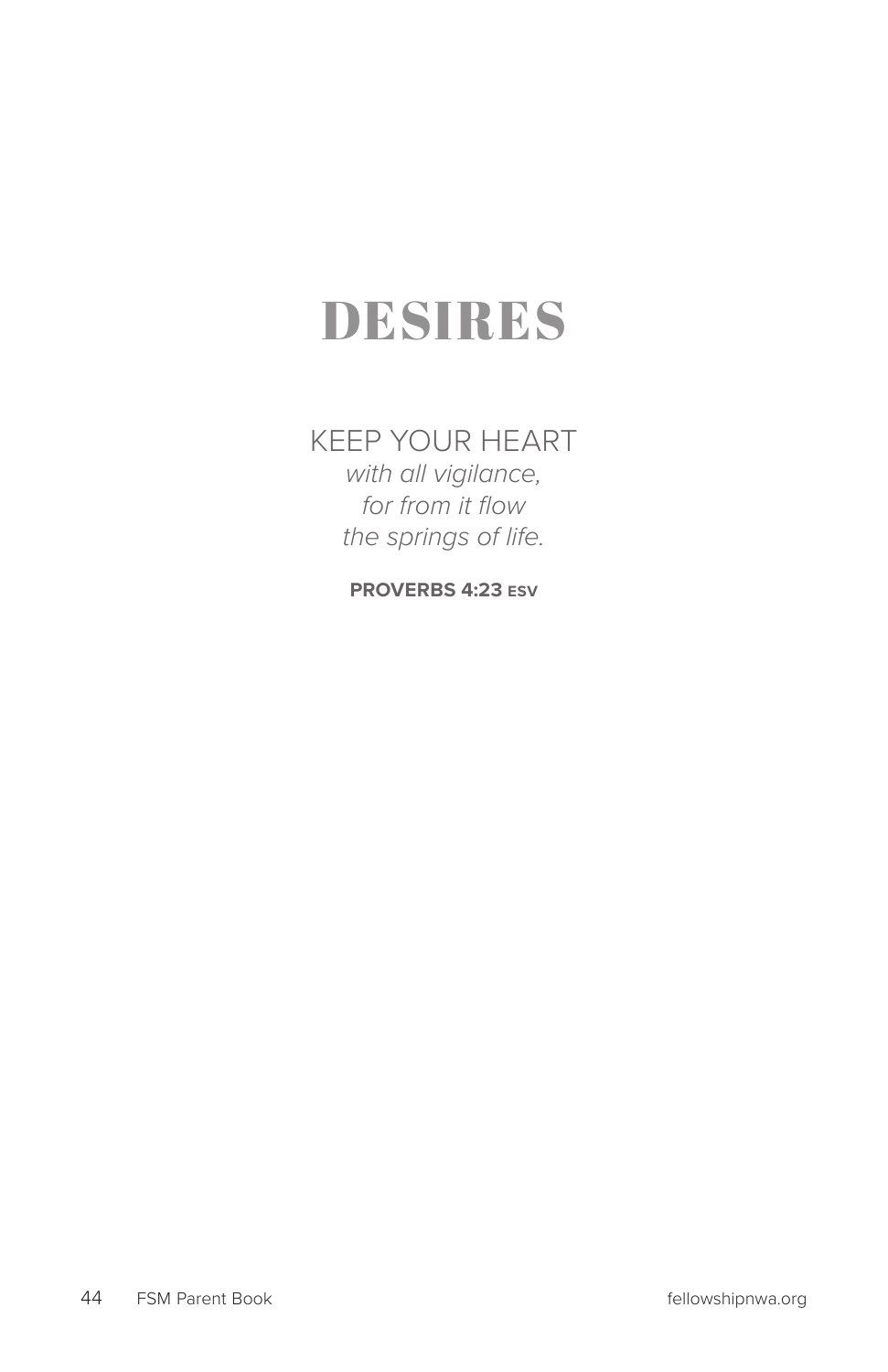What do you want to do when you grow up? Who is someone that you want to be like?

What is most exciting for you right now?

If you could be the best at anything, what would it be and why?

Describe your ideal self in your senior year of high school.

What is the most exciting thing in life for you right now?

What desires do you have that you fear will never come true?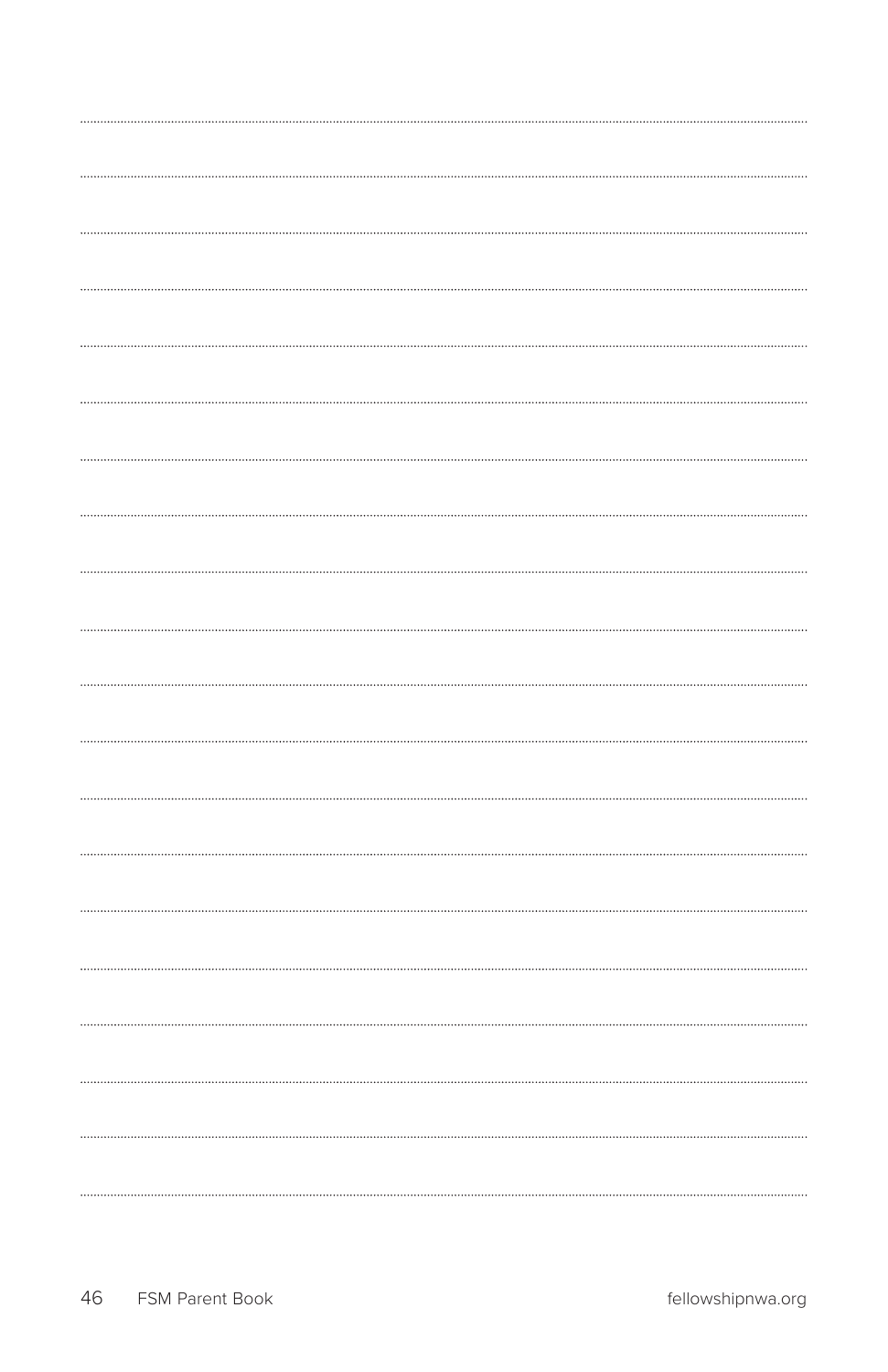*Whatever you do, work heartily, as for the Lord and not for men,*  **COLOSSIANS 3:23 ESV**

*Create in me a clean heart, O God, and renew a right spirit within me.*  **PSALM 51:10 ESV**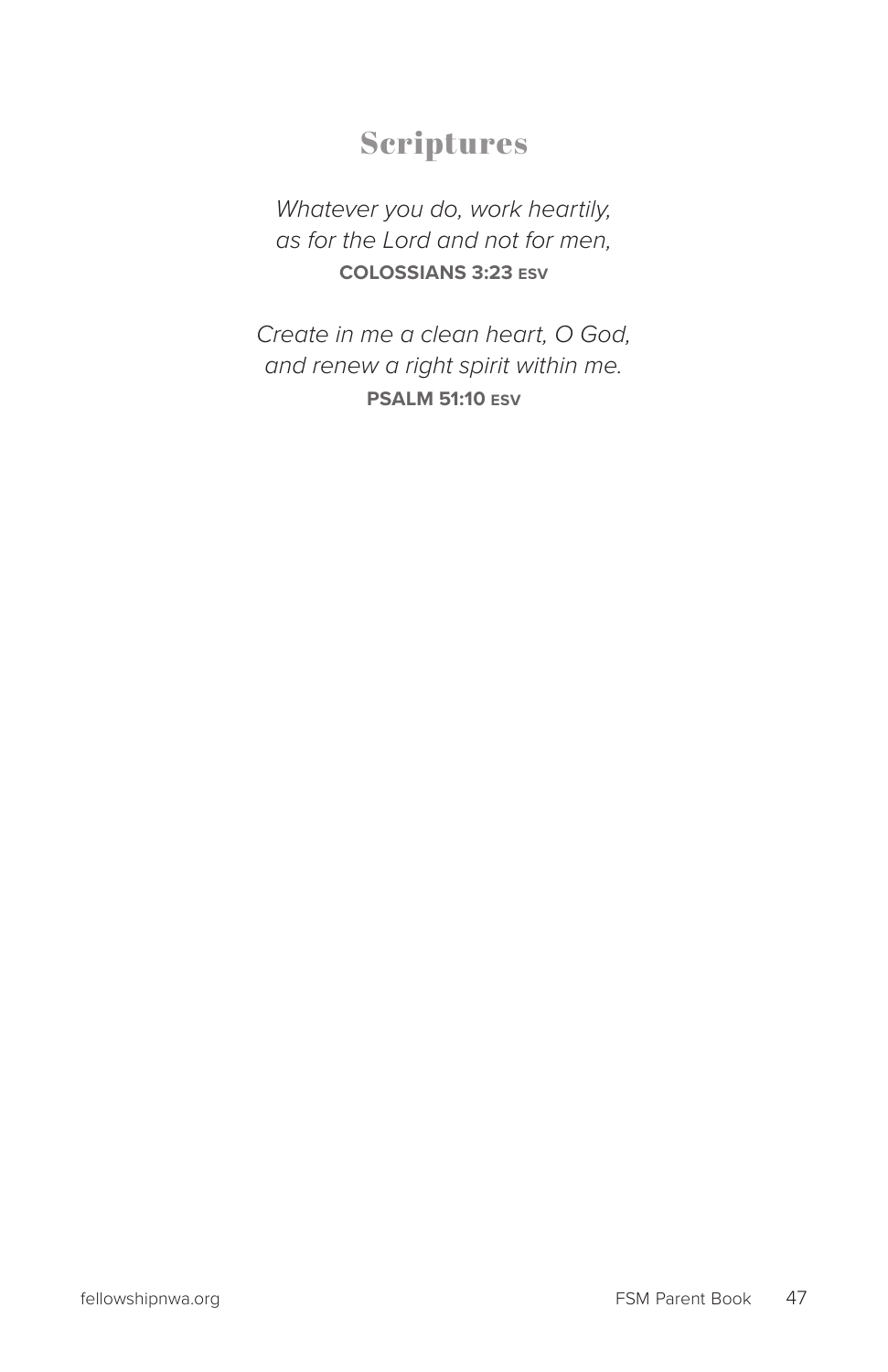## GENEROSITY & FINANCES

For where your treasure is, THERE YOUR HEART WILL BE ALSO*.*

**MATTHEW 6:21 ESV**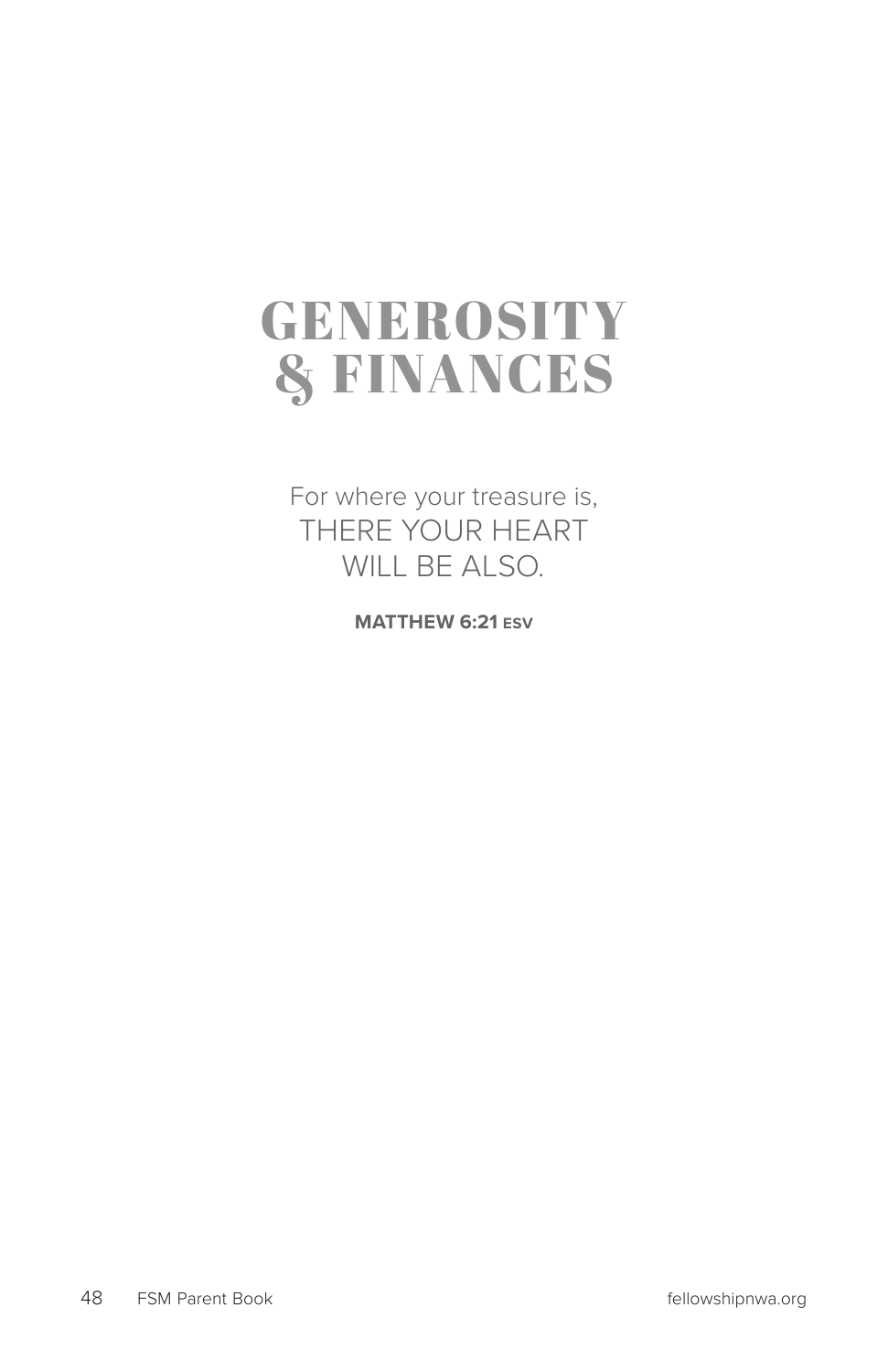If you had one hundred dollars today, what would you spend it on?

What do you save for? Why?

What is the point of having a job? Why do you think mom and/or dad work?

One morning, buy someone else's breakfast. Then ask: why do we give? Why is generosity a good thing?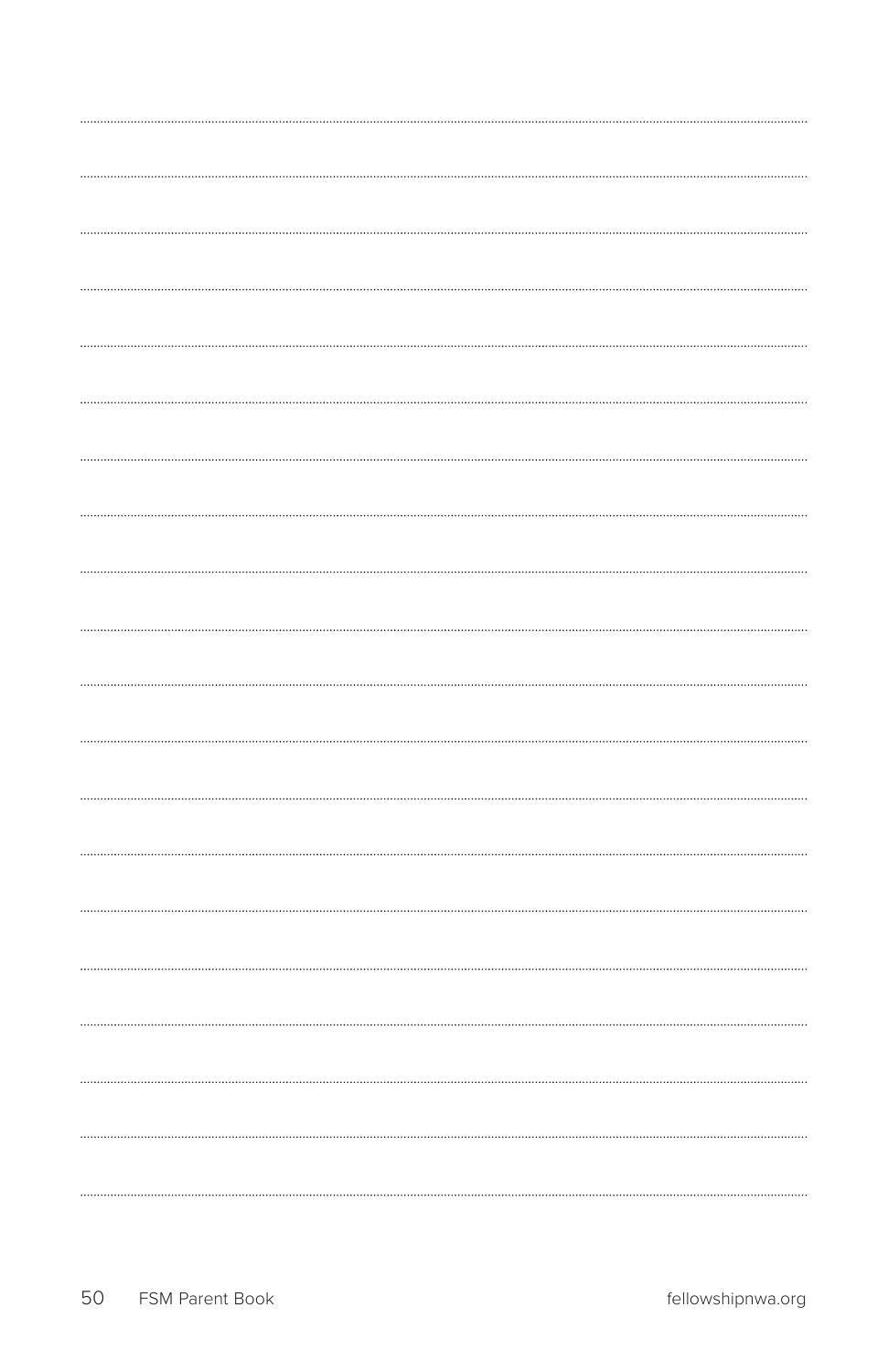#### *And he said to them, "Take care, and be on your guard against all covetousness, for one's life does not consist in the abundance of his possessions."* **LUKE 12:15 ESV**

*Incline my heart to your testimonies, and not to selfish gain!*  **PSALM 119:36 ESV**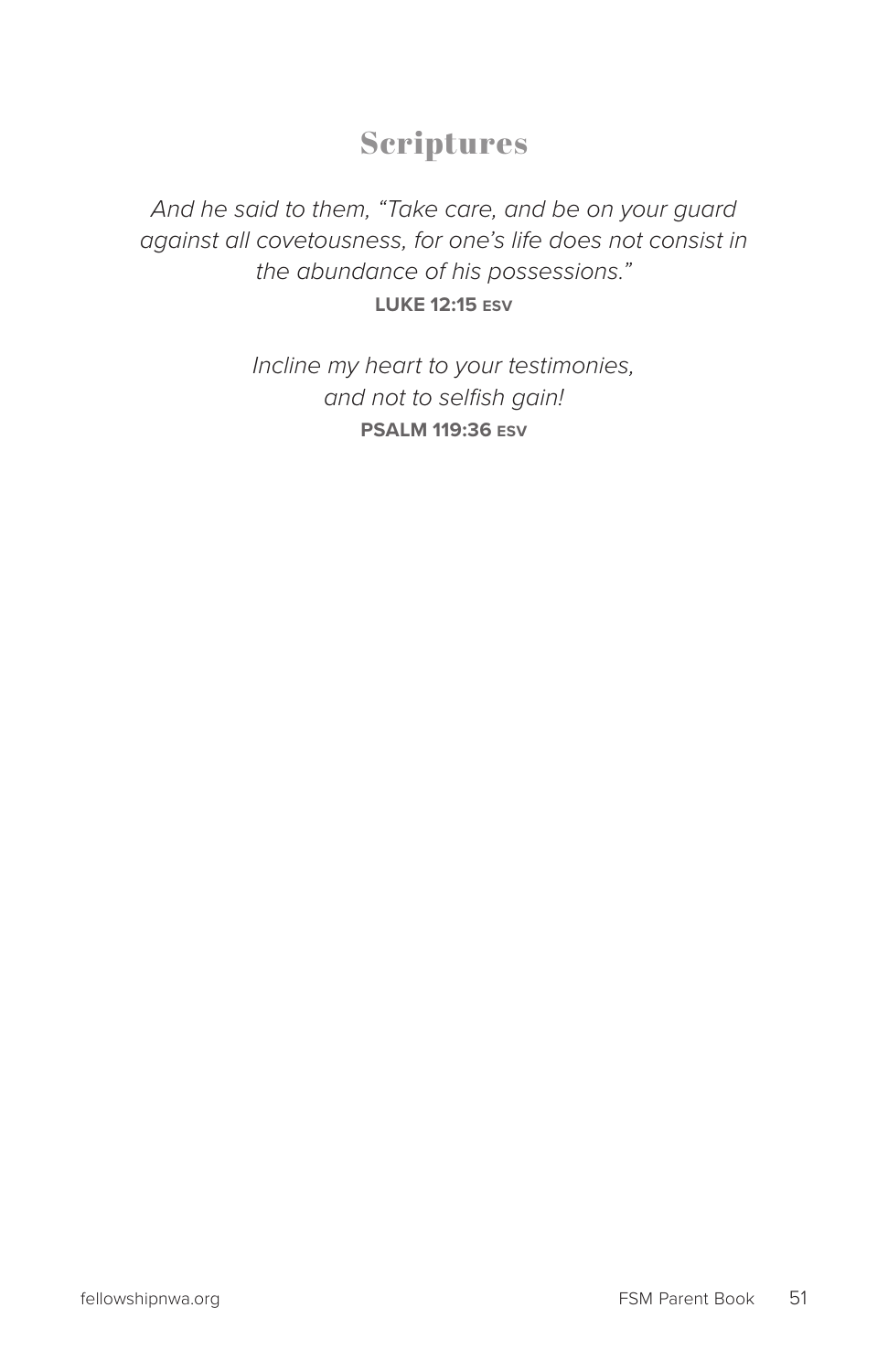## HOBBIES & **INTERESTS**

*So, whether you eat or drink, or whatever you do, do all* TO THE GLORY OF GOD.

**1 CORINTHIANS 10:31 ESV**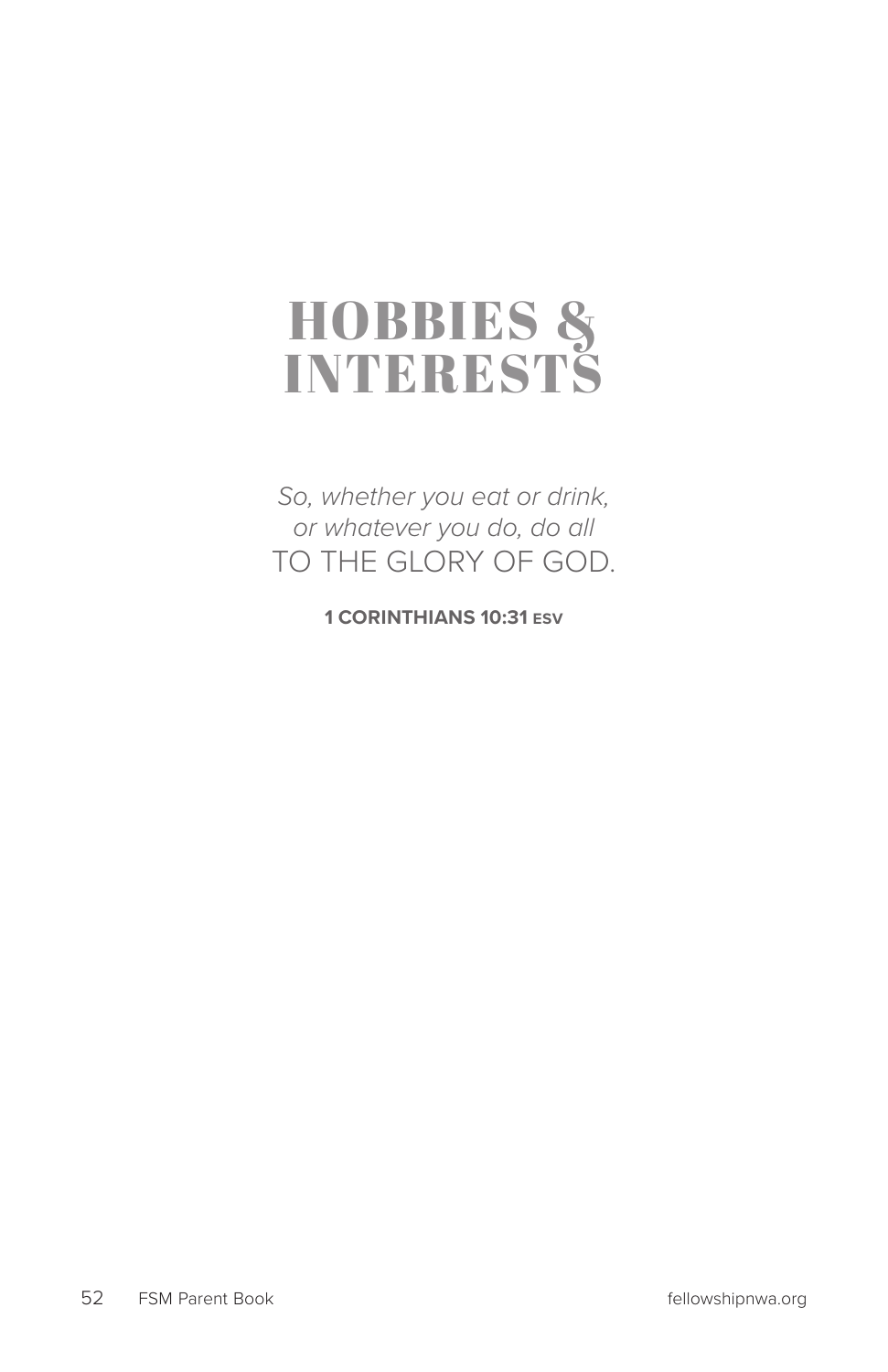What do you do with your gifts and talents? (Time, Talent, Treasure, Truth)

What's your favorite type of music? Why?

What are some of your favorite hobbies? Why?

If you could go back in time, when would you travel back to? Why?

If you could hang out with anyone alive or dead, who would it be?

What's something you can teach me?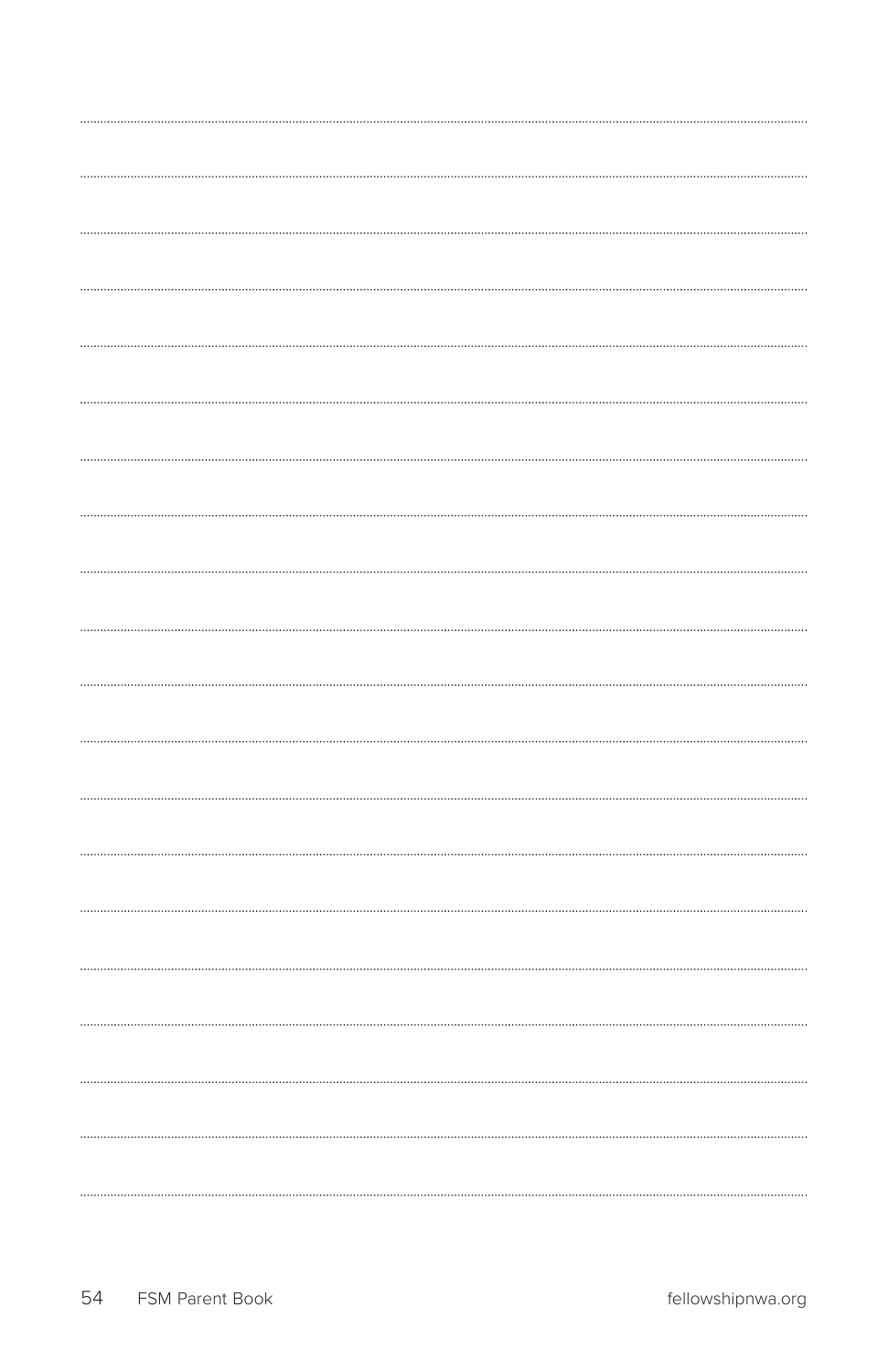*For as in one body we have many members, and the members do not all have the same function*, <sup>5</sup>*so we, though many, are one body in Christ, and individually members one of another.* <sup>6</sup>*Having gifts that differ according to the grace given to us, let us use them…* **ROMANS 12:4-6a ESV**

*Do not be conformed to this world, but be transformed by the renewal of your mind, that by testing you may discern what is the will of God, what is good and acceptable and perfect.*  **ROMANS 12:2 ESV**

*Finally, brothers, whatever is true, whatever is honorable, whatever is just, whatever is pure, whatever is lovely, whatever is commendable, if there is any excellence, if there is anything worthy of praise, think about these things.* <sup>9</sup>*What you have learned and received and heard and seen in me practice these things, and the God of peace will be with you.* **PHILIPPIANS 4:8-9 ESV**

*Whatever your hand finds to do, do with your might…* **ECCLESIASTES 9:10a ESV**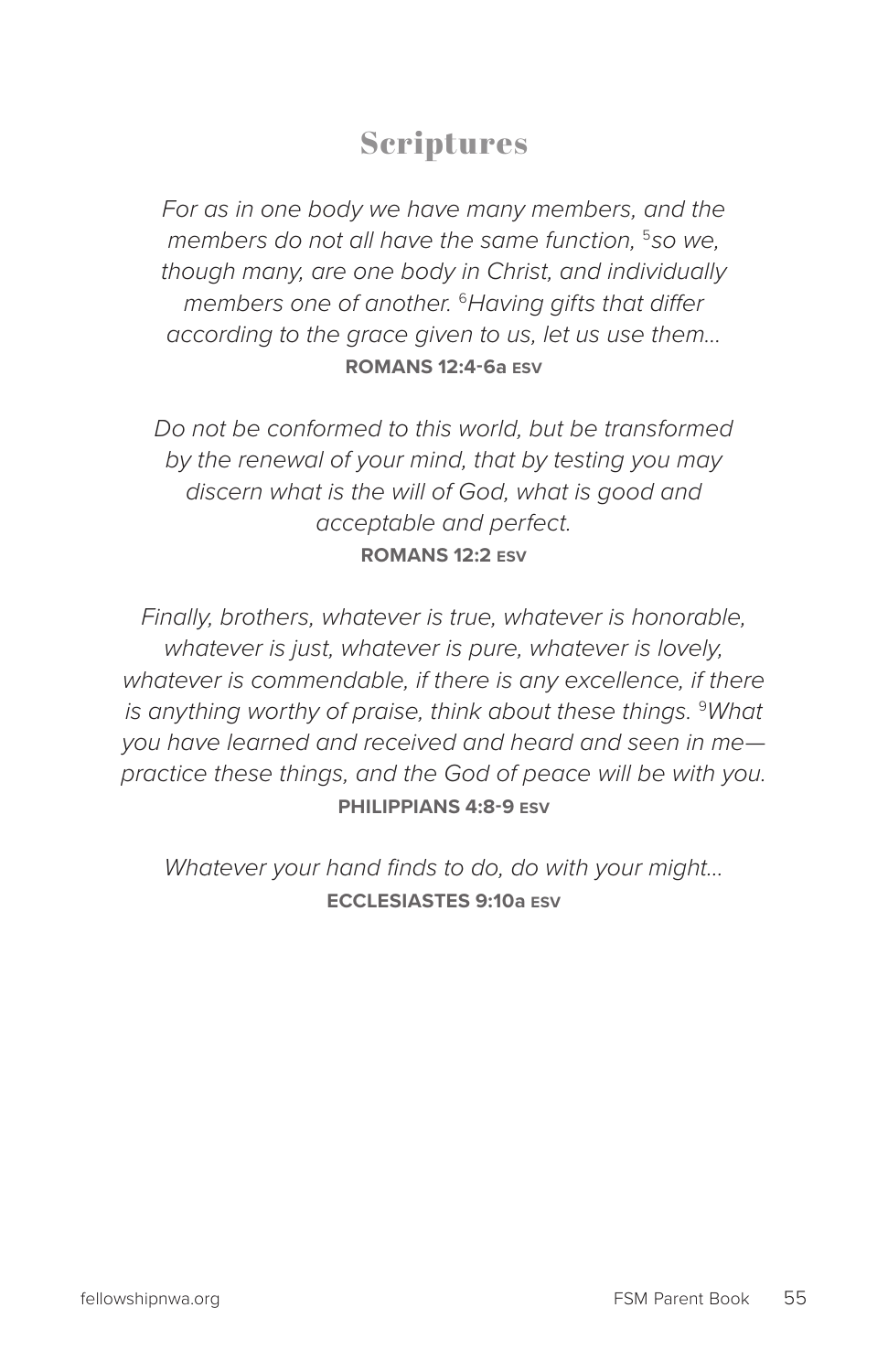# SELF-IMAGE

#### FOR WE ARE HIS WORKMANSHIP, *created in Christ Jesus for good works, which God prepared beforehand, that we should walk in them.*

**EPHESIANS 2:10 ESV**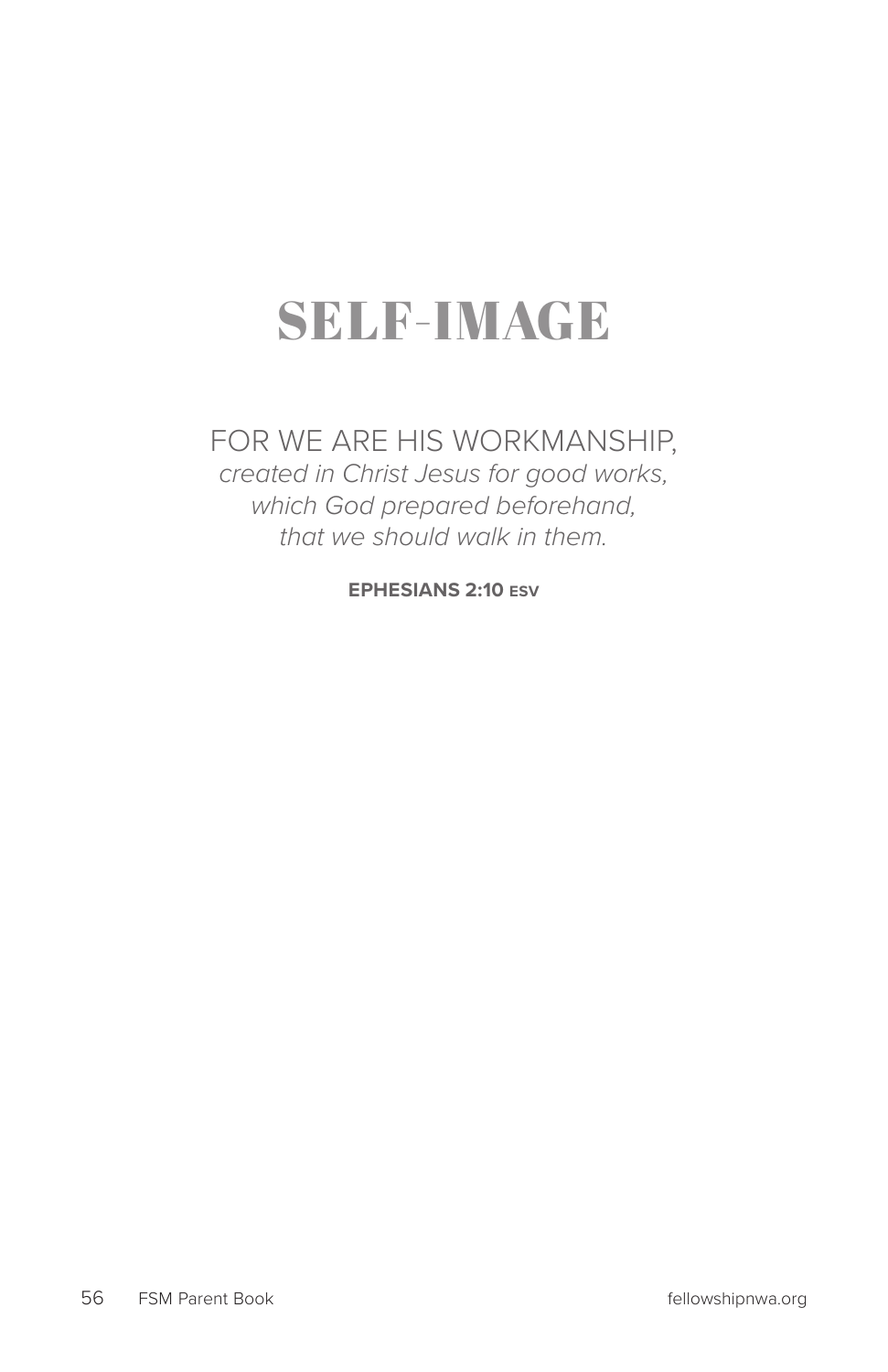#### If you could change one thing about yourself, what would it be and why?

What do you like most about yourself?

How would your friends describe you in five words?

What makes you unique? Describe yourself in five words.

If there's one thing you could change about how you look, what would it be and why?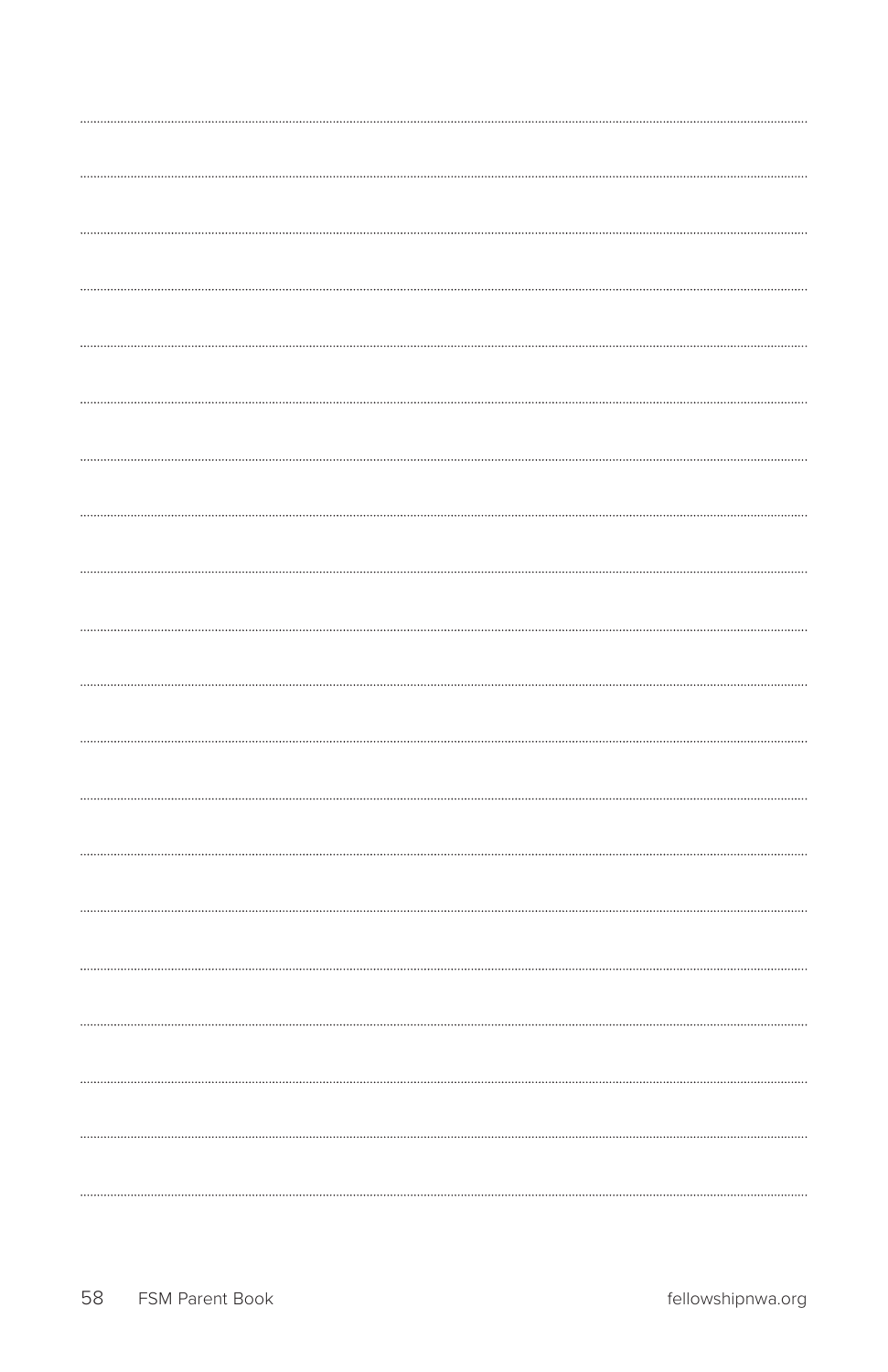*what is man that you are mindful of him, and the son of man*  that you care for him? <sup>5</sup>Yet you have made him a little lower *than the heavenly beings and crowned him with glory and honor.* <sup>6</sup> *You have given him dominion over the works of your hands; you have put all things under his feet,*  **PSALM 8:4-6 ESV**

*And we all, with unveiled face, beholding the glory of the Lord, are being transformed into the same image from one degree of glory to another. For this comes from the Lord who is the Spirit.*  **2 CORINTHIANS 3:18 ESV**

*For you formed my inward parts; you knitted me together in my mother's womb.* <sup>14</sup>*I praise you, for I am fearfully and wonderfully made. Wonderful are your works; my soul knows it very well.* **PSALM 139:13-14 ESV**

> Spend some time reading and discussing: **MATTHEW 6:26-34 ESV**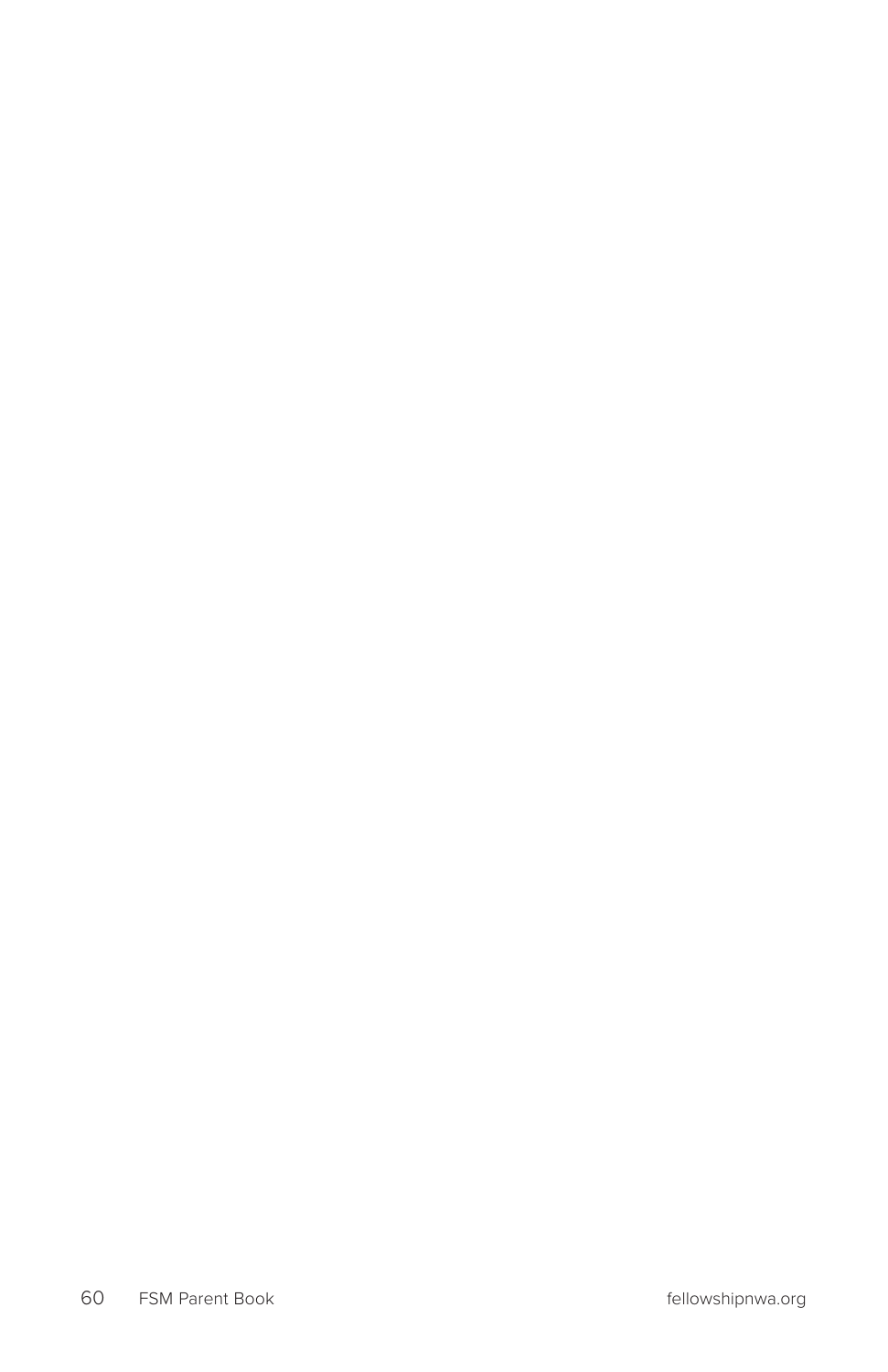# SITUATIONS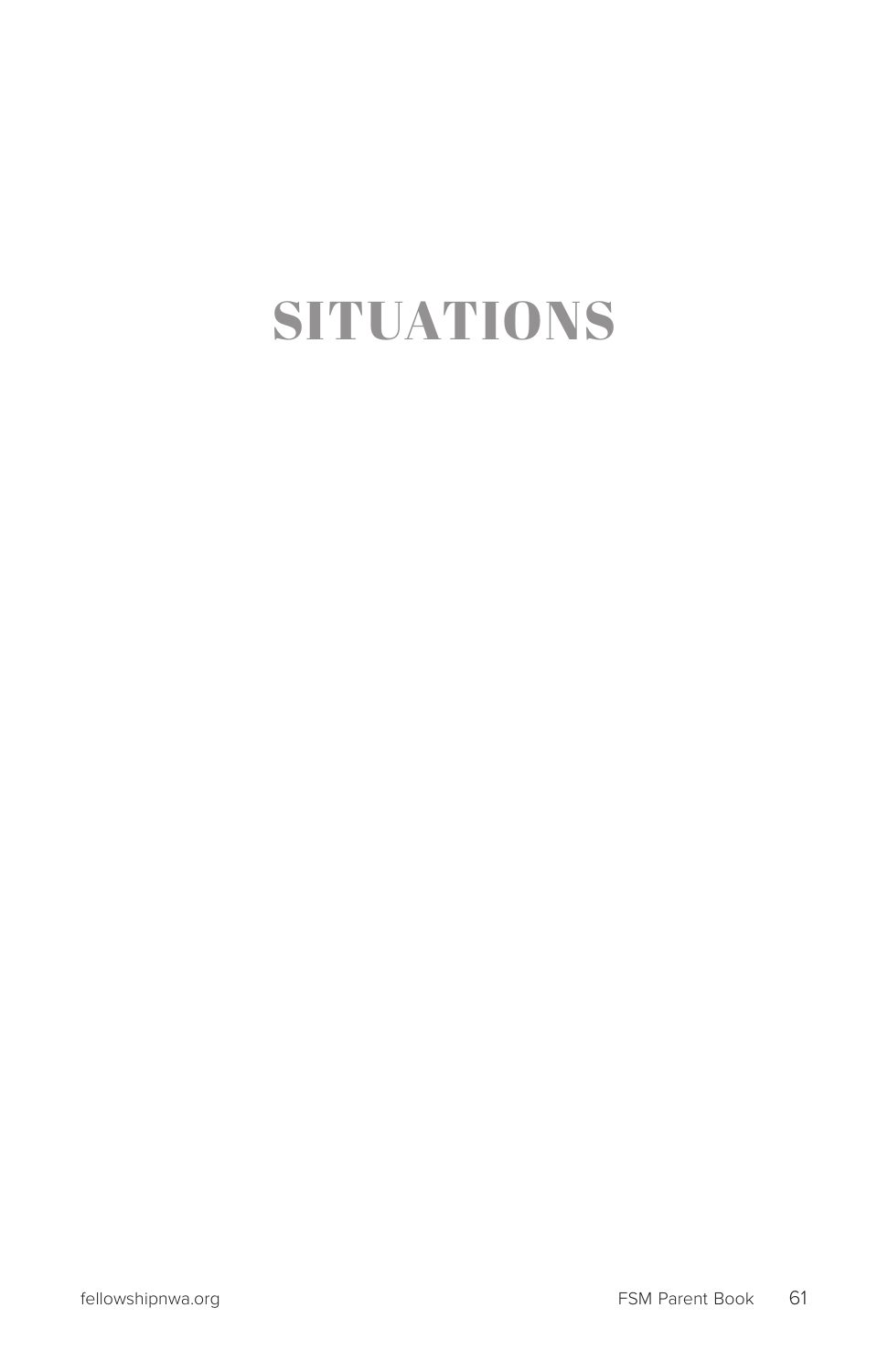## WANTING TO KNOW JESUS MORE

*And this is eternal life, that they know you,*  THE ONLY TRUE GOD, AND JESUS CHRIST *whom you have sent.* 

**JOHN 17:3 ESV**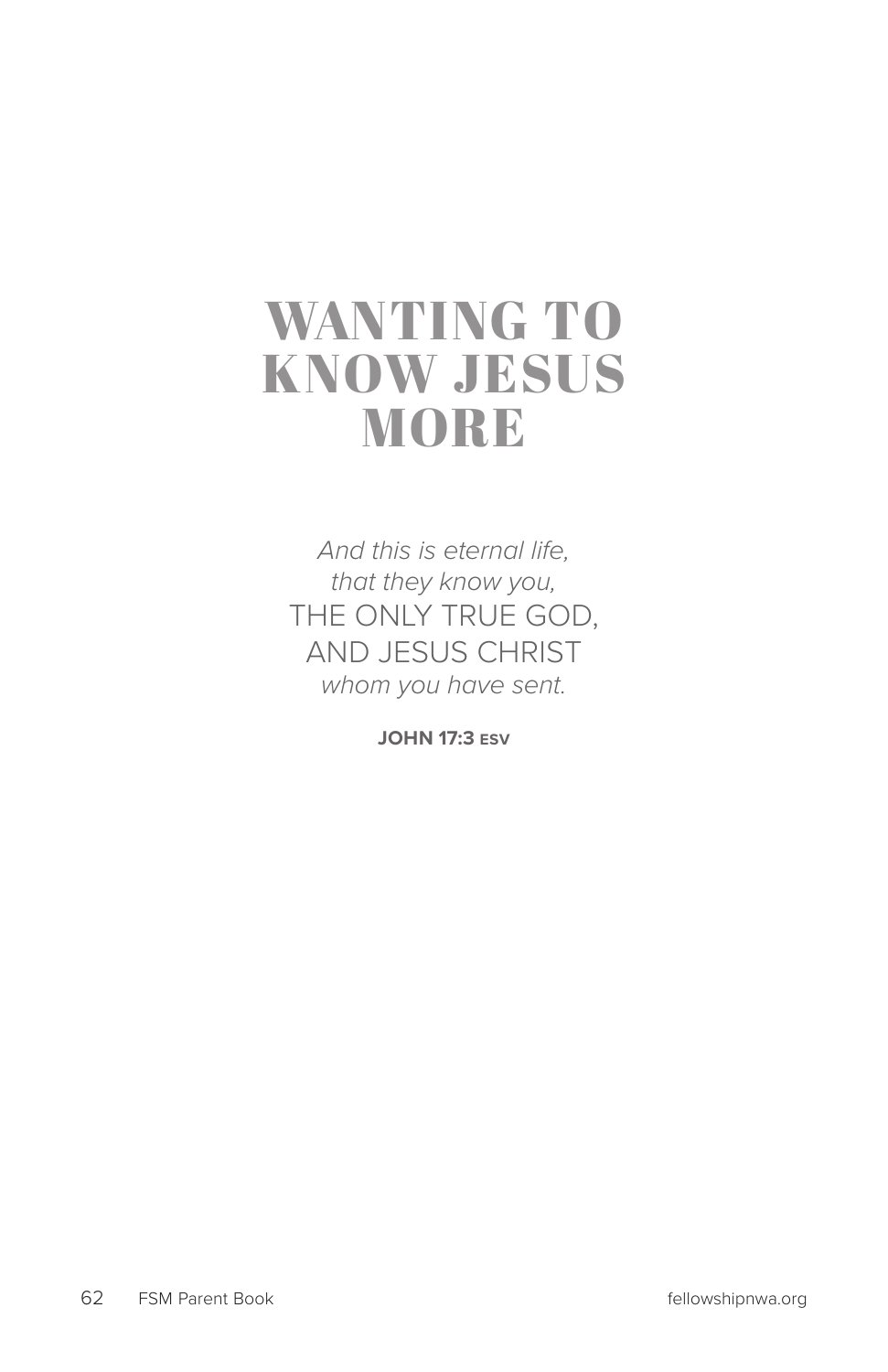What do you think it means to "know" Jesus?

If you could sit down with Jesus today, what would you want to ask Him or talk to Him about?

How do you typically get to know your friends? How could you grow in knowing Jesus in the same way?

What is the hardest part about seeking Jesus for you? What is the hardest part about following Jesus for you?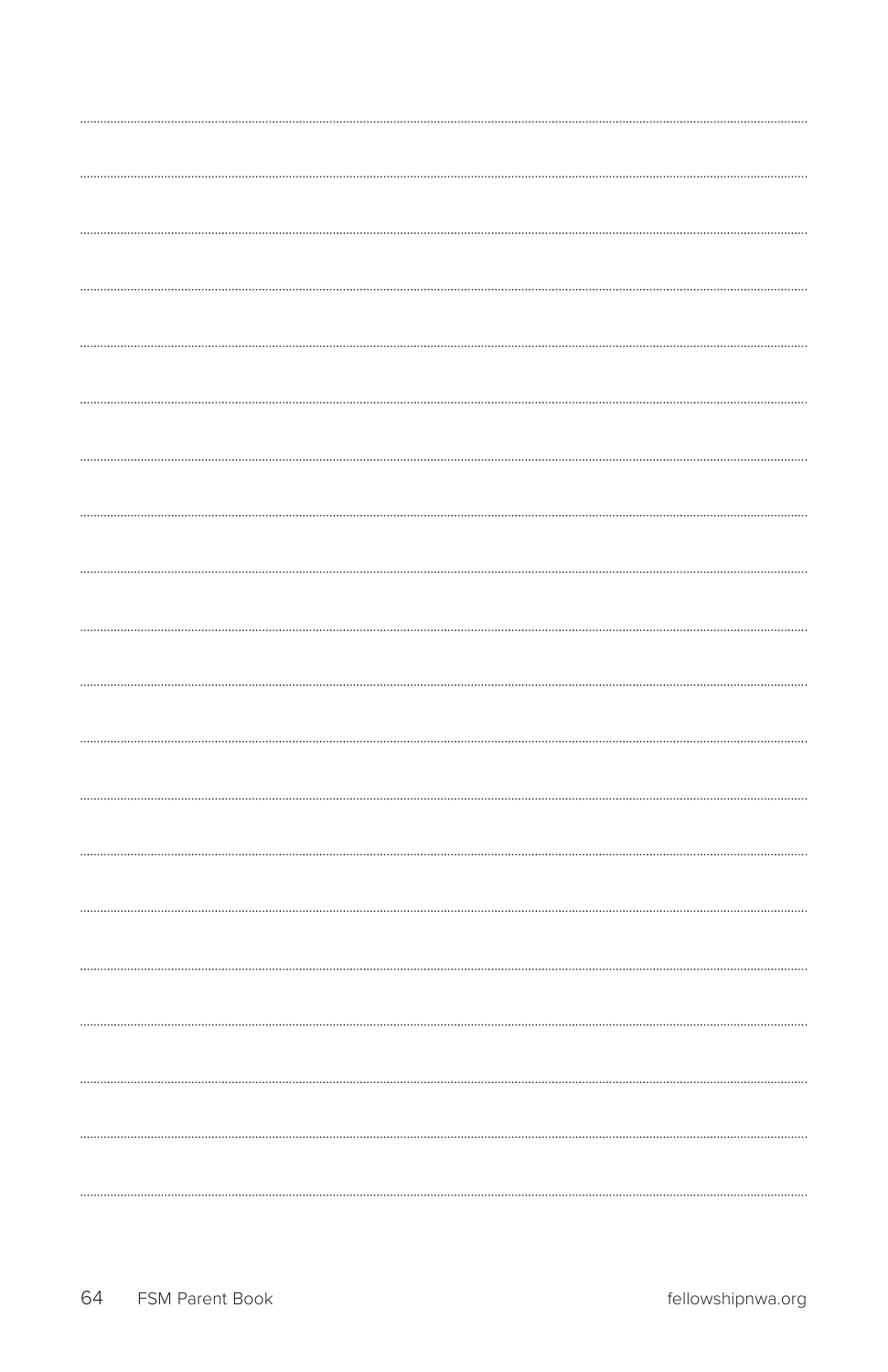*Indeed, I count everything as loss because of the surpassing value of knowing Christ Jesus my Lord. For his sake I suffered the loss of all things and count them as rubbish, in order that I may gain Christ*  **PHILIPPIANS 3:8 ESV**

*Thus says the Lord: "Let not the wise man boast in his wisdom, let not the mighty man boast in his might, let not the rich man boast in his riches,* <sup>24</sup>*but let him who boasts boast in this, that he understands and knows me, that I am the Lord who practices steadfast love, justice, and righteousness in the earth. For in these things I delight, declares the Lord."*  **JEREMIAH 9:23-24 ESV**

> *I love those who love me, and those who seek me diligently find me.* **PROVERBS 8:17 ESV**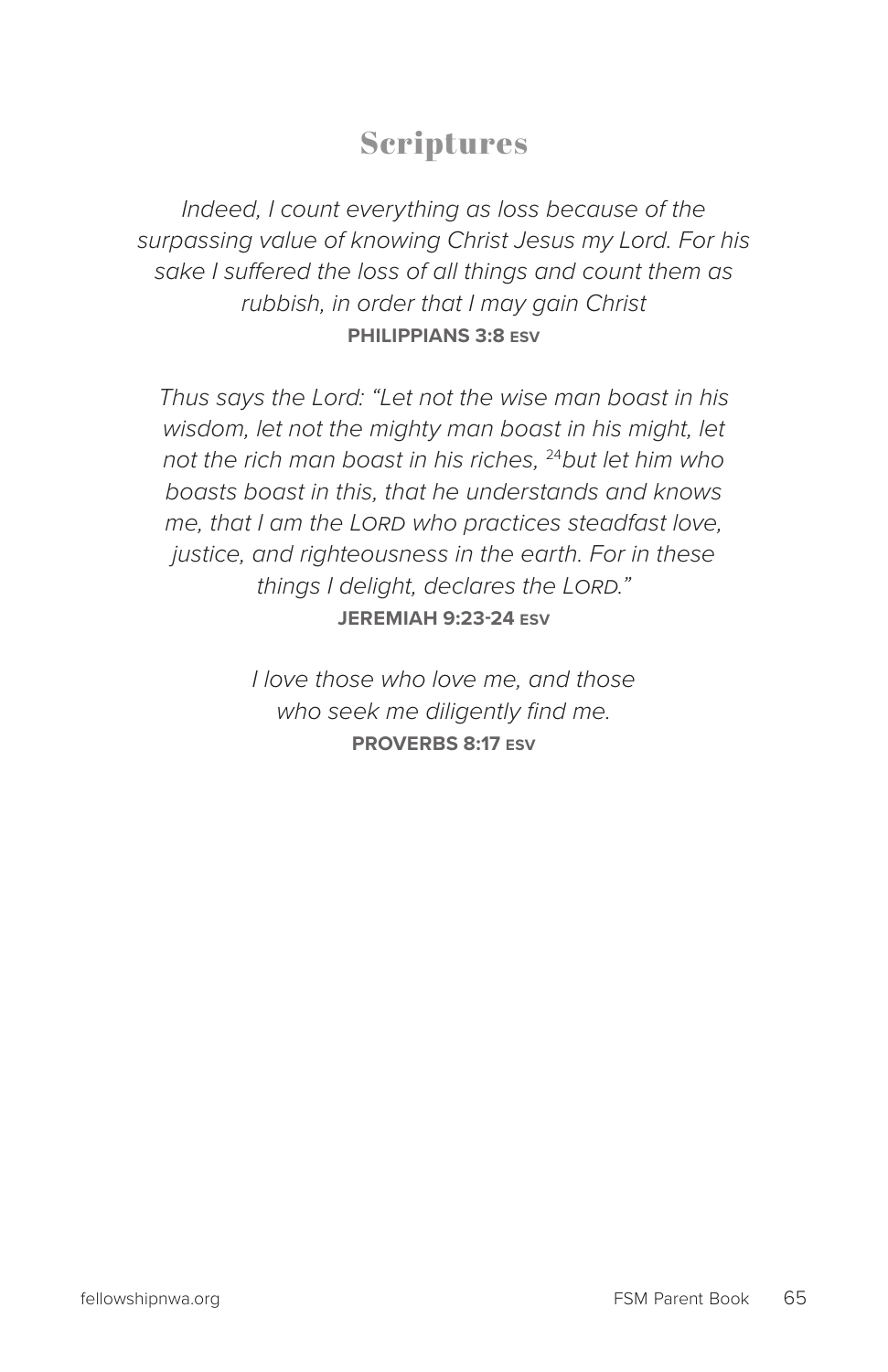# BAPTISM

#### HAVING BEEN BURIED WITH HIM IN BAPTISM,

*in which you were also raised with him through faith in the powerful working of God, who raised him from the dead.* 

**COLOSSIANS 2:12 ESV**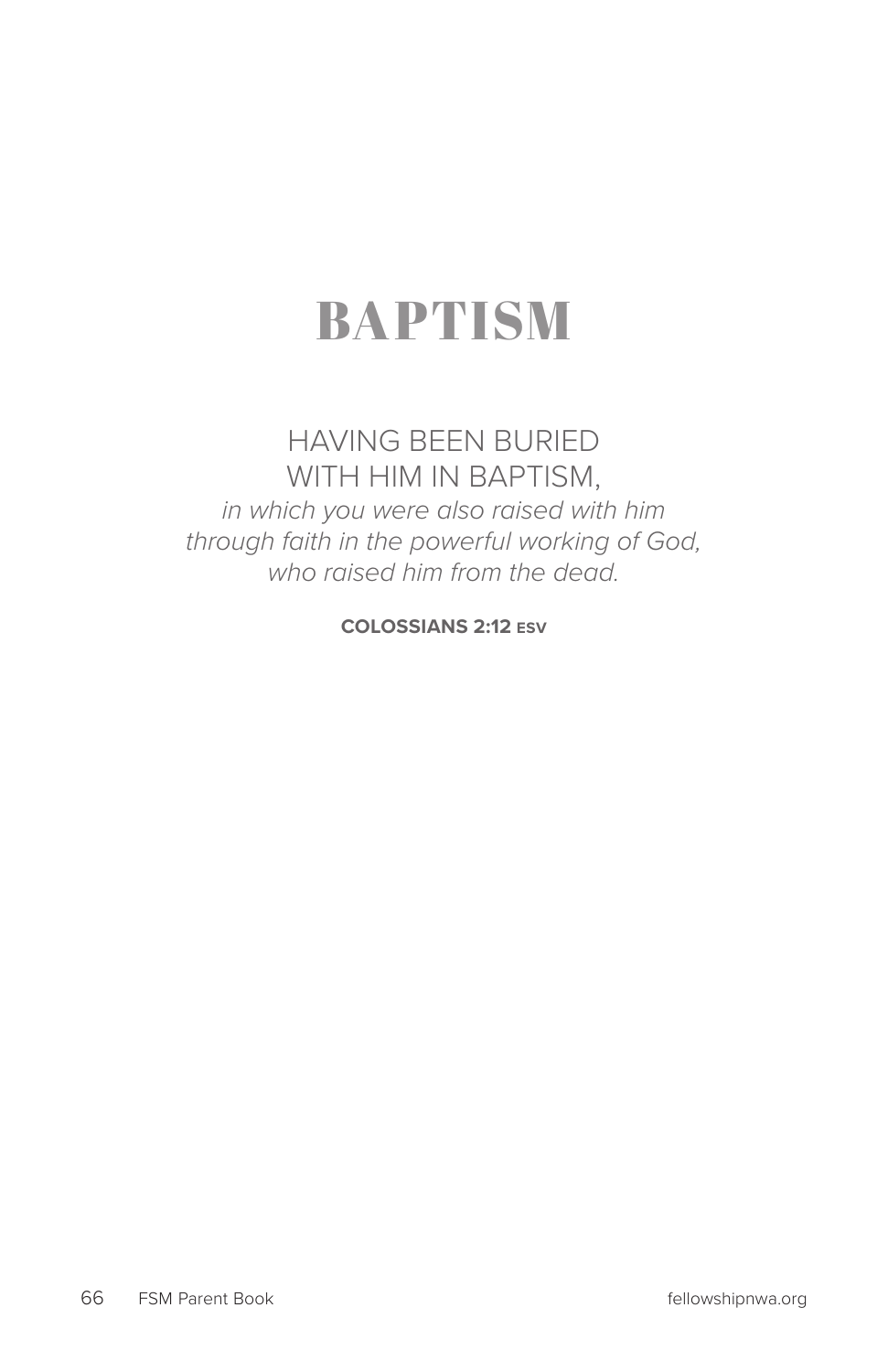How would you describe baptism?

(The big thing here is for them to see that baptism is not a requirement for salvation, but an outward sign of an inward heart change.)

Why do we get baptized?

Do you want to be baptized? Why?

When did you place your faith in Jesus? How are you currently growing in your faith in Jesus?

Email fsmnwa@fellowshipnwa.org to set up a meeting with a staff member to talk more about baptism.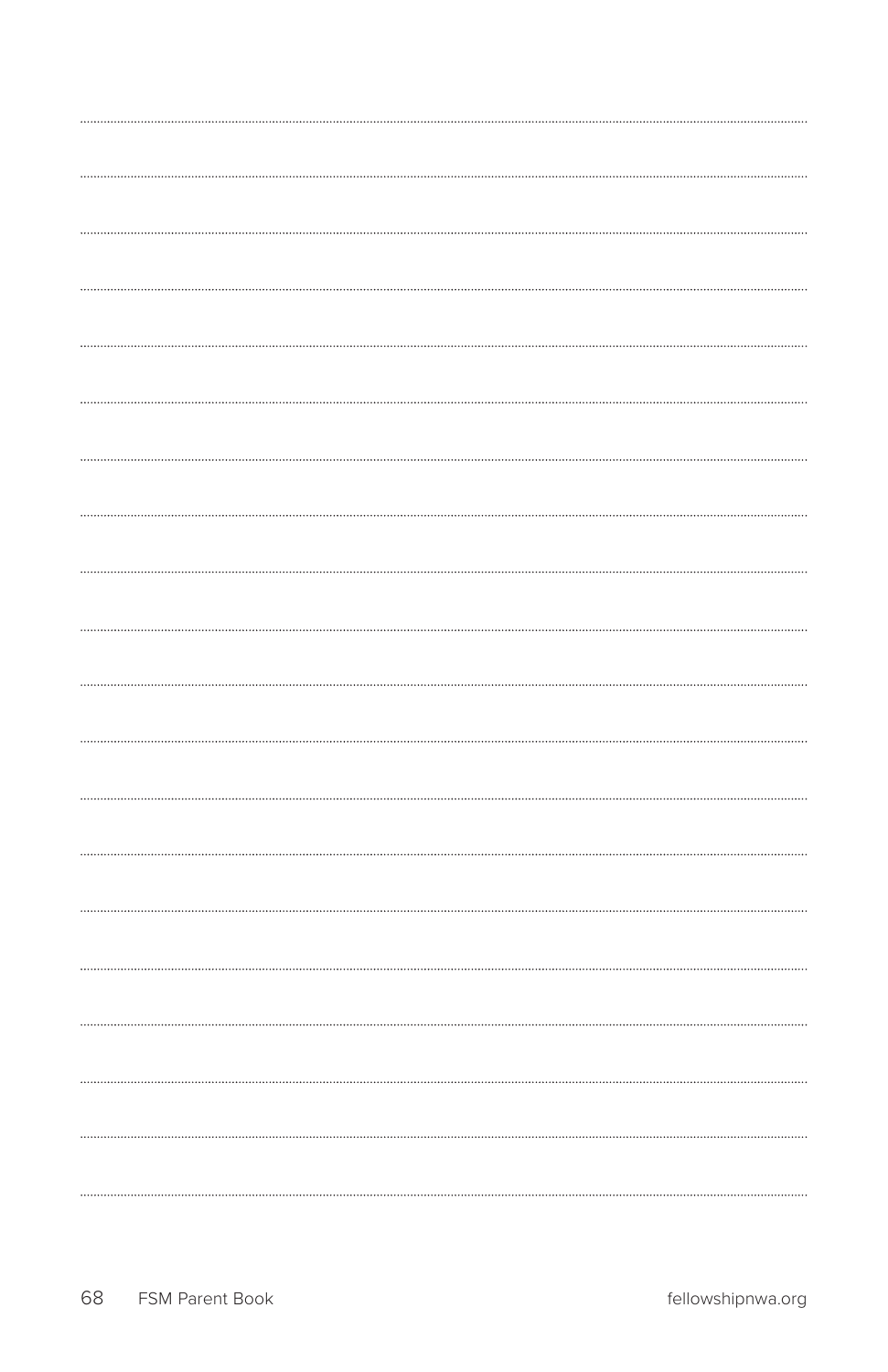*Go therefore and make disciples of all nations, baptizing them in the name of the Father and of the Son and of the Holy Spirit,* <sup>20</sup>*teaching them to observe all that I have commanded you. And behold, I am with you always, to the end of the age.*  **MATTHEW 28:19-20 ESV**

*Do you not know that all of us who have been baptized into Christ Jesus were baptized into his death?* <sup>4</sup> *We were buried therefore with him by baptism into death, in order that, just as Christ was raised from the dead by the glory of the Father, we too might walk in newness of life.*  **ROMANS 6:3-4 ESV**

*For by grace you have been saved through faith. And this is not your own doing; it is the gift of God,* **EPHESIANS 2:8 ESV**

*And when he came up out of the water, immediately he saw the heavens being torn open and the Spirit descending on him like a dove.*

> **MARK 1:10 ESV** Jesus Himself was baptized.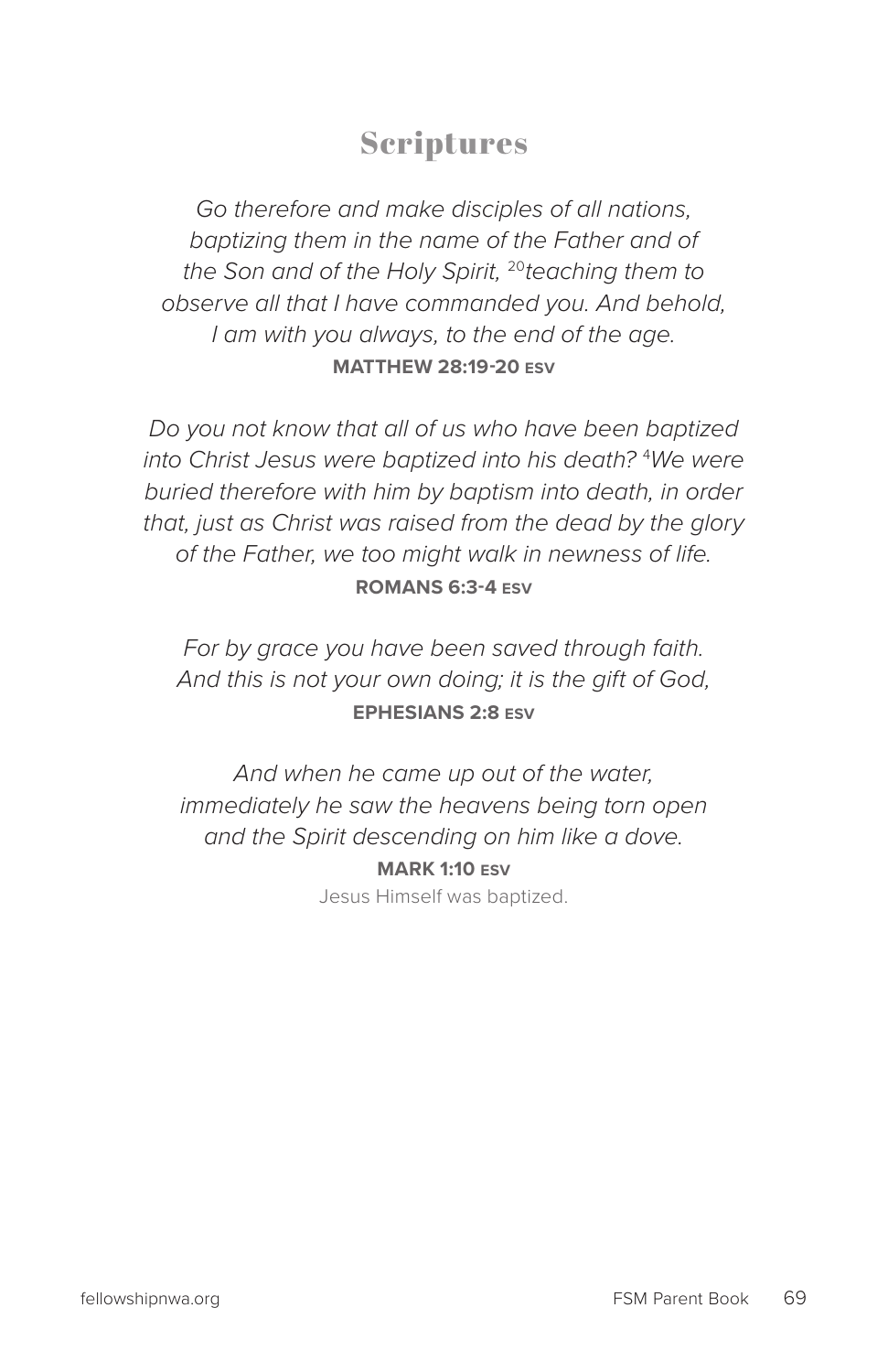## STARTING TO LIKE A BOY OR GIRL

*And whatever you do, in word or deed,*  DO EVERYTHING IN THE NAME OF THE LORD JESUS, *giving thanks to God the Father through him.* 

**COLOSSIANS 3:17 ESV**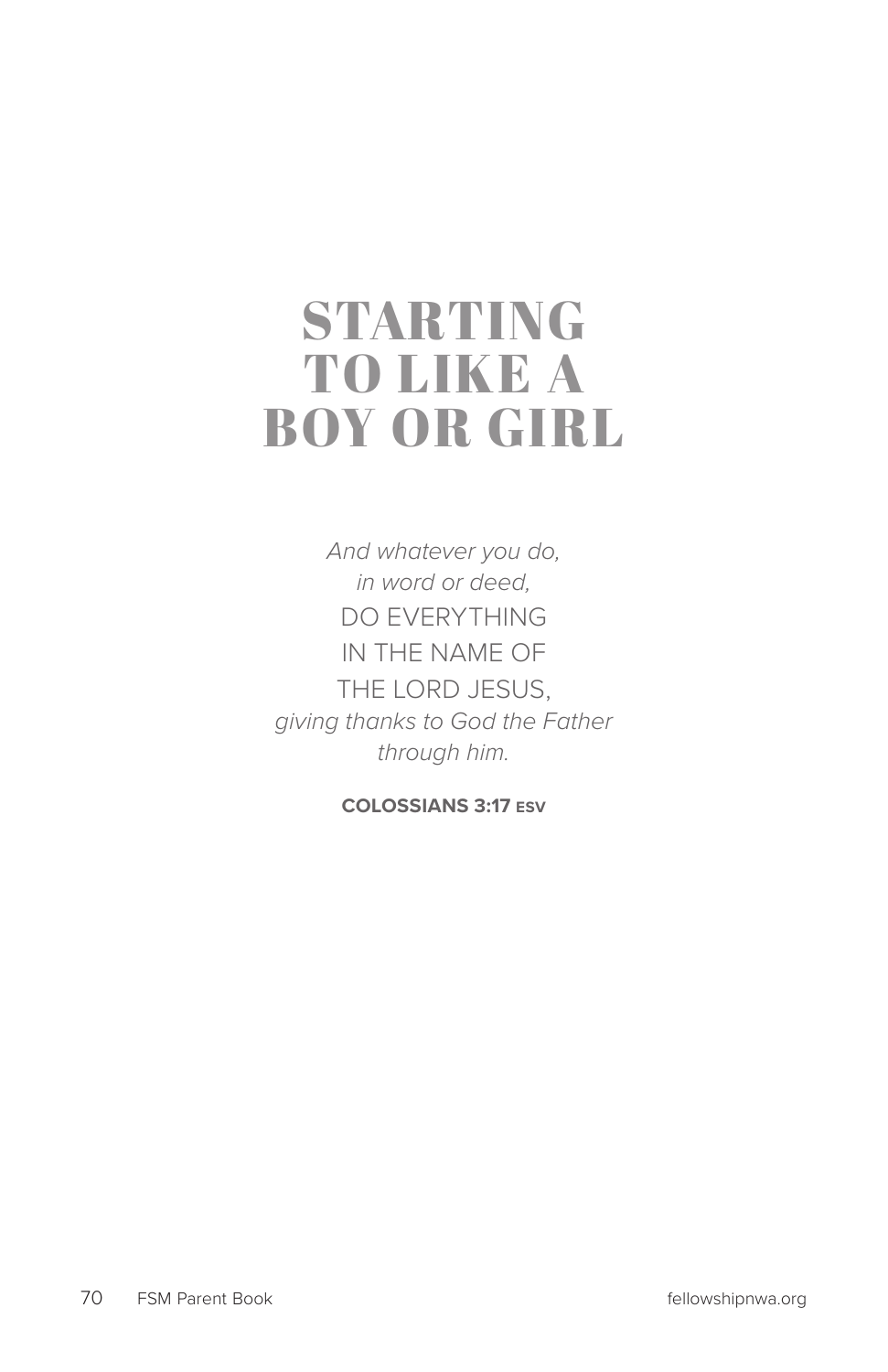#### What do you like about them?

Are they a follower of Jesus? How do they show you Jesus?

What do your friends think about them?

What do you think about dating? What do people around you think about dating?

Take time to talk about the purpose of dating and how your family desires to approach dating.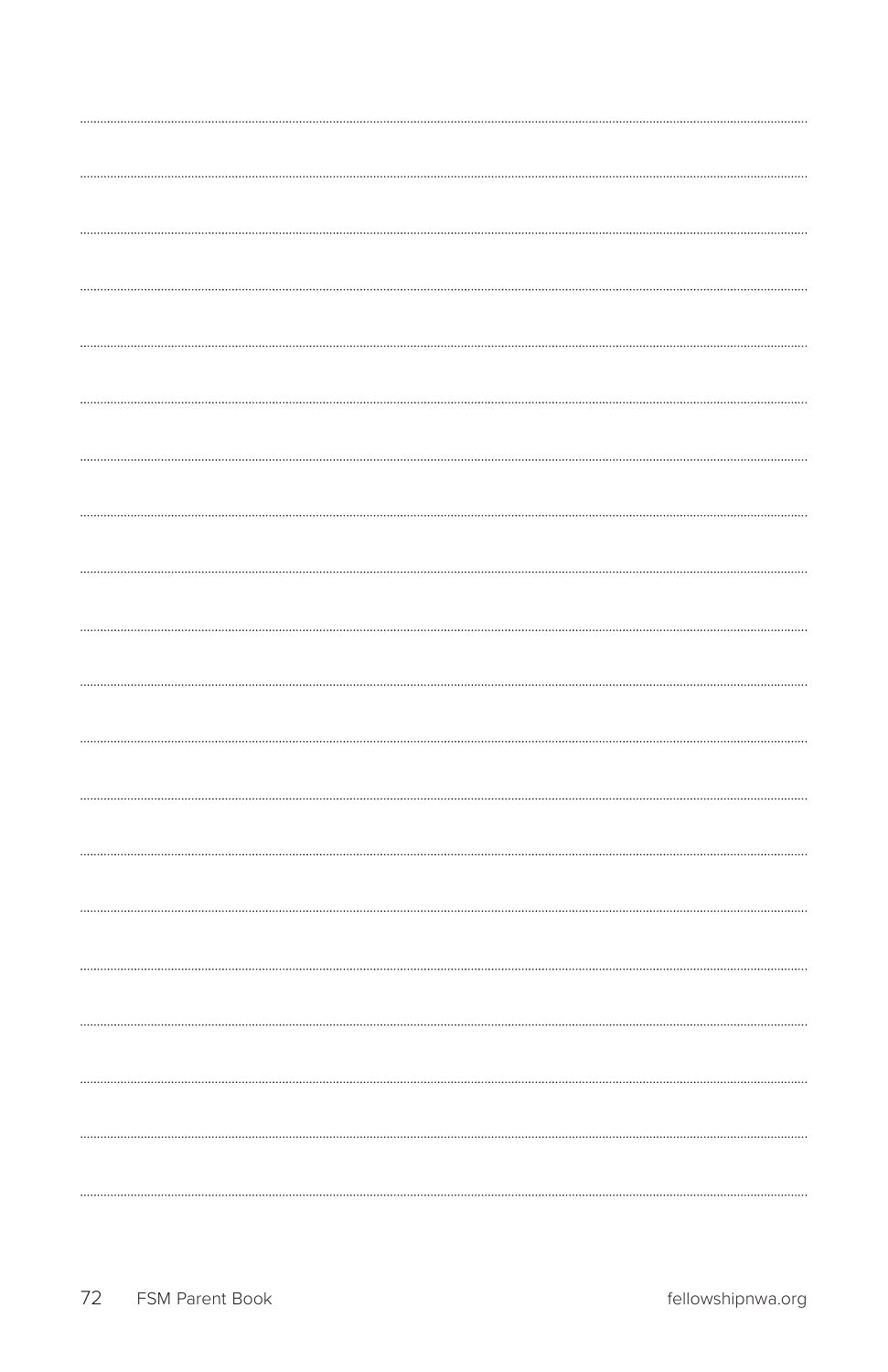*Do not be unequally yoked with unbelievers. For what partnership has righteousness with lawlessness? Or what fellowship has light with darkness?* <sup>15</sup>*What accord has Christ with Belial? Or what portion does a believer share with an unbeliever?* <sup>16</sup>*What agreement has the temple of God with idols? For we are the temple of the living God; as God said, "I will make my dwelling among them and walk among them, and I will be their God, and they shall be my people."*  **2 CORINTHIANS 6:14-16 ESV**

> *Love one another with brotherly affection. Outdo one another in showing honor.*  **ROMANS 12:10 ESV**

 *For you formed my inward parts; you knitted me together in my mother's womb.* <sup>14</sup>*I praise you, for I am fearfully and wonderfully made. Wonderful are your works; my soul knows it very well.*  **PSALM 139:13-14 ESV**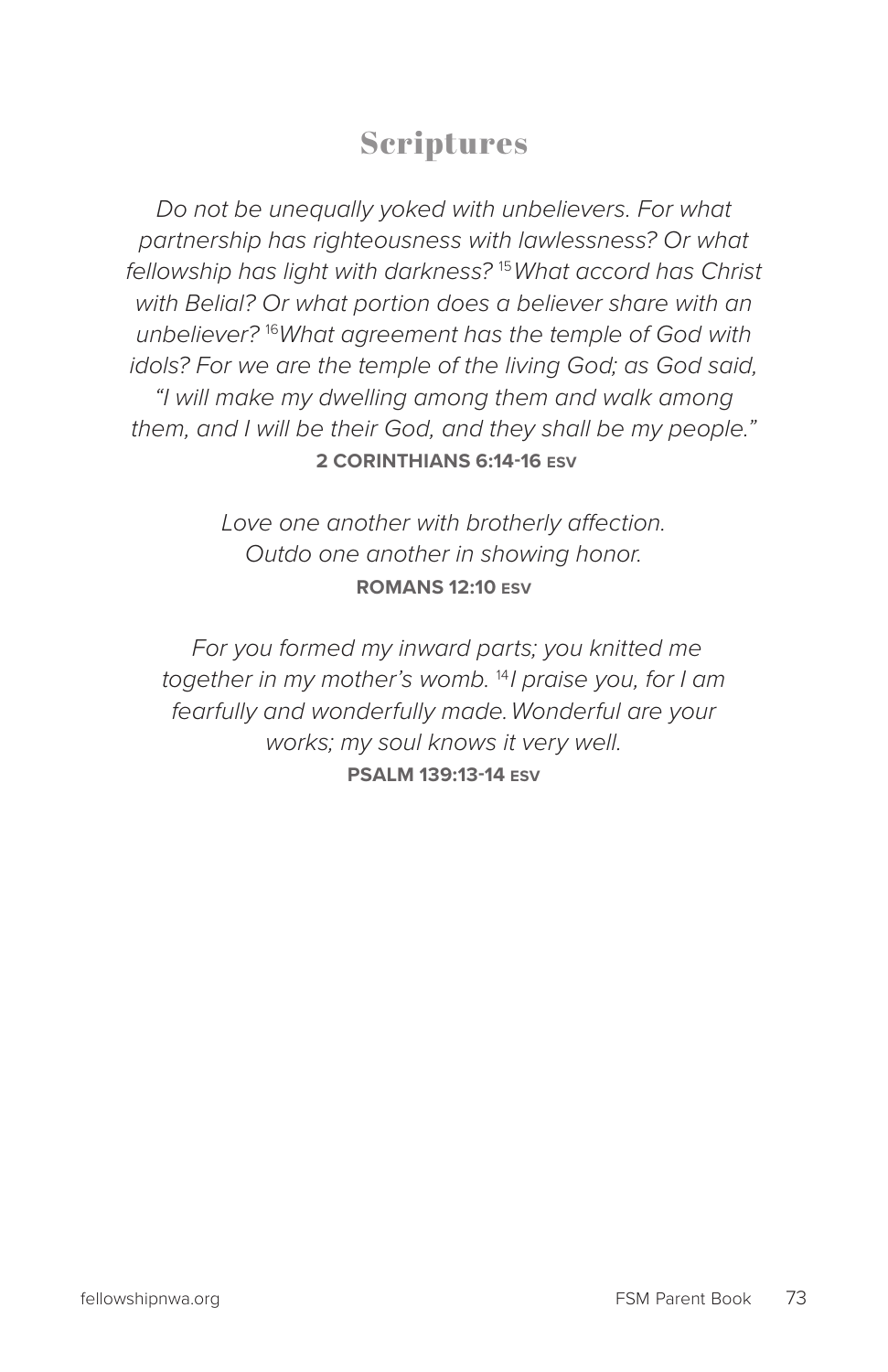# BREAKUPS

#### THE LORD IS NEAR TO THE BROKENHEARTED *and saves the crushed in spirit.*

**PSALM 34:18 ESV**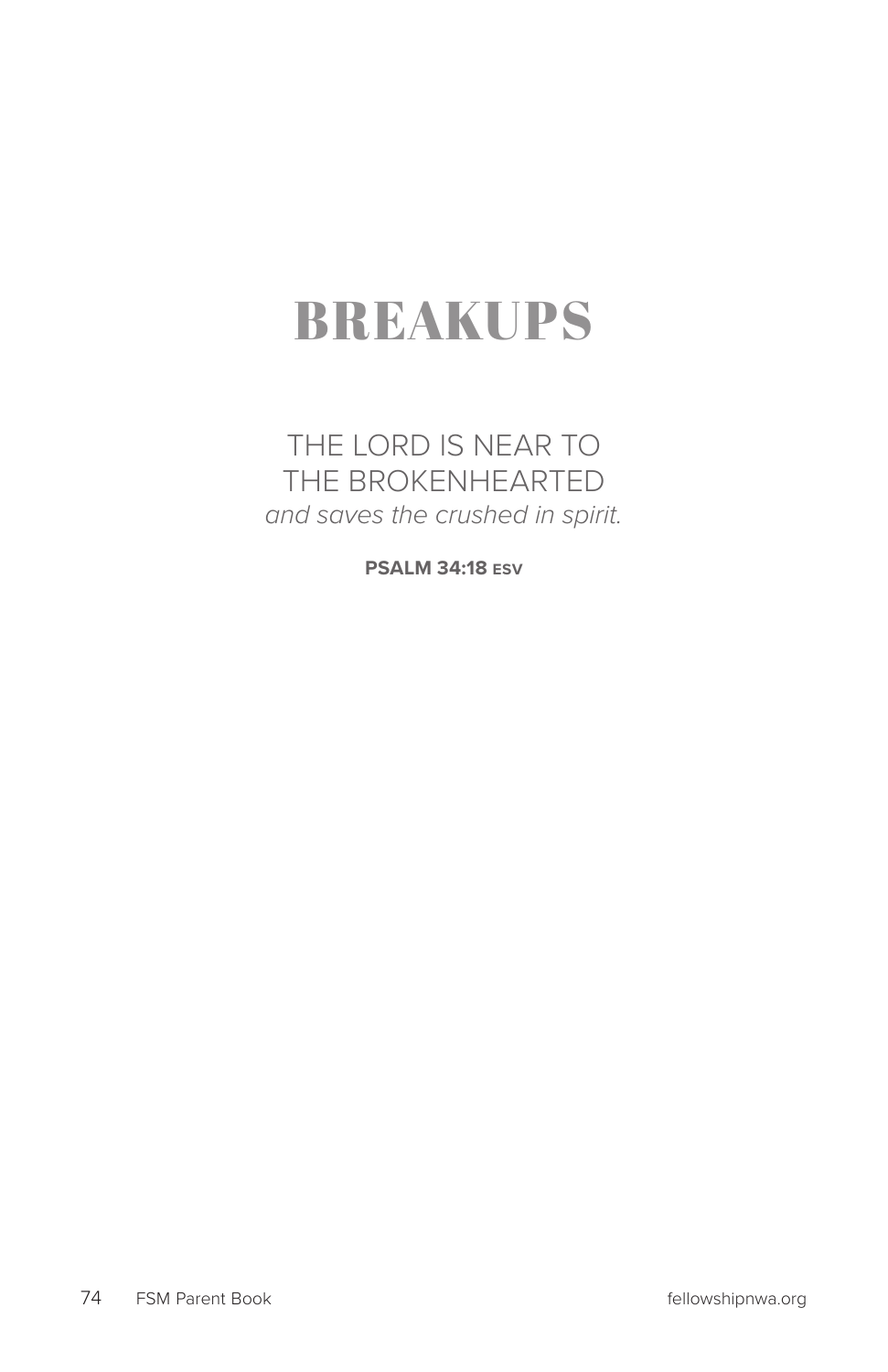What's hard about your breakup?

How do you feel when you see them? (Either in person or on social media)

What do you believe is true about yourself? About them?

The goal here is to get them to remember how the Lord sees them and the other person.

Who are the people that encourage you right now?

\*You may only ask one of these questions or more than these, but the main thing is listen to them and not try to fix the situation.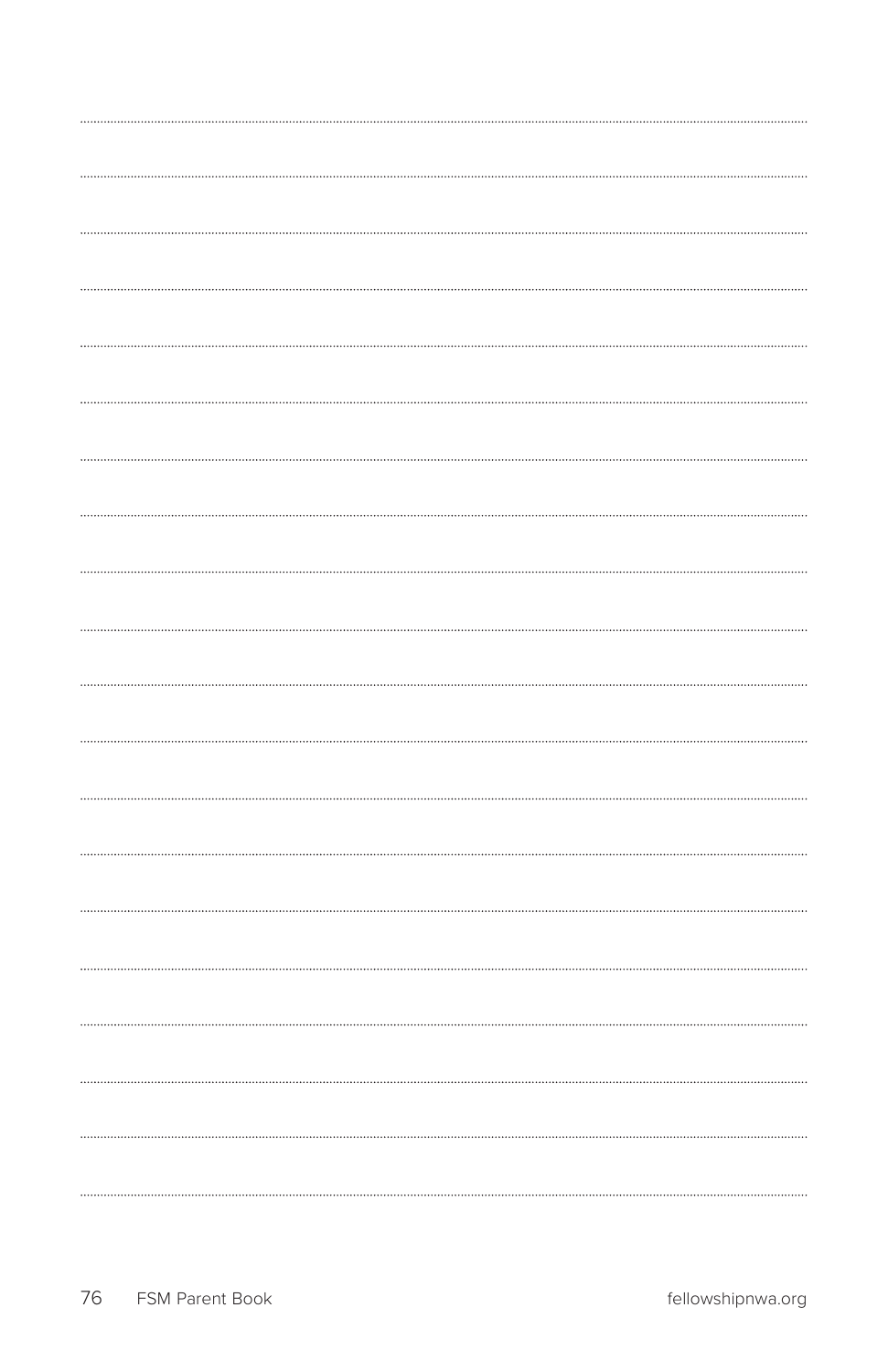*Blessed be the God and Father of our Lord Jesus Christ, the Father of mercies and God of all comfort,*  <sup>4</sup>*who comforts us in all our affliction, so that we may be able to comfort those who are in any affliction, with the comfort with which we ourselves are comforted by God.*  **2 CORINTHIANS 1:3-4 ESV**

*O Lord my God, I cried to you for help, and you have healed me.*  **PSALM 30:2 ESV**

*Put on then, as God's chosen ones, holy and beloved, compassionate hearts, kindness, humility, meekness, and patience,* <sup>13</sup>*bearing with one another and, if one has a complaint against another, forgiving each other; as the Lord has forgiven you, so you also must forgive.* **COLOSSIANS 3:12-13 ESV**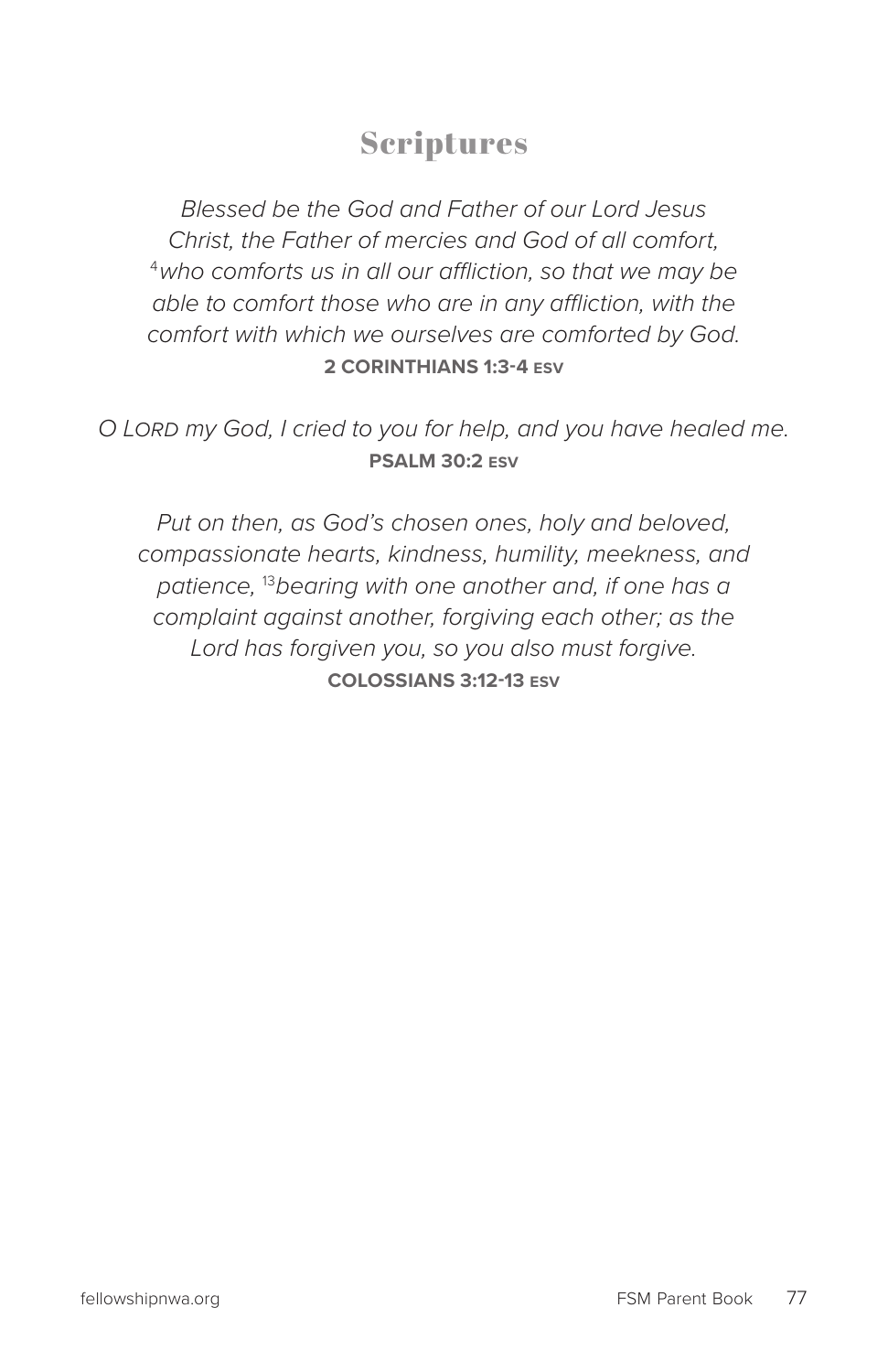# DEATH

*"He will wipe away every tear from their eyes, and* DEATH SHALL BE NO MORE, NEITHER SHALL THERE BE MOURNING, NOR CRYING, NOR PAIN ANYMORE, *for the former things have passed away."*

**REVELATION 21:4 ESV**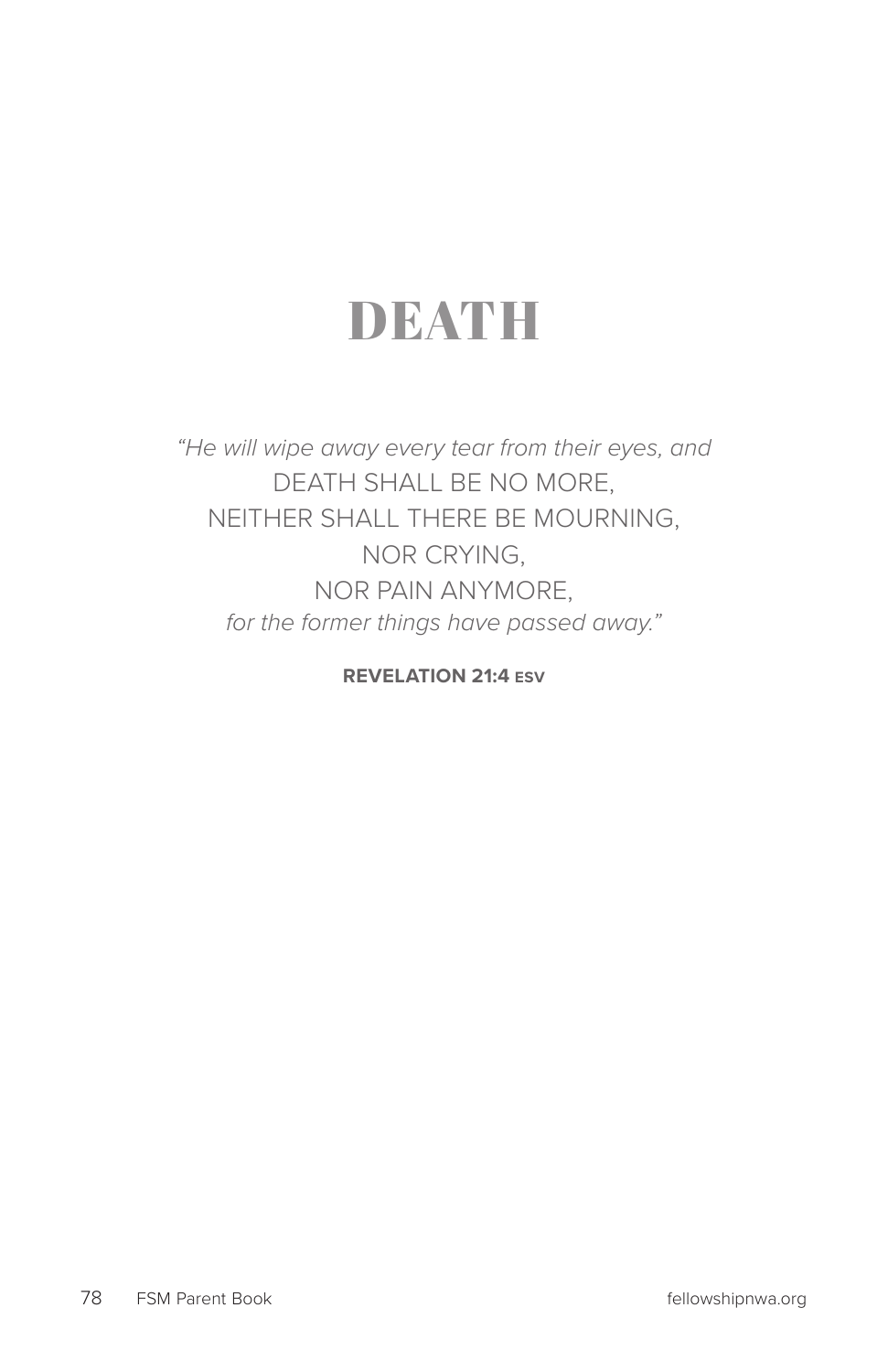Which emotions are you feeling the most right now (sad, angry, or confused)?

What do you think God thinks or feels about this?

What are some of your favorite memories with this person?

Does this make you fearful in any way? How so?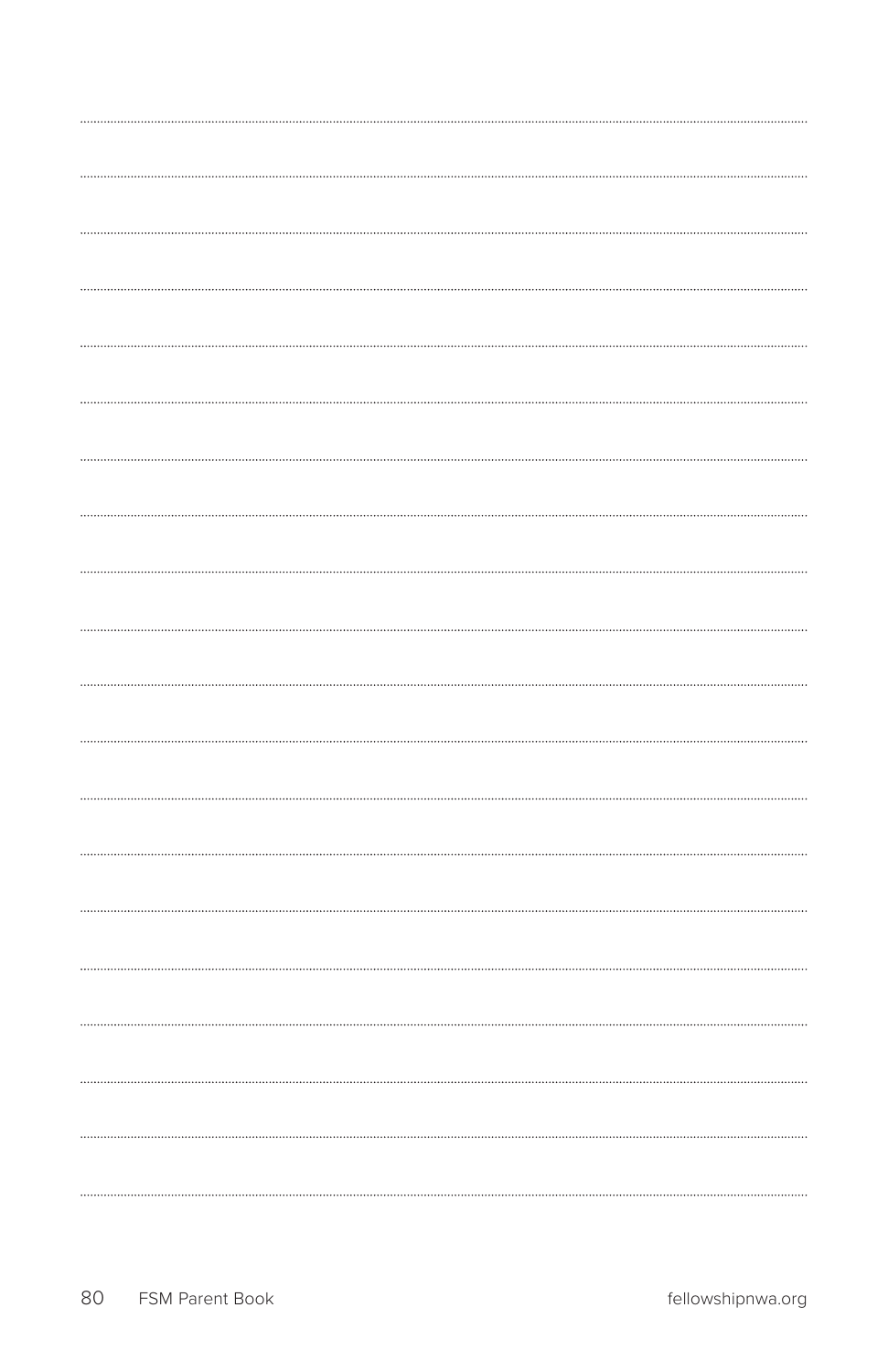#### *He heals the brokenhearted and binds up their wounds.*  **PSALM 147:3 ESV**

*For I am sure that neither death nor life, nor angels nor rulers, nor things present nor things to come, nor powers,* <sup>39</sup>*nor height nor depth, nor anything else in all creation, will be able to separate us from the love of God in Christ Jesus our Lord.*  **ROMANS 8:38-39 ESV**

*But our citizenship is in heaven, and from it we await a Savior, the Lord Jesus Christ,* <sup>21</sup>*who will transform our lowly body to be like his glorious body, by the power that enables him even to subject all things to himself.* **PHILIPPIANS 3:20-21 ESV**

> *And he said, "Where have you laid him?" They said to him, "Lord, come and see."* <sup>35</sup>*Jesus wept.* **JOHN 11:34-35 ESV**

> Jesus weeps over the death of His friend, Lazarus. We also can be sad when lose someone we love.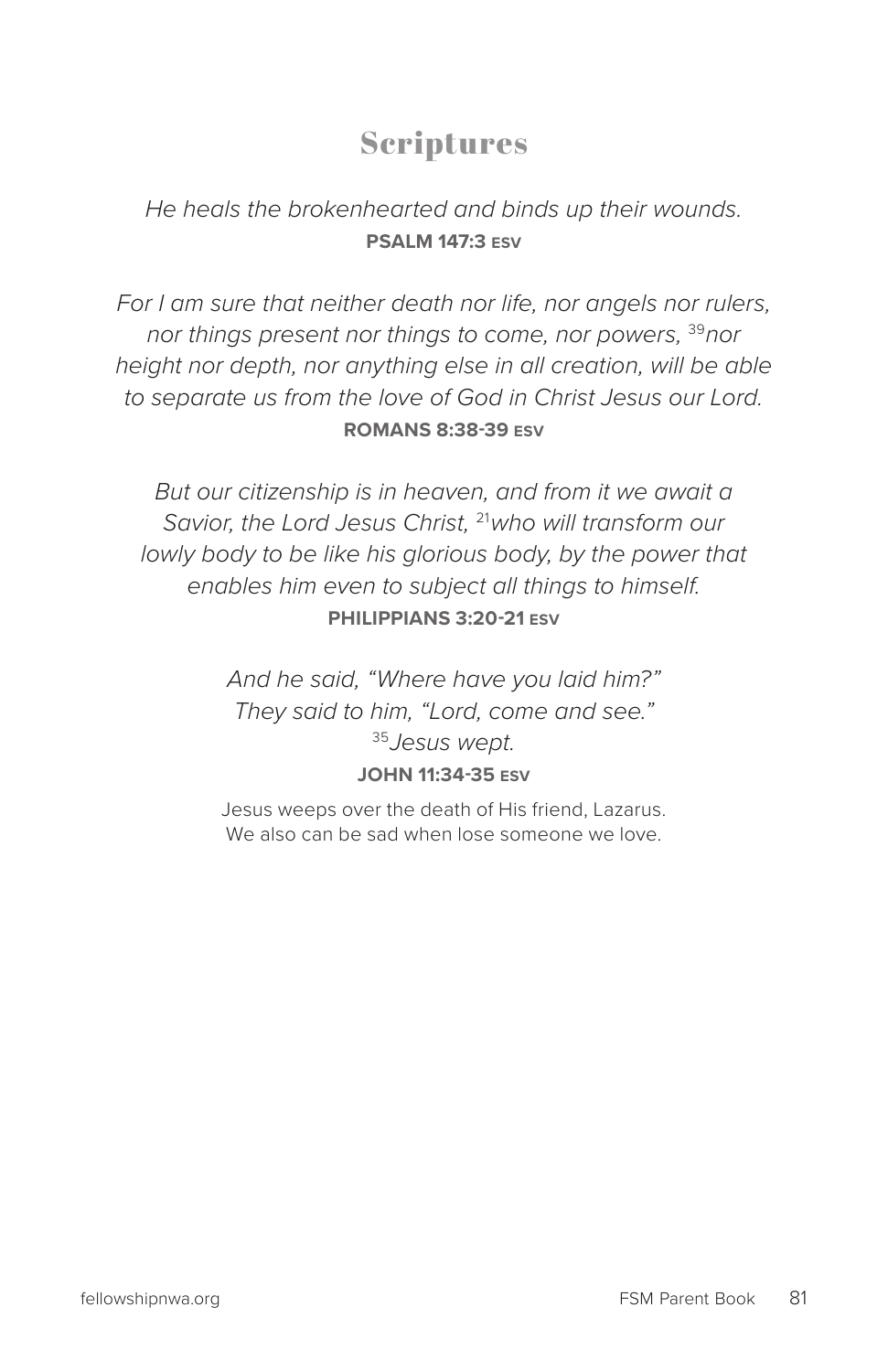# THEY DIDN'T MAKE THE TEAM

*The Lord is* MY STRENGTH AND MY SHIELD; *in him my heart trusts, and I am helped; my heart exults, and with my song I give thanks to him.* 

**PSALM 28:7 ESV**

82 FSM Parent Book fellowshipnwa.org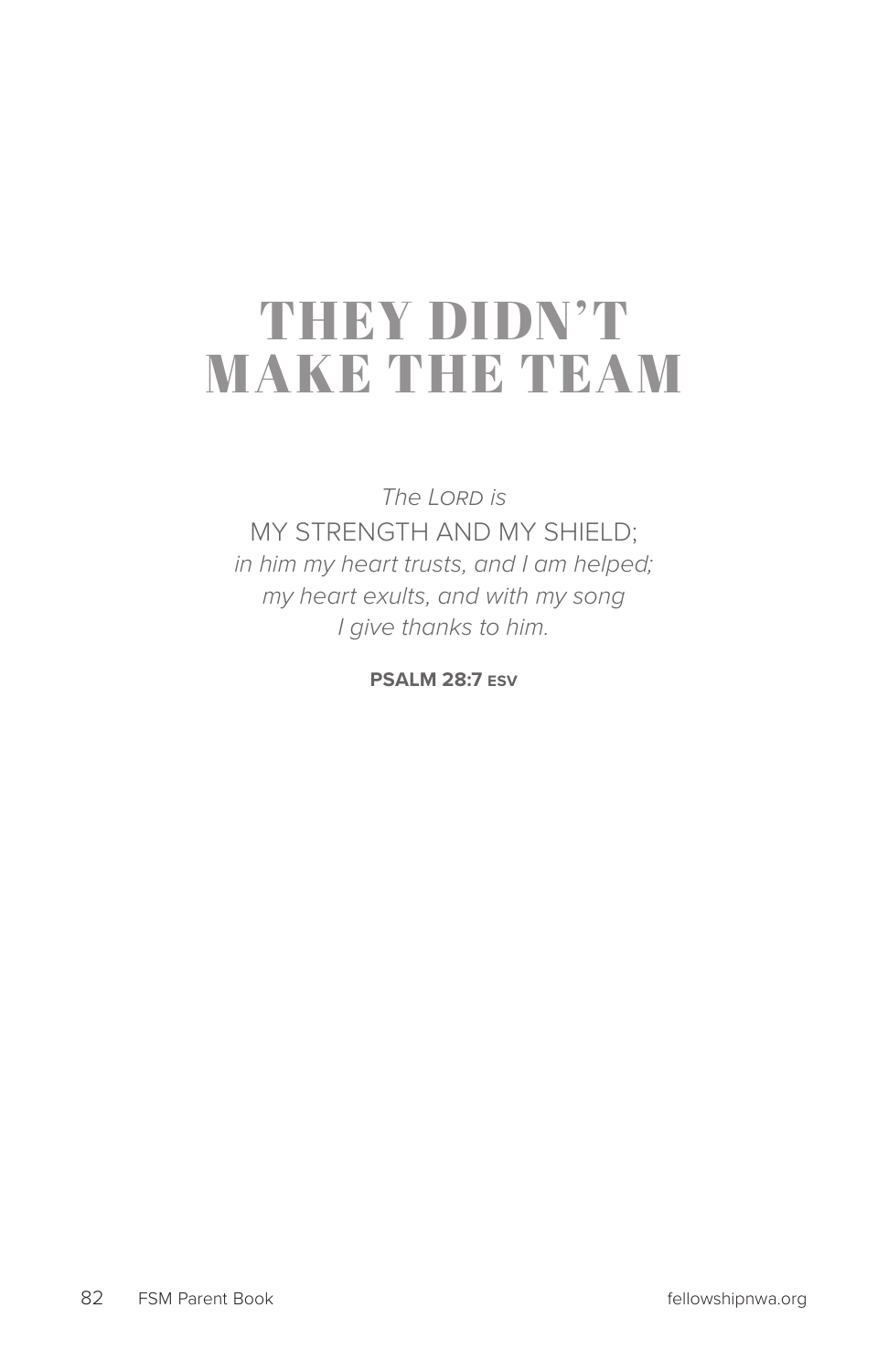What do you need from me?

Are you worried about how this will affect your friendships?

What do you want this semester to look like now? Do you have other things you want to try to pursue?

What are you nervous or worried about now?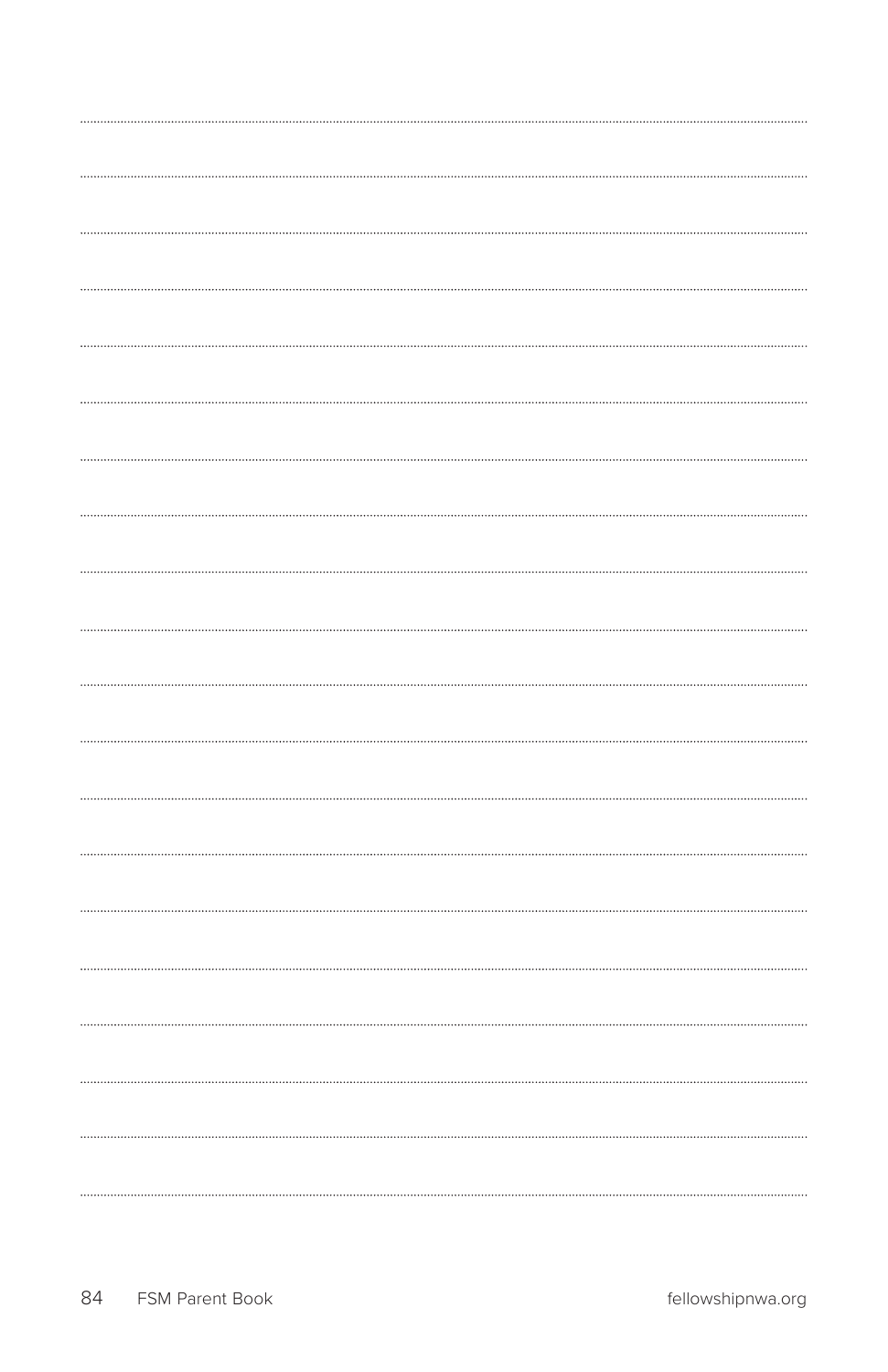#### *You are good and do good; teach me your statutes.*  **PSALM 119:68 ESV**

*The Lord has made everything for its purpose, even the wicked for the day of trouble.*  **PROVERBS 16:4 ESV**

*When I am afraid, I put my trust in you.* <sup>4</sup>*In God, whose word I praise, in God I trust; I shall not be afraid. What can flesh do to me?* **PSALM 56:3-4 ESV**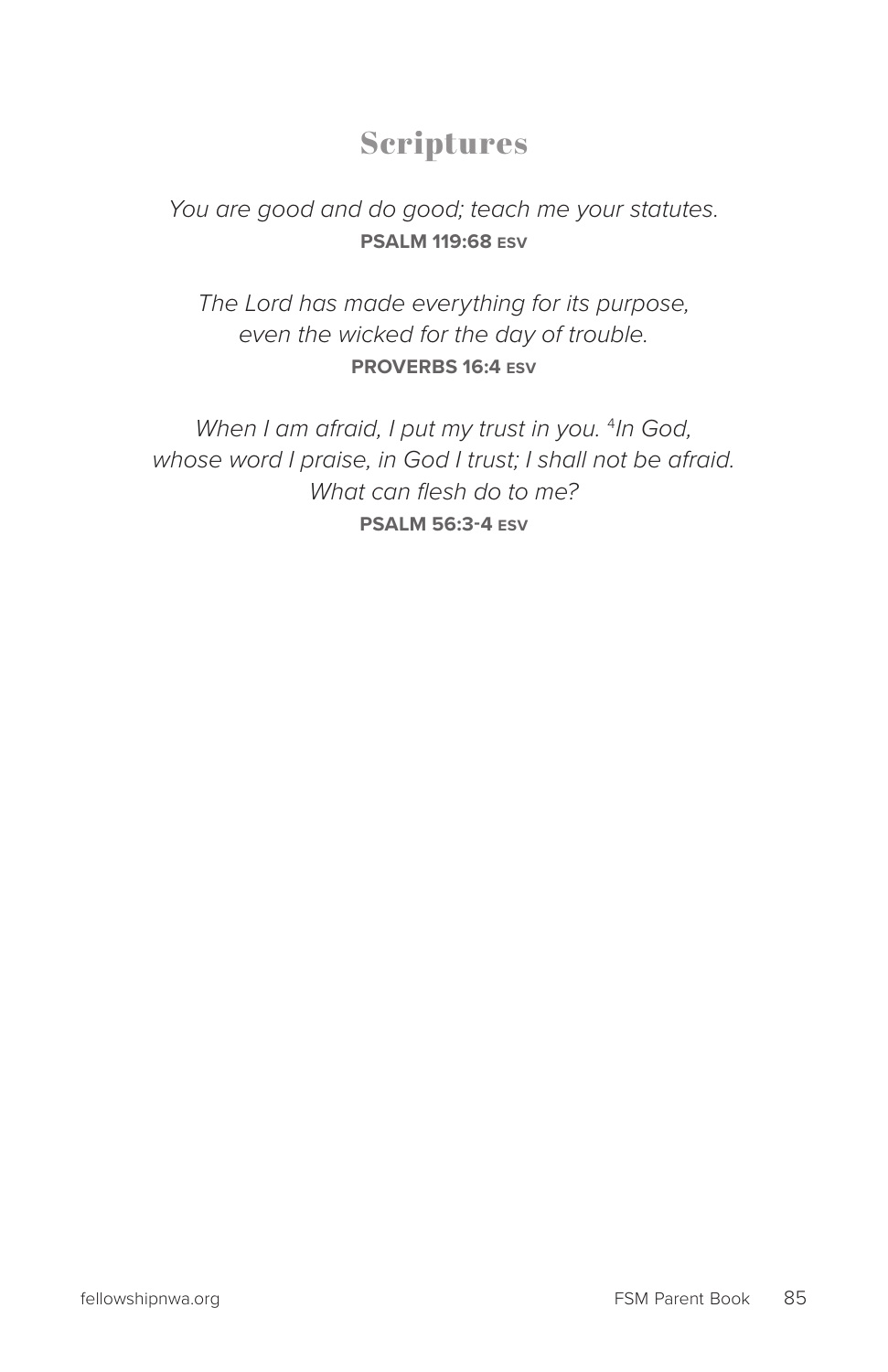# APPLYING TO COLLEGE

*The heart of man plans his way,*  BUT THE LORD ESTABLISHES HIS STEPS.

**PROVERBS 16:9 ESV**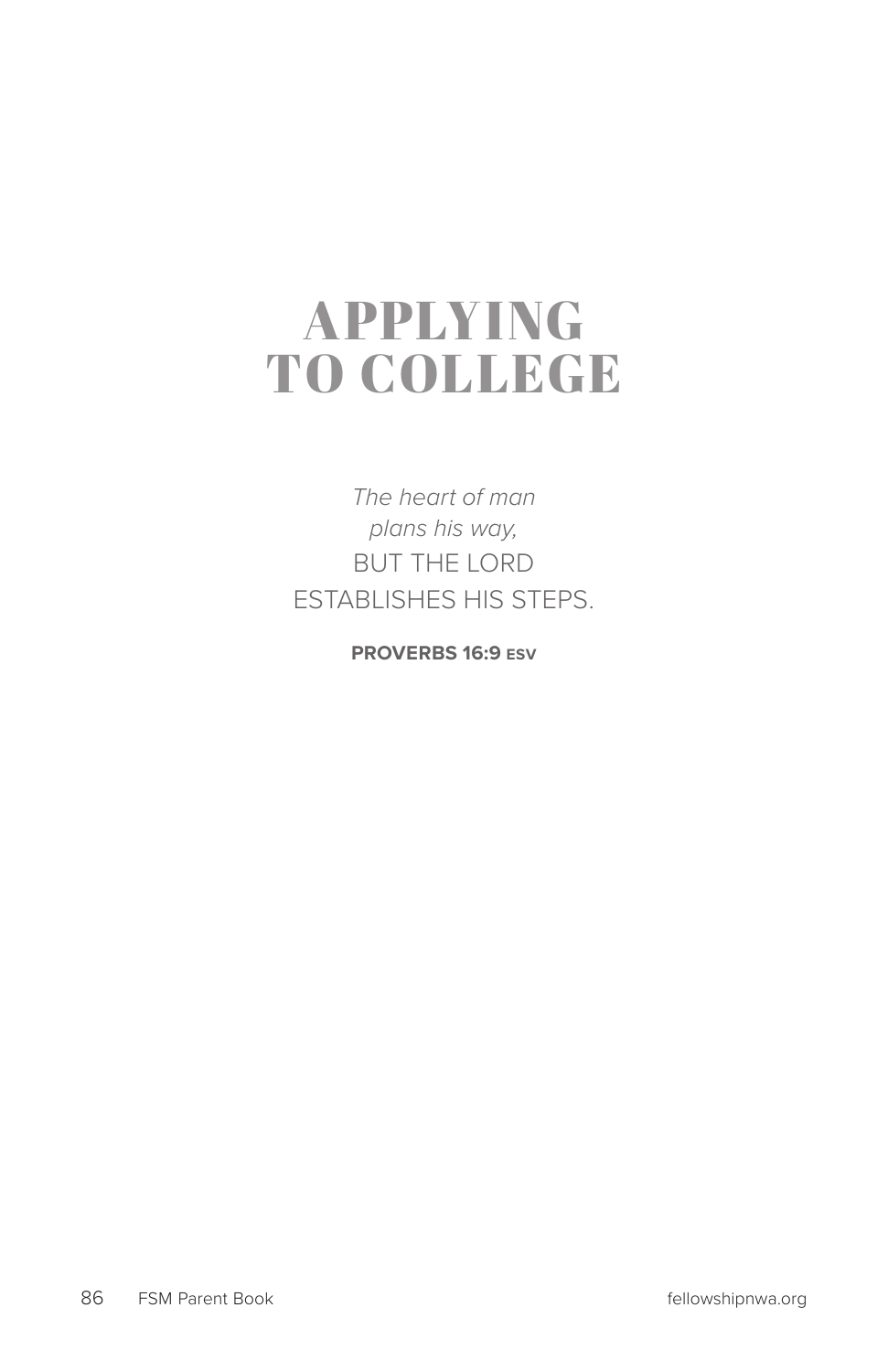What are your hopes or expectations for college?

Would you say you are feeling excited or nervous or both when you think about college? Why?

What are your dreams for after college?

How is everyone at school feeling right now? How does that affect you?

What can I help you with?

Take this time to encourage your son or daughter and remind them that the Lord is trustworthy and He knows what's best.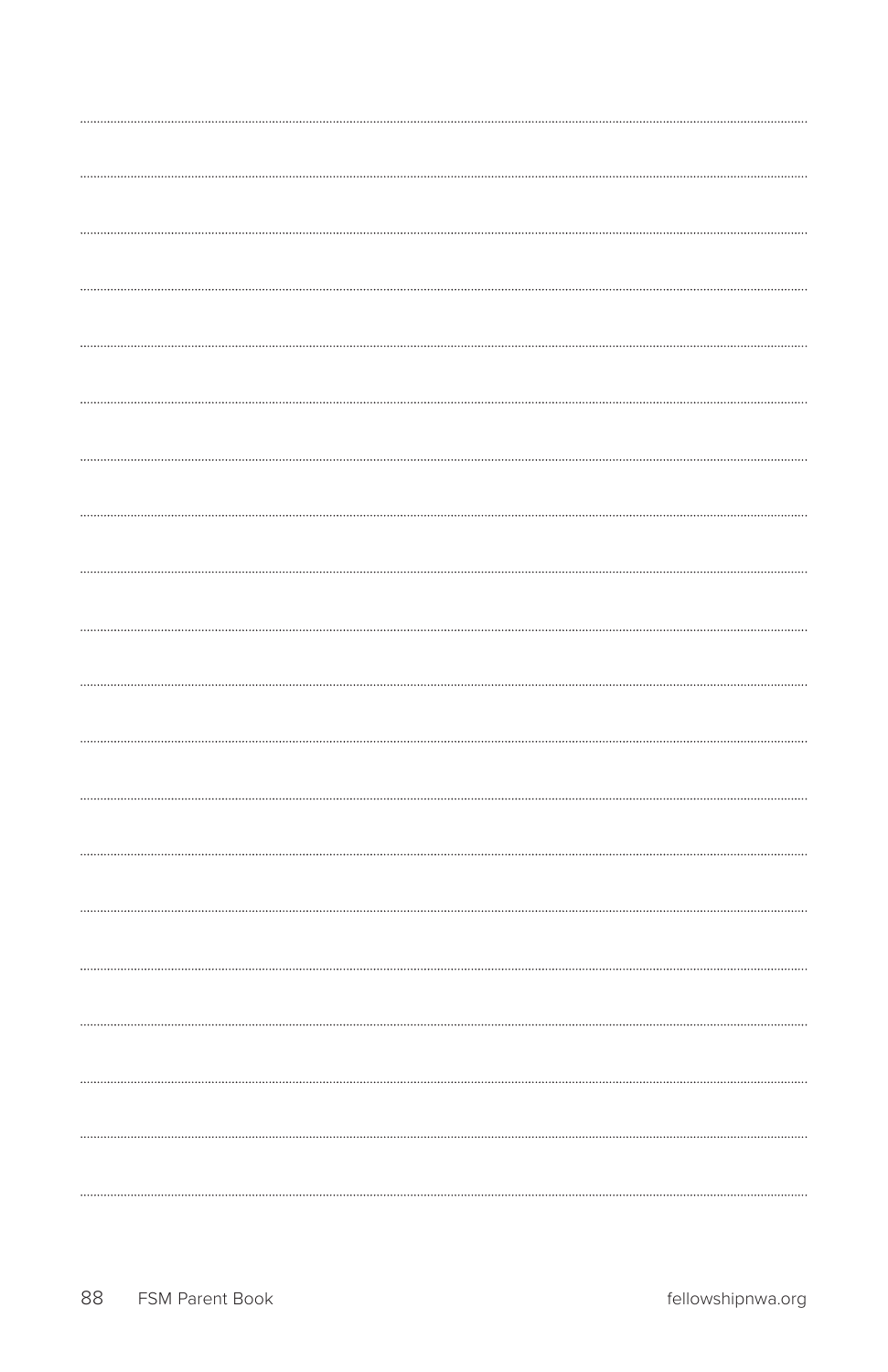*And he said to him, "You shall love the Lord your God with all your heart and with all your soul and with all your mind.*  <sup>38</sup>*This is the great and first commandment.* <sup>39</sup>*And a second is like it: You shall love your neighbor as yourself."*  **MATTHEW 22:37-39 ESV**

*Trust in the Lord with all your heart, and do not lean on your own understanding.* <sup>6</sup> *In all your ways acknowledge him, and he will make straight your paths.*  **PROVERBS 3:5-6 ESV**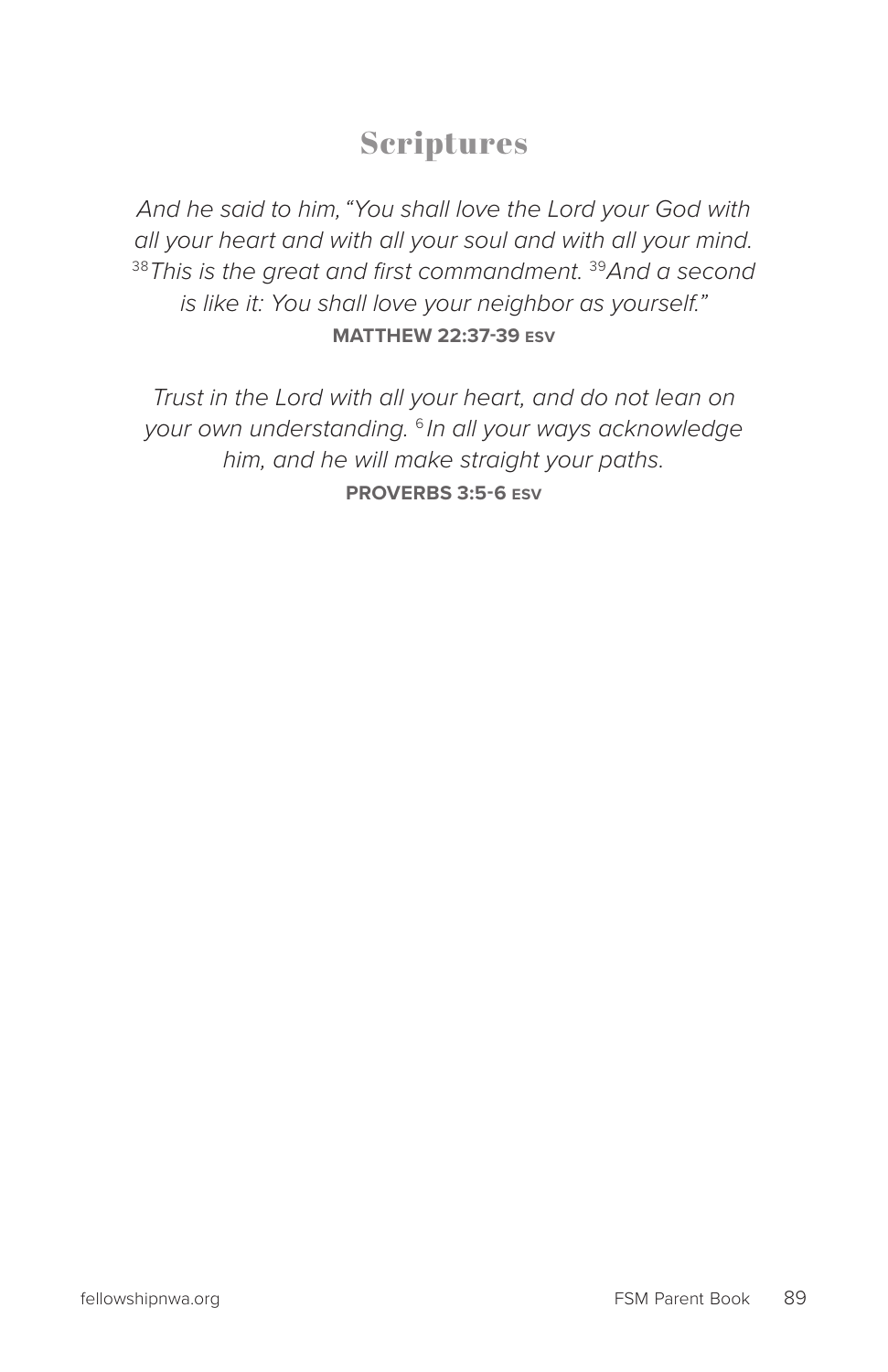# GETTING A CELL PHONE FOR THE FIRST TIME

*So, whether you eat or drink, or whatever you do,*  DO ALL TO THE GLORY OF GOD.

 **1 CORINTHIANS 10:31 ESV**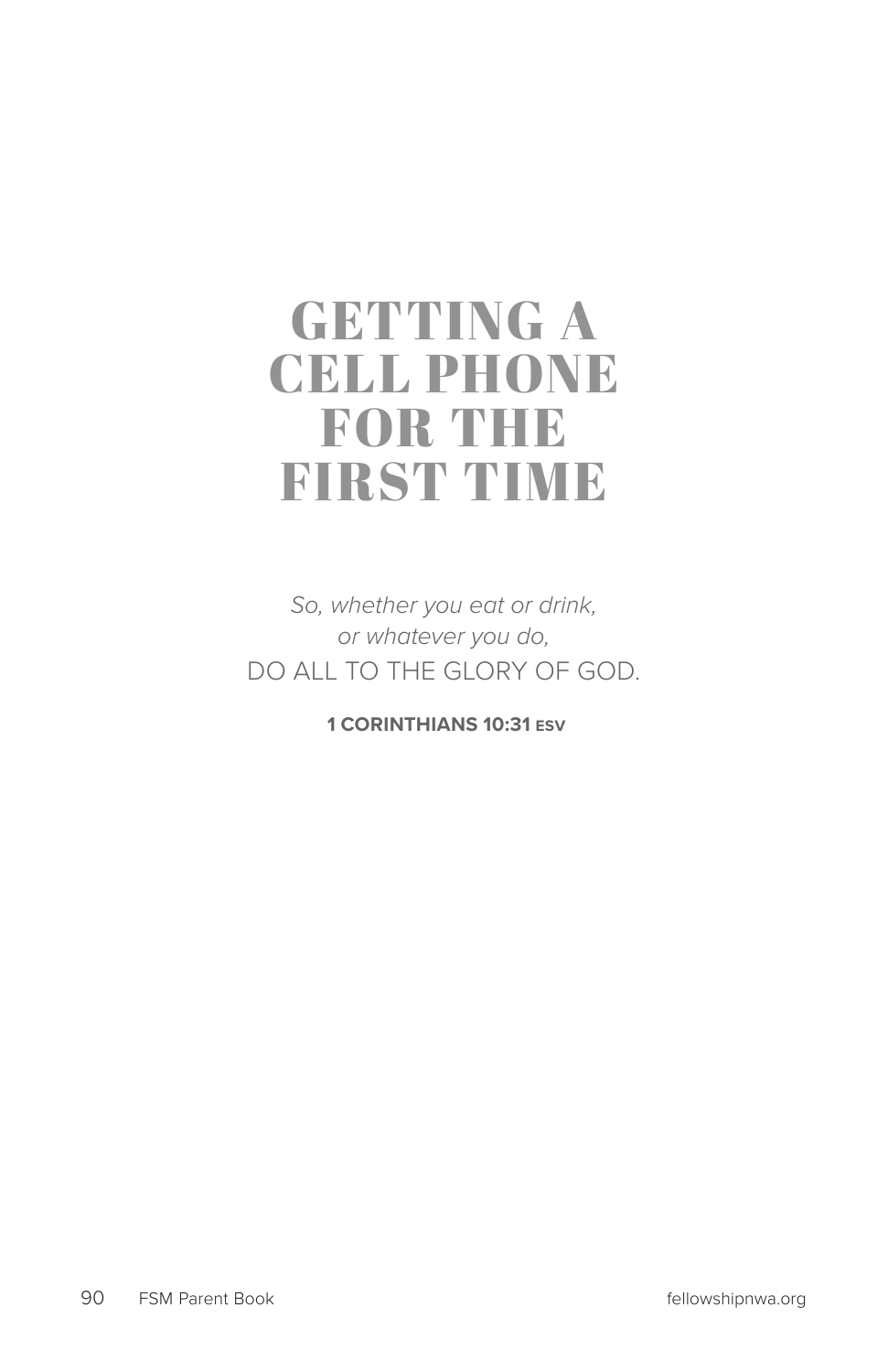#### Why do you want to have a phone?

What boundaries do you think you should have with your phone? Take time to talk about what healthy phone use looks like.

What are some of the ways a phone will help you in life?

What are some ways a phone could hurt you in life? How can we help prevent that?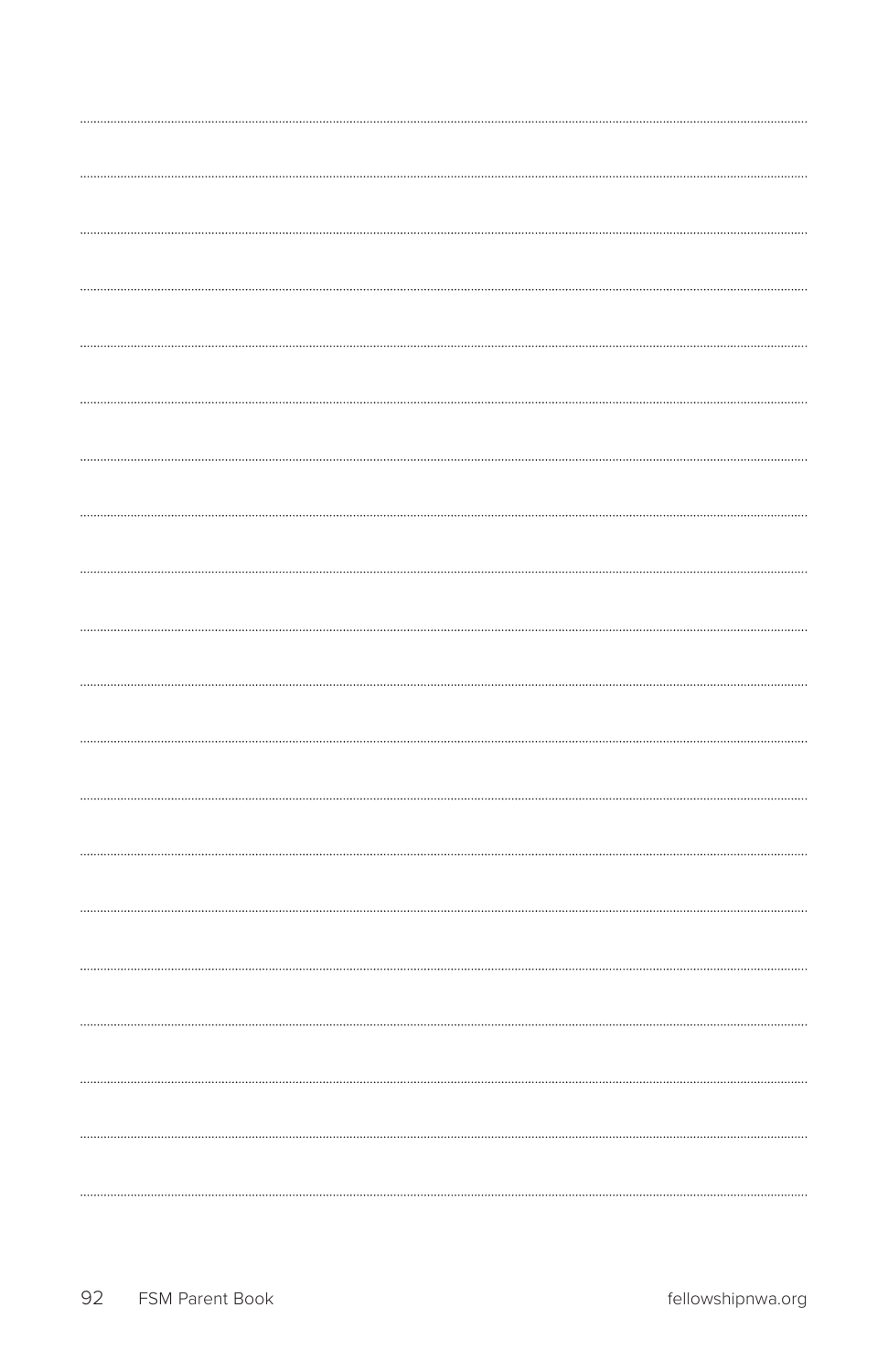*"All things are lawful for me," but not all things are helpful. "All things are lawful for me," but I will not be dominated by anything.*  **1 CORINTHIANS 6:12 ESV**

*All things were made through him, and without him was not any thing made that was made.*  **JOHN 1:3 ESV**

 *A gentle response diverts anger, but a harsh statement incites fury.* <sup>2</sup> *The wise speak, presenting knowledge appropriately, but fools spout foolishness.* <sup>3</sup> *The eyes of the Lord are in every place, observing both the evil and the good.*  **PROVERBS 15:1-3 ISV**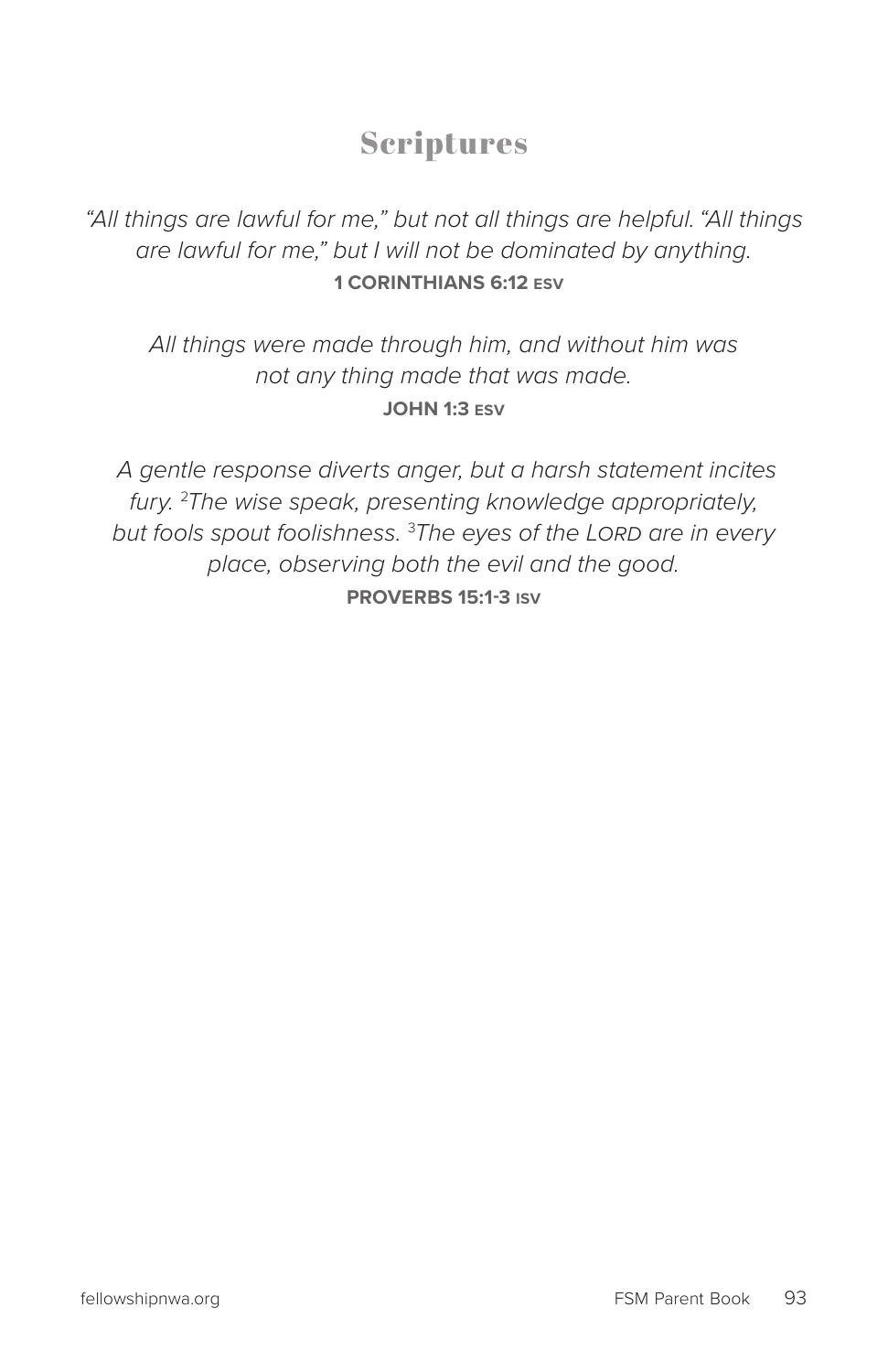# EXPERIENCING ANXIETY OR DEPRESSION

COME TO ME, *all who labor and are heavy laden, and I will give you rest.*  TAKE MY YOKE UPON YOU*, and learn from me, for I am gentle and lowly in heart, and you will find rest for your souls.*  FOR MY YOKE IS EASY, AND MY BURDEN IS LIGHT.

 **MATTHEW 11:28-30 ESV**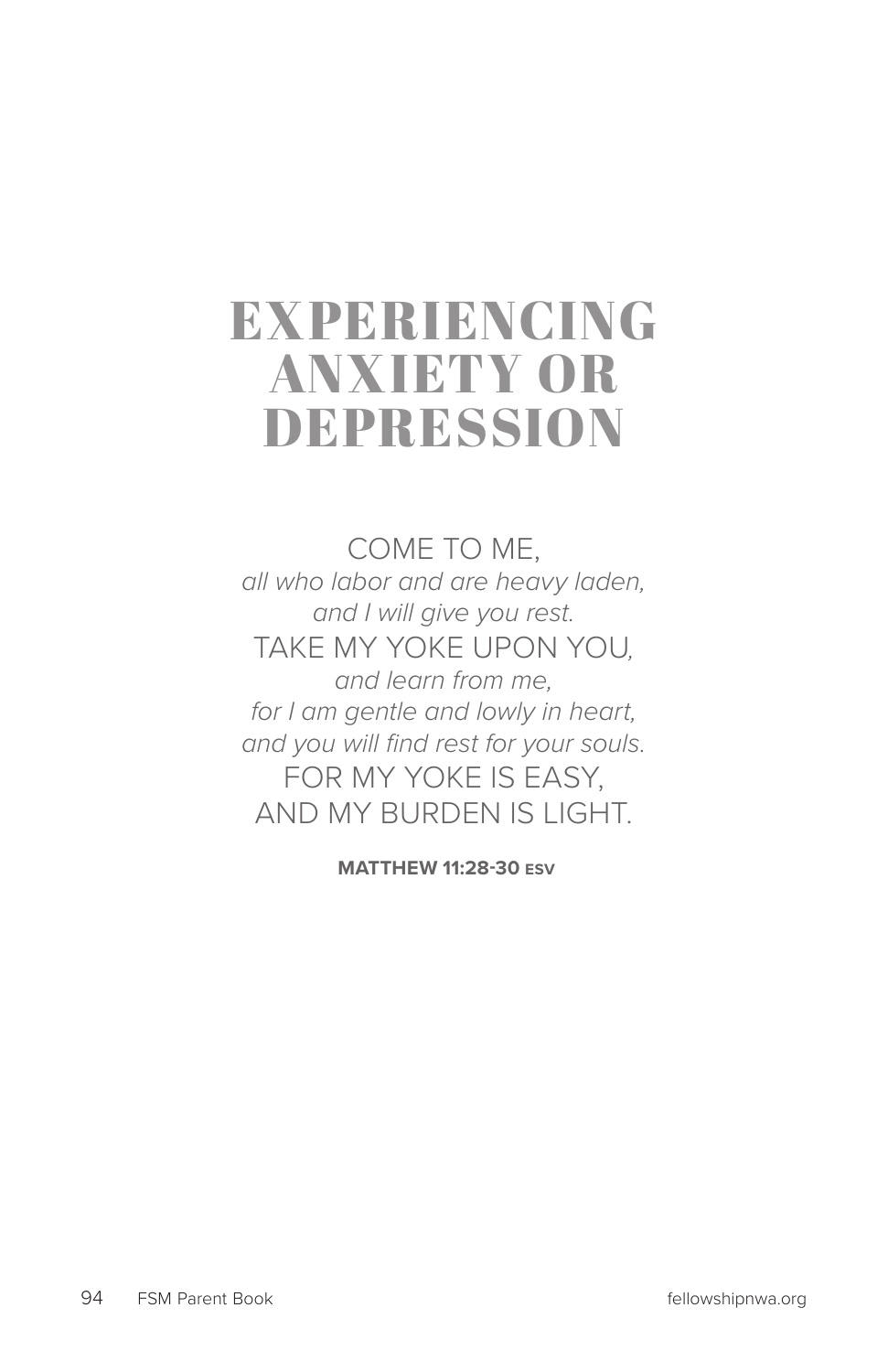What do you feel anxious about right now?

On a scale of 1 to 10, how much energy do you feel like you have? Why that number?

What makes you feel the most rested or excited right now?

How can I help you?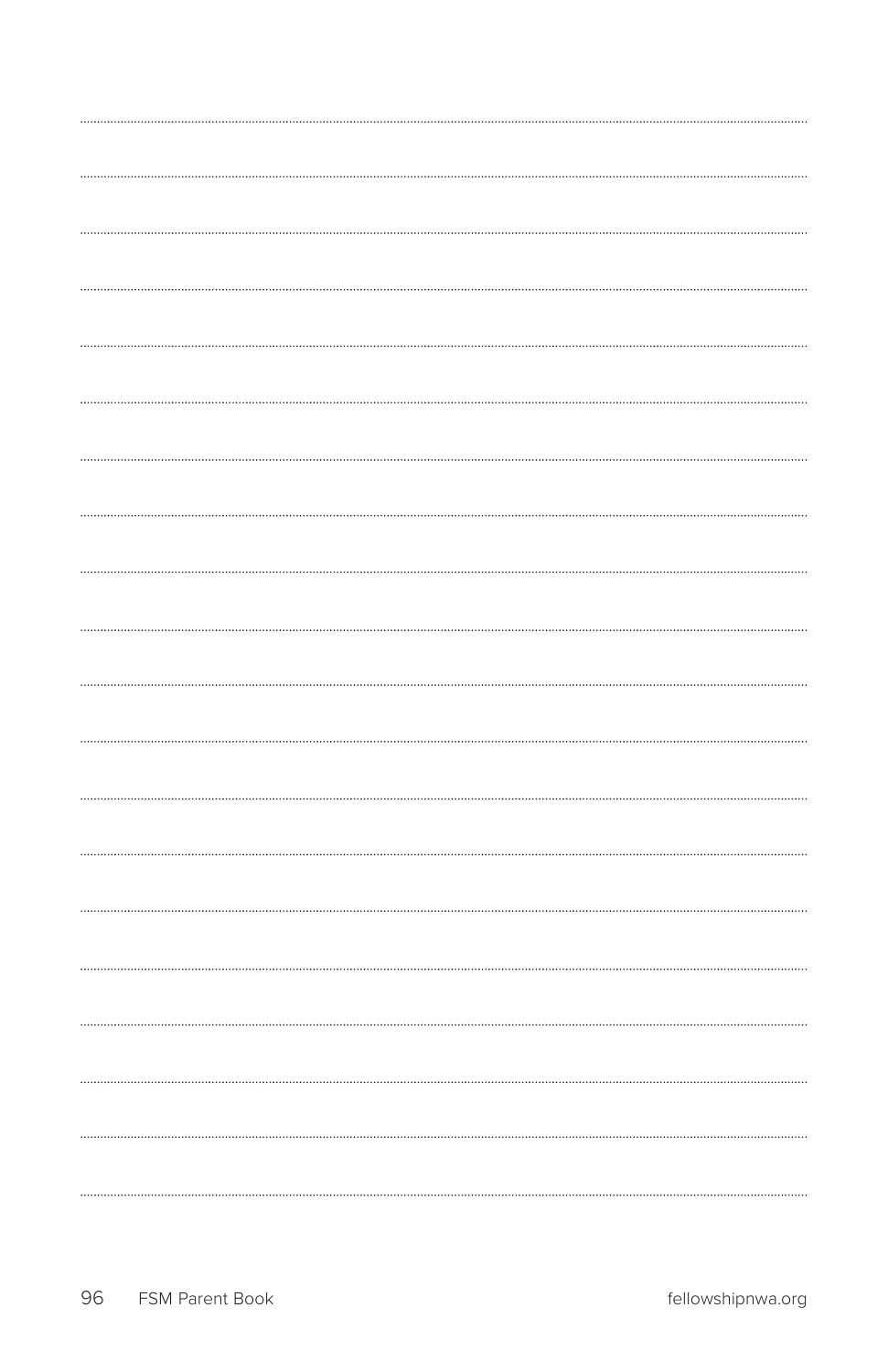*casting all your anxieties on him, because he cares for you.*  **1 PETER 5:7 ESV**

*do not be anxious about anything, but in everything by prayer and supplication with thanksgiving let your requests be made known to God.* <sup>7</sup> *And the peace of God, which surpasses all understanding, will guard your hearts and your minds in Christ Jesus.* <sup>8</sup>*Finally, brothers, whatever is true, whatever is honorable, whatever is just, whatever is pure, whatever is lovely, whatever is commendable, if there is any excellence, if there is anything worthy of praise, think about these things.*  **PHILIPPIANS 4:6-8 ESV**

> *Anxiety in a man's heart weighs him down, but a good word makes him glad.*  **PROVERBS 12:25 ESV**

*"Therefore do not be anxious about tomorrow, for tomorrow will be anxious for itself. Sufficient for the day is its own trouble."*  **MATTHEW 6:34 ESV**

*Why are you cast down, O my soul, and why are you in turmoil within me? Hope in God; for I shall again praise him, my salvation and my God.*  **PSALM 42:11 ESV**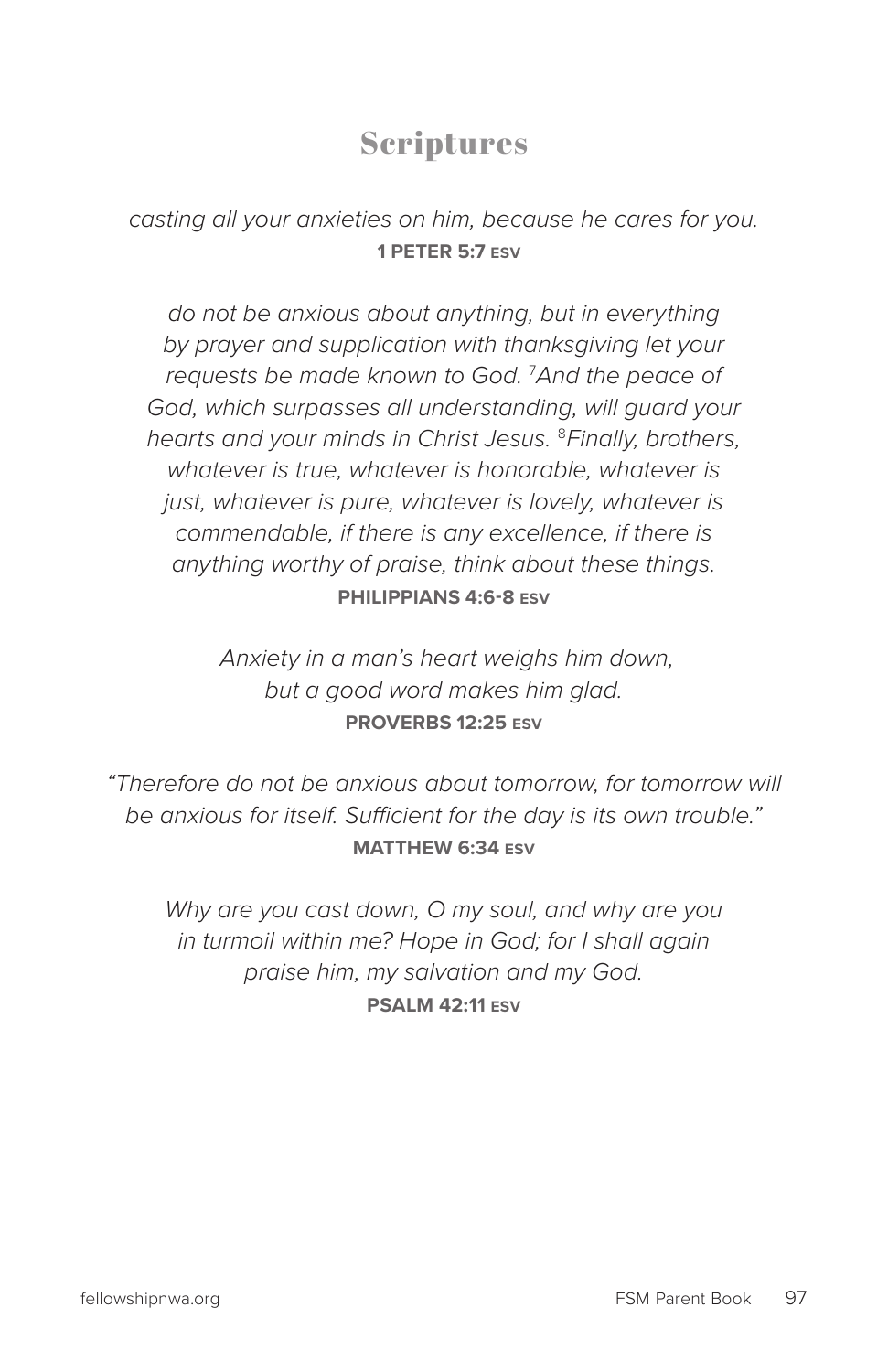# DIVORCE

*Blessed be the God and Father of our Lord Jesus Christ, the Father of mercies and God of all comfort,*  WHO COMFORTS US IN ALL OUR AFFLICTION, SO THAT WE MAY BE ABLE TO COMFORT THOSE WHO ARE IN ANY AFFLICTION, *with the comfort with which we ourselves are comforted by God.* 

 **2 CORINTHIANS 1:3-4 ESV**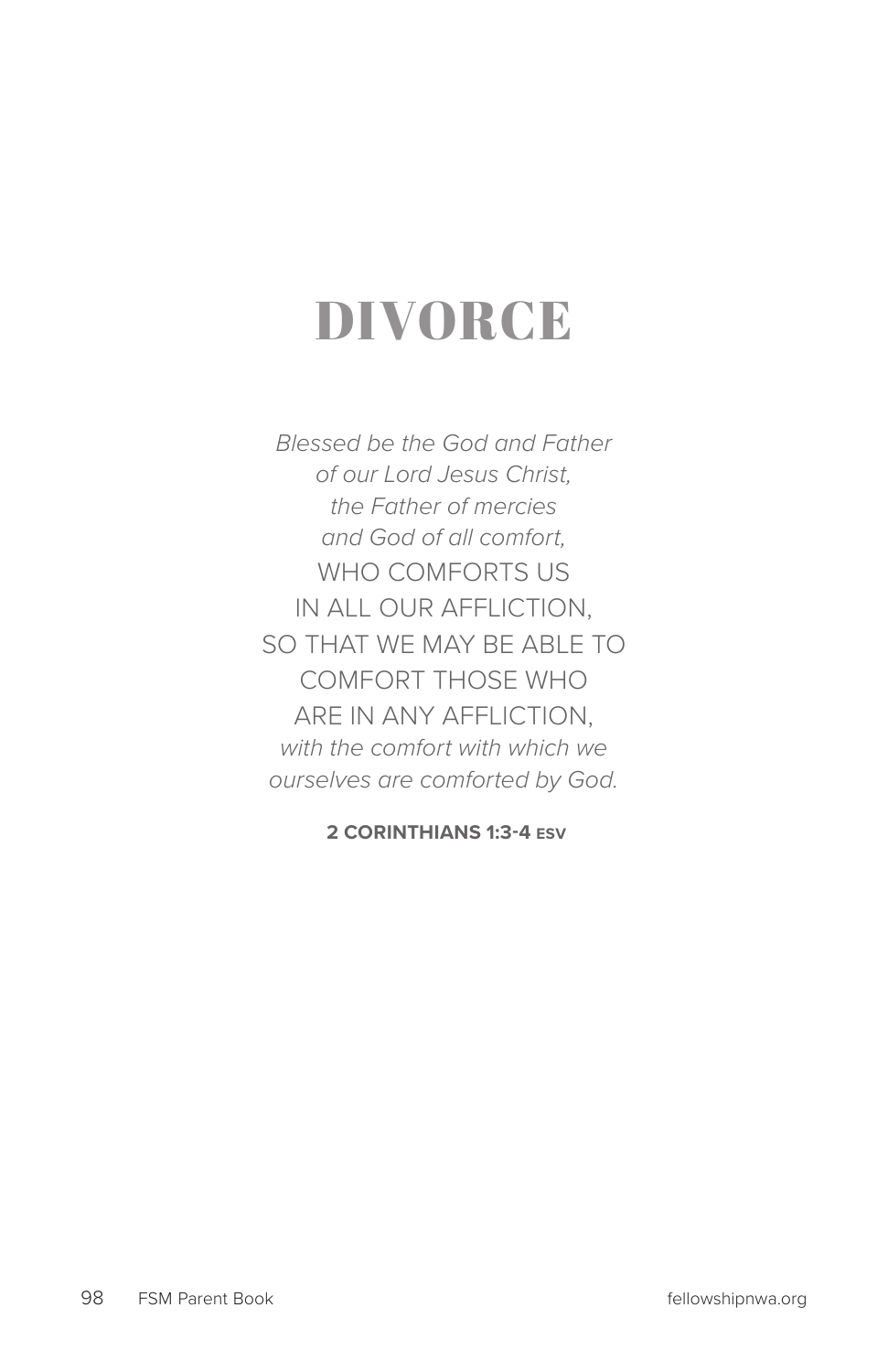What fears do you have about our family?

What are some hard things for you in our family?

How does this change your view of our family or marriage?

Who is a safe person you can talk about this with?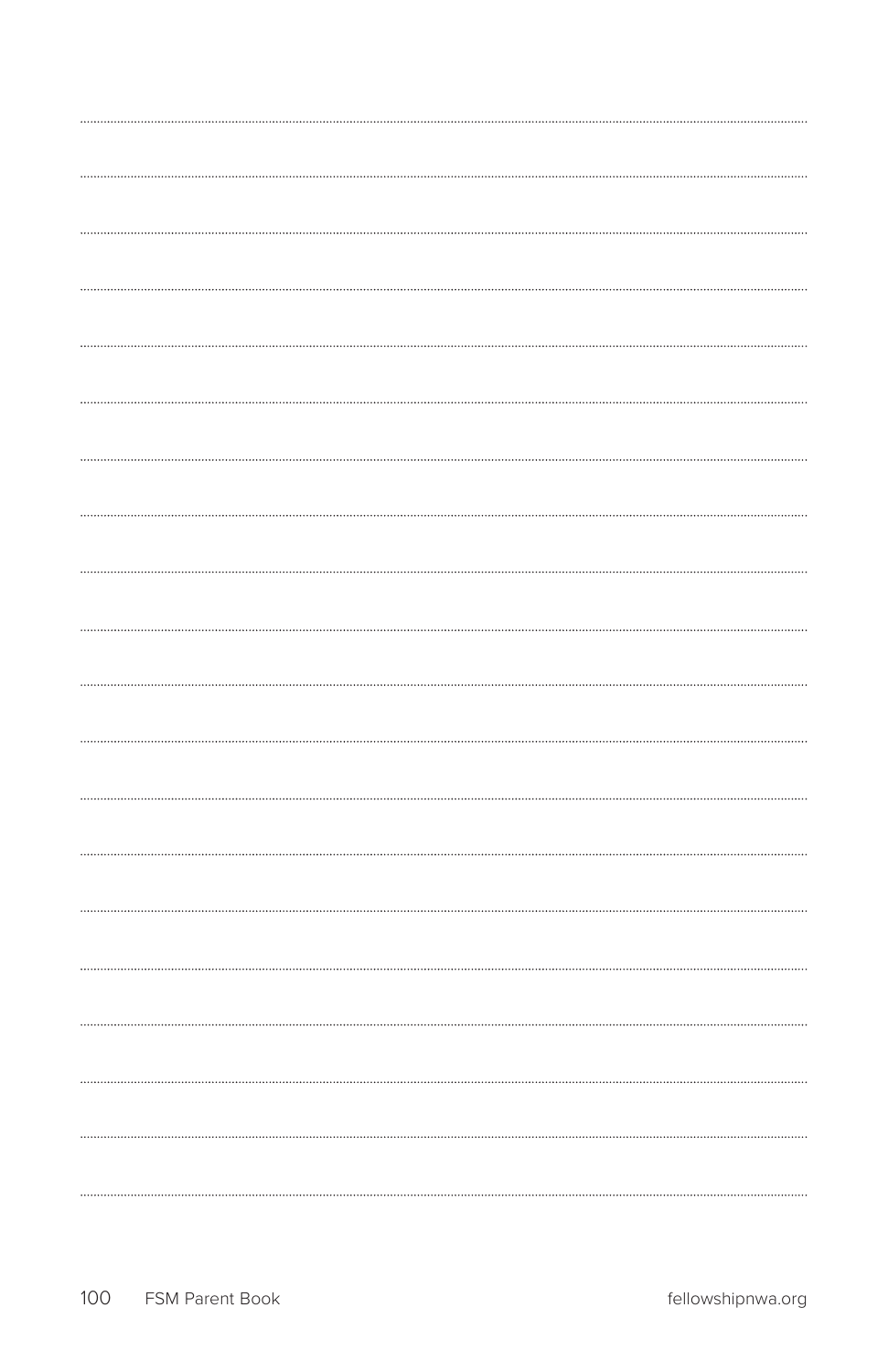*My insides are burning and my body is unhealthy.* <sup>8</sup>*I am weak and utterly crushed; I cry out in distress because of my heart's anguish.*  **PSALM 38:7-8 ISV**

*When you pass through the waters, I'll be with you; and through the rivers, they won't sweep over you. when you walk through fire you won't be scorched, and the flame won't set you ablaze.*  **ISAIAH 43:2 ISV**

 *a bruised reed he will not break, and a faintly burning wick he*  will not quench; he will faithfully bring forth justice. <sup>4</sup>He will not *grow faint or be discouraged till he has established justice in the earth; and the coastlands wait for his law.* <sup>5</sup> *Thus says God, the Lord, who created the heavens and stretched them out, who spread out the earth and what comes from it, who gives breath to the people on it and spirit to those who walk in it:*  **ISAIAH 42:3-5 ESV**

*For you did not receive the spirit of slavery to fall back into fear, but you have received the Spirit of adoption as sons, by whom we cry, "Abba! Father!"* <sup>16</sup>*The Spirit himself bears witness with our spirit that we are children of God,* <sup>17</sup>*and if children, then heirs—heirs of God and fellow heirs with Christ, provided we suffer with him in order that we may also be glorified with him.*  **ROMANS 8:15-17 ESV**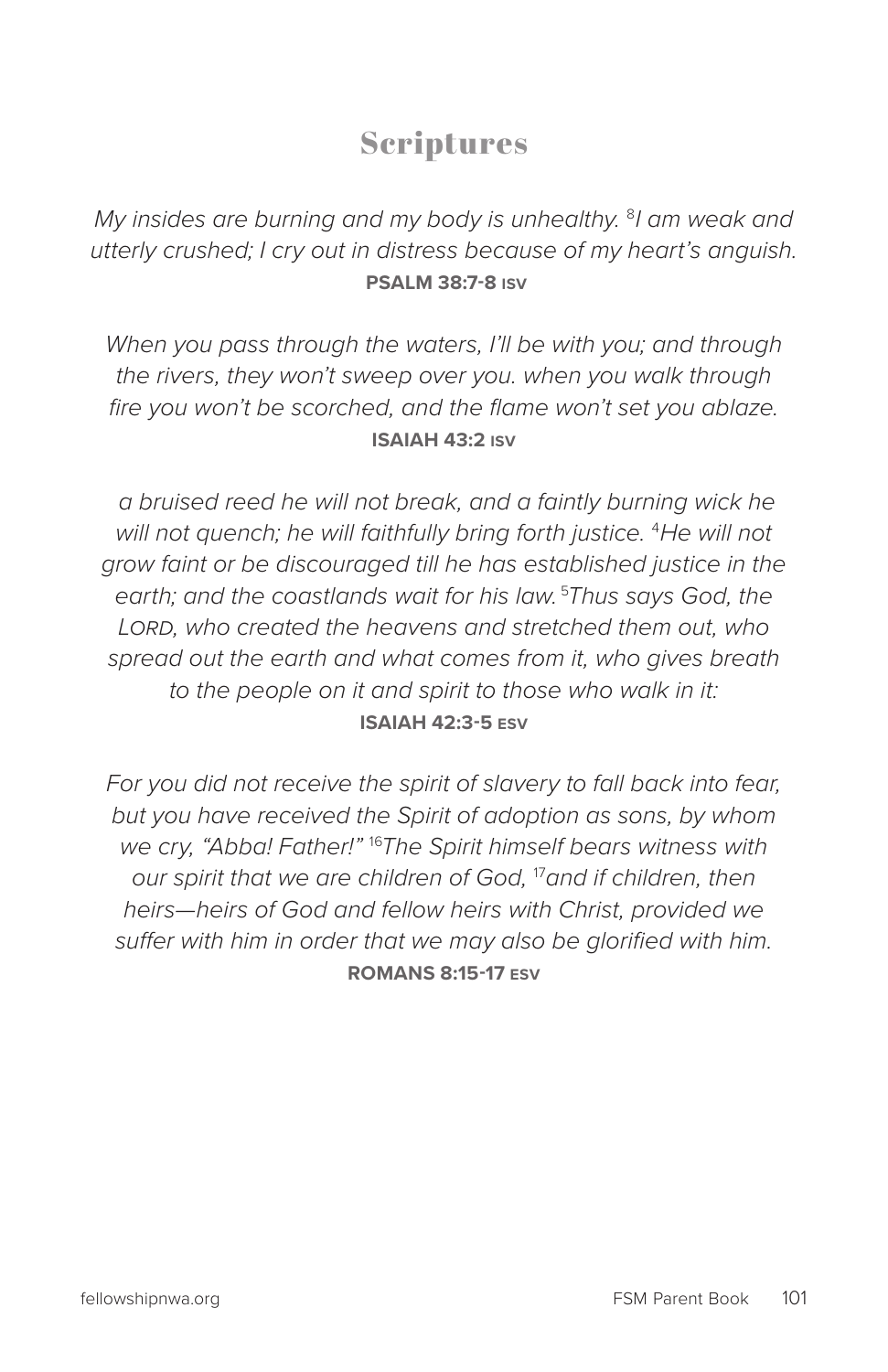# BULLYING

REPAY NO ONE EVIL FOR EVIL, *but give thought to do what is honorable in the sight of all. If possible, so far as it depends on you, live peaceably with all.* 

*Beloved, never avenge yourselves, but leave it to the wrath of God, for it is written, "Vengeance is mine, I will repay, says the Lord."* 

*To the contrary,*  "IF YOUR ENEMY IS HUNGRY, FEED HIM; IF HE IS THIRSTY, GIVE HIM SOMETHING TO DRINK; *for by so doing you will heap burning coals on his head."* 

> DO NOT BE OVERCOME BY EVIL, BUT OVERCOME EVIL WITH GOOD.

> > **ROMANS 12:17-21 ESV**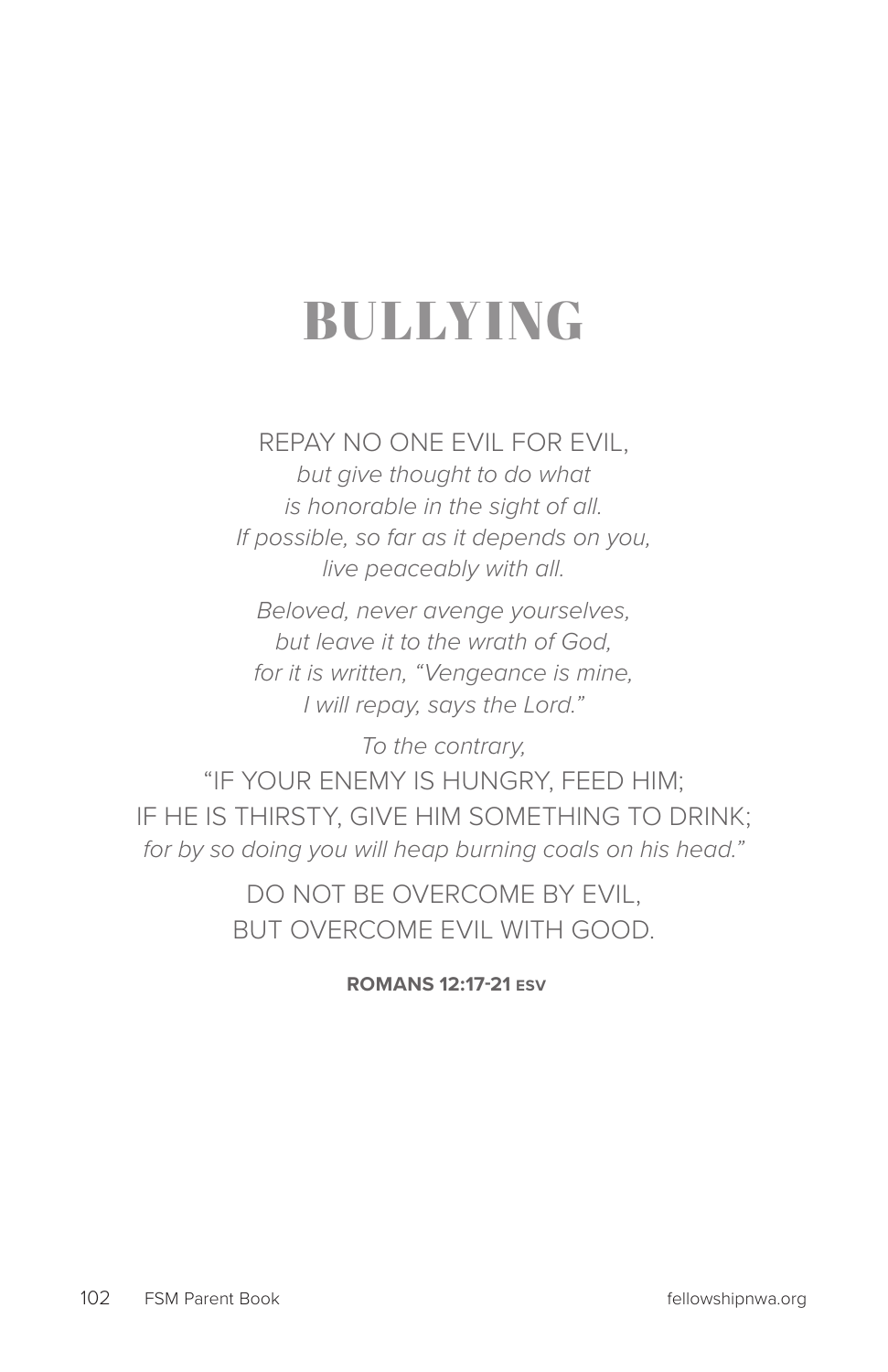#### Have you experienced or seen any bullying at school? Outside of school?

How do you feel when you're bullied? How do you feel when you see others being bullied?

What do you want to do if it happens again? How can I help?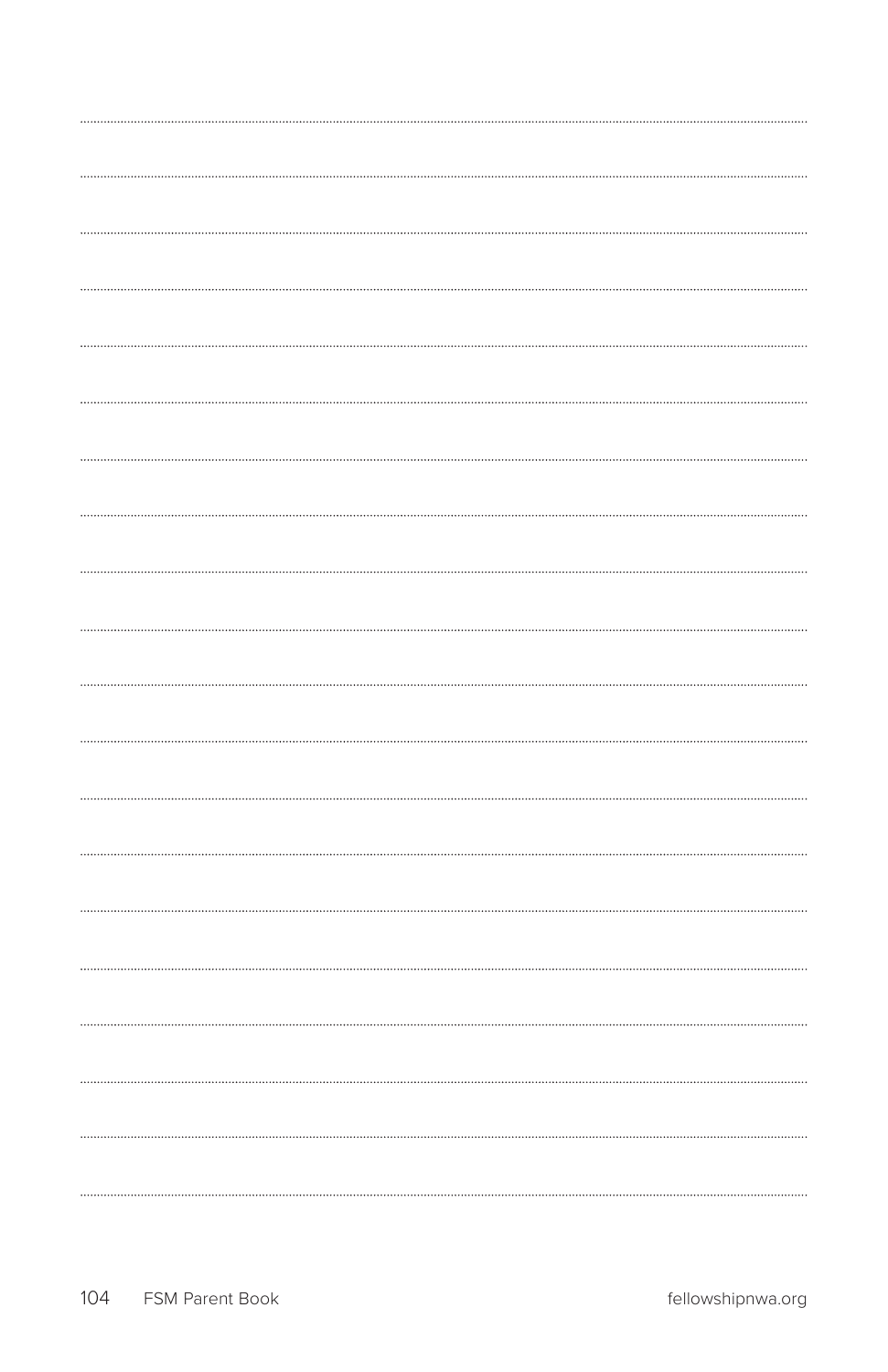*And let us not grow weary of doing good, for in due season we will reap, if we do not give up.* <sup>10</sup>*So then, as we have opportunity, let us do good to everyone, and especially to those who are of the household of faith.* **GALATIANS 6:9-10 ESV**

*He heals the brokenhearted and binds up their wounds.*  **PSALM 147:3 ESV**

*Do nothing from rivalry or conceit, but in humility count others more significant than yourselves.* **PHILIPPIANS 2:3 ESVUK**

*"But I say to you who hear, Love your enemies, do good to those who hate you,"*  **LUKE 6:27 ESV**

As followers of Jesus, bullying is not something we are called to do and we can trust the Lord will heal our hurts if we have been bullied.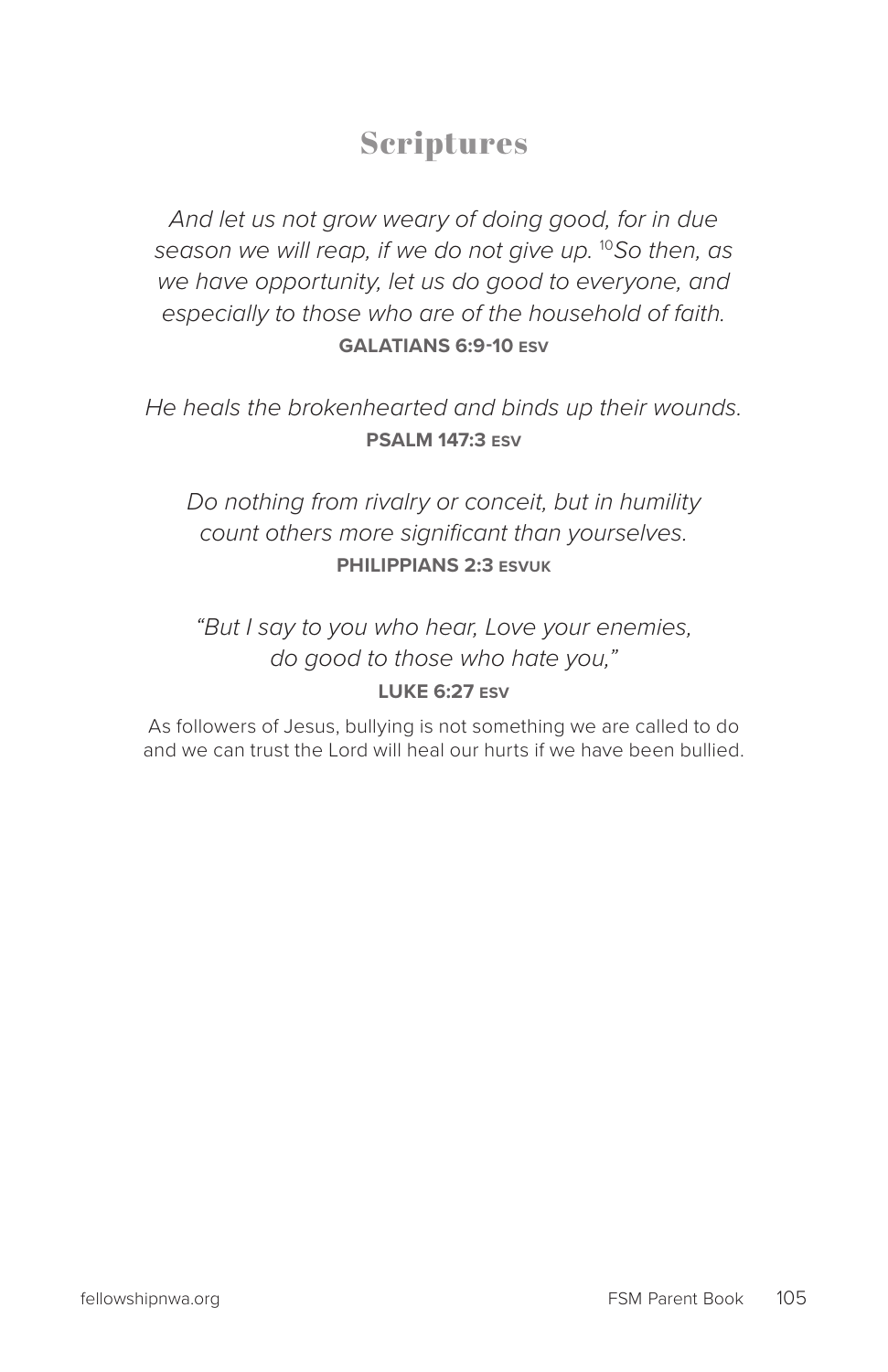# FRIENDSHIPS CHANGING OR ENDING

*A new commandment I give to you,*  THAT YOU LOVE ONE ANOTHER: JUST AS I HAVE LOVED YOU*, you also are to love one another.* 

*By this all people will know that you are my disciples, if you have love for one another."*

**JOHN 13:34-35 ESV**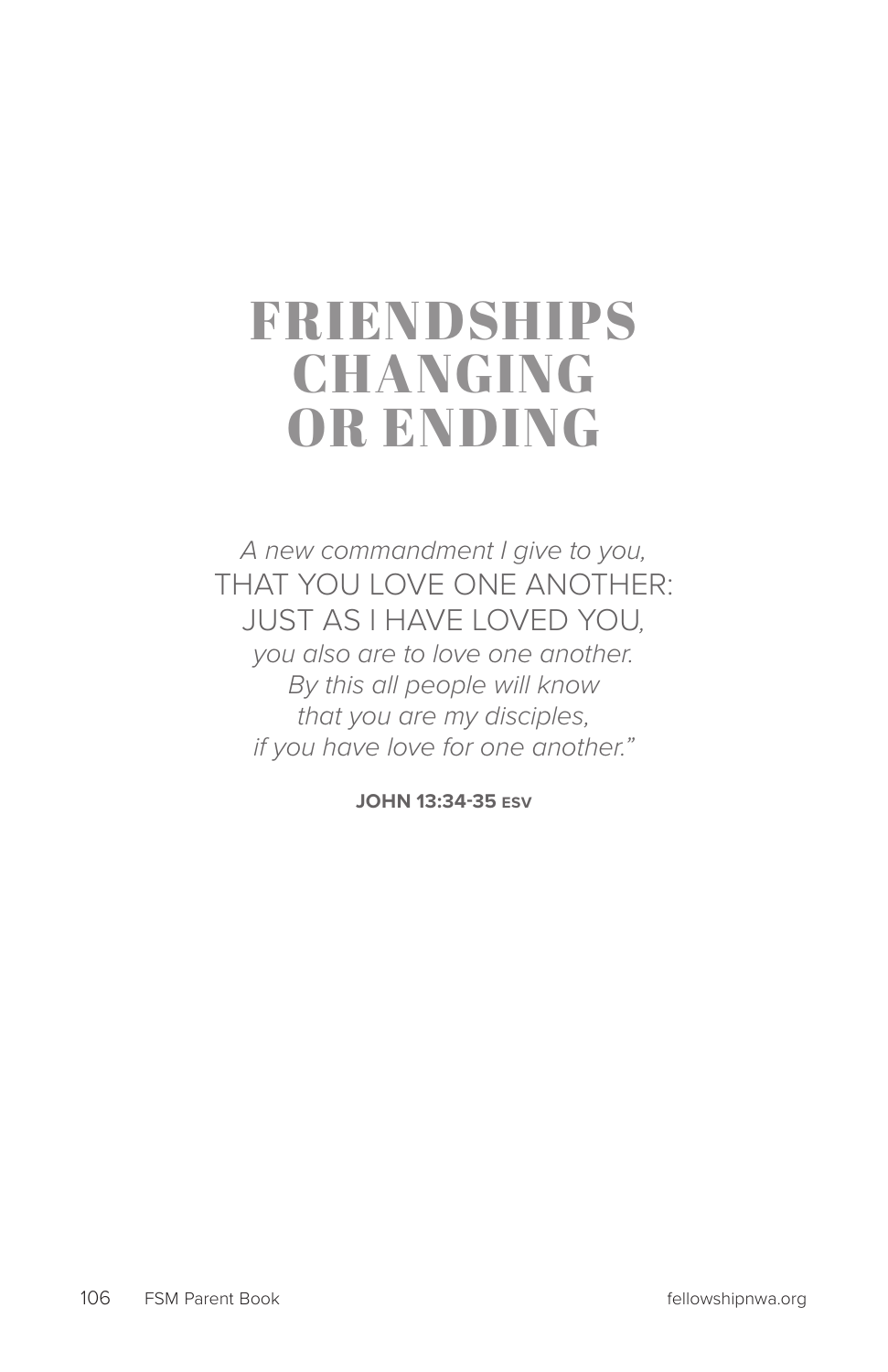Can I ask what happened between you and that friend?

How are other people responding? What are they saying?

What do you want your relationship with that friend to look like moving forward?

How can you honor God in this situation?

What did you learn about yourself or about friendship through this?

What does forgiveness look like for you and that friend?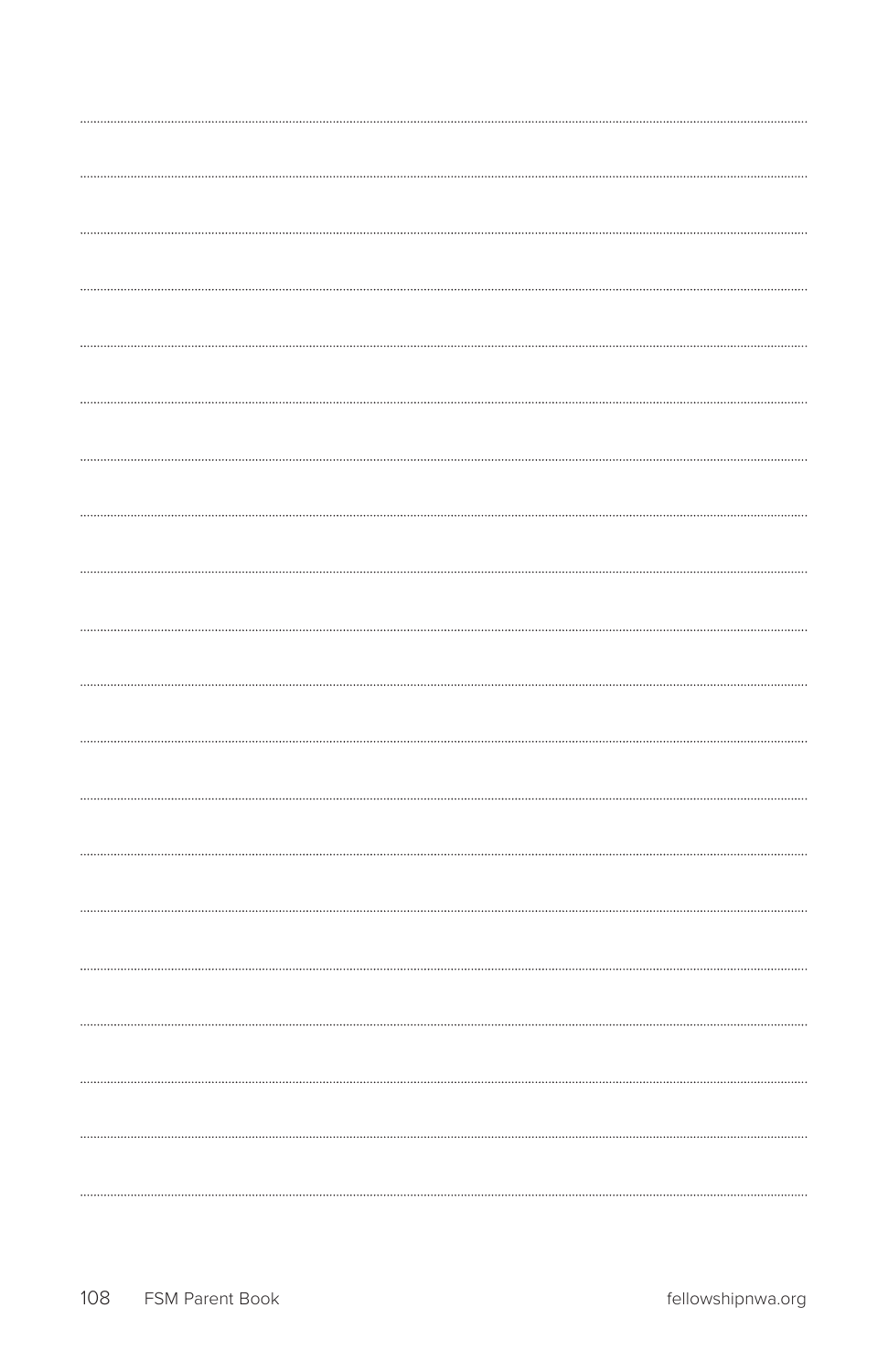*Let no corrupting talk come out of your mouths, but only*  such as is good for building up, as fits the occasion, that it *may give grace to those who hear.* <sup>30</sup>*And do not grieve the Holy Spirit of God, by whom you were sealed for the day of redemption.* <sup>31</sup>*Let all bitterness and wrath and anger and clamor and slander be put away from you, along with all malice.* <sup>32</sup>*Be kind to one another, tenderhearted, forgiving one another, as God in Christ forgave you.* **EPHESIANS 4:29-32 ESV**

*So if you are offering your gift at the altar and there remember that your brother has something against you,* <sup>24</sup>*leave your gift there before the altar and go. First be reconciled to your brother, and then come and offer your gift.*  **MATTHEW 5:23-24 ESV**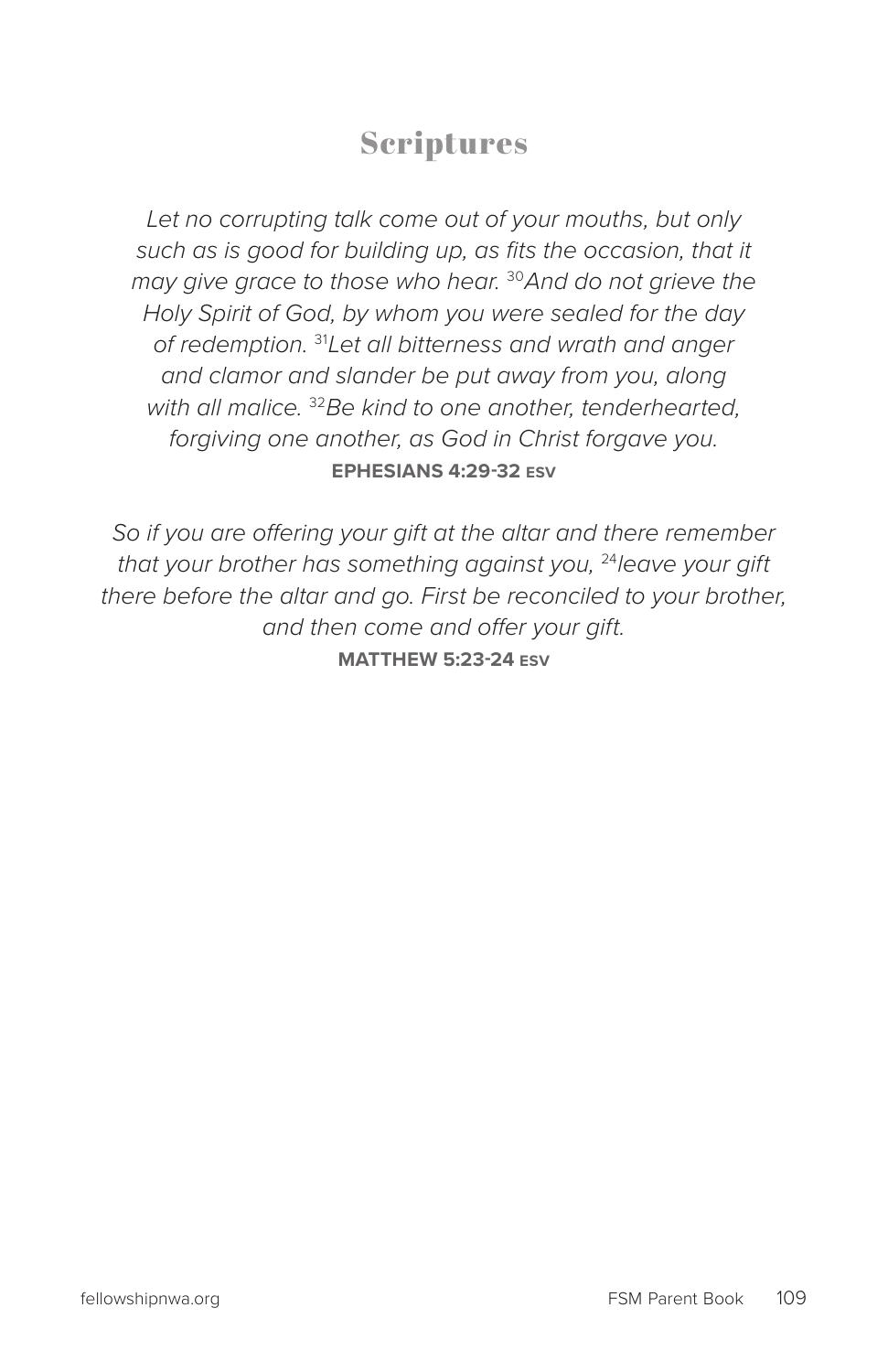# SIBLING RELATIONSHIP

*Above all,*  KEEP LOVING ONE ANOTHER EARNESTLY, *since love covers a multitude of sins.*

**1 PETER 4:8 ESV**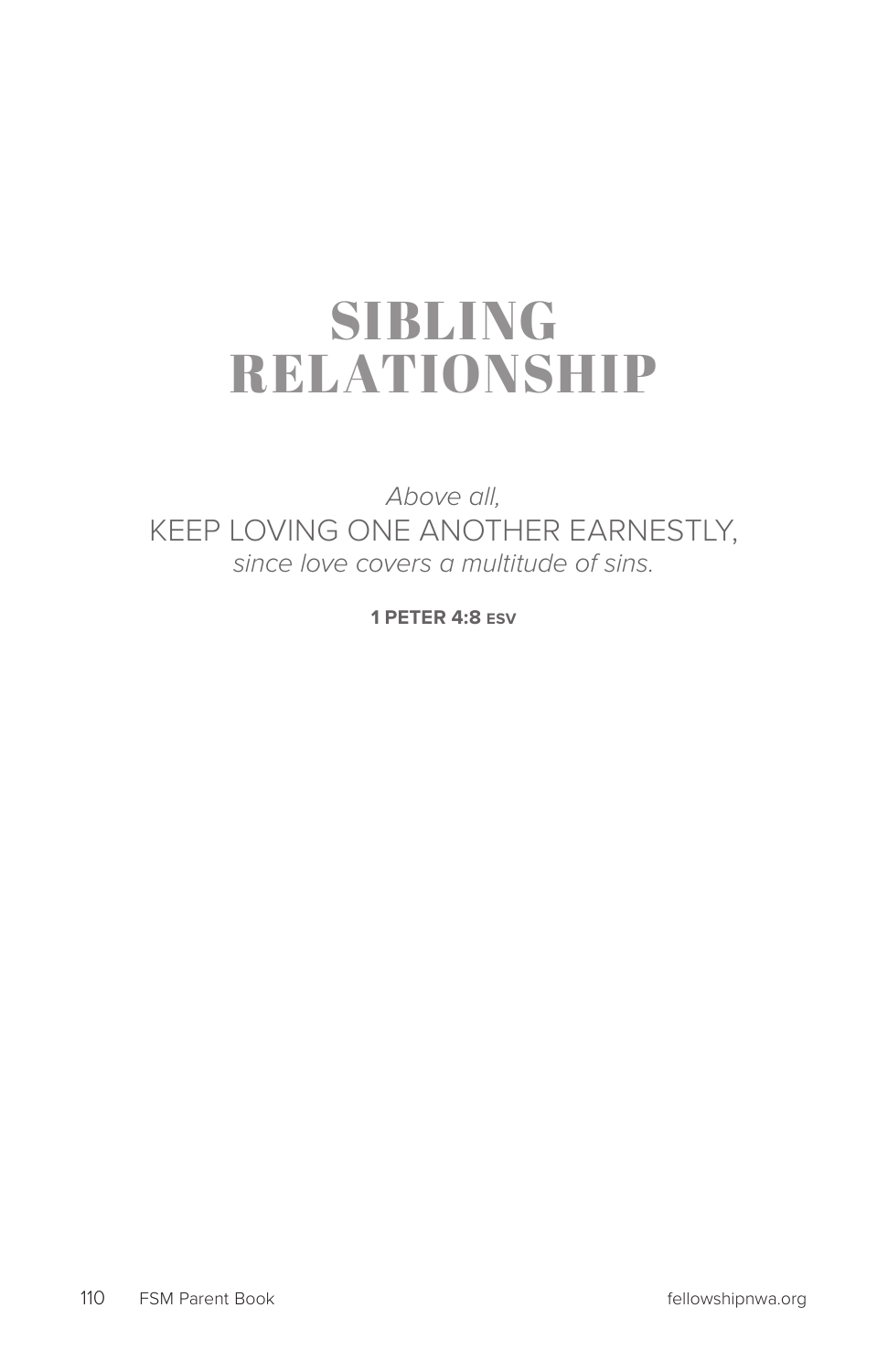How do you want your sibling(s) to treat you?

How do you think you should treat your sibling(s)? Why?

What conflicts have you had recently and how were they handled? What would you want to change next time?

What do you love most about your sibling(s)?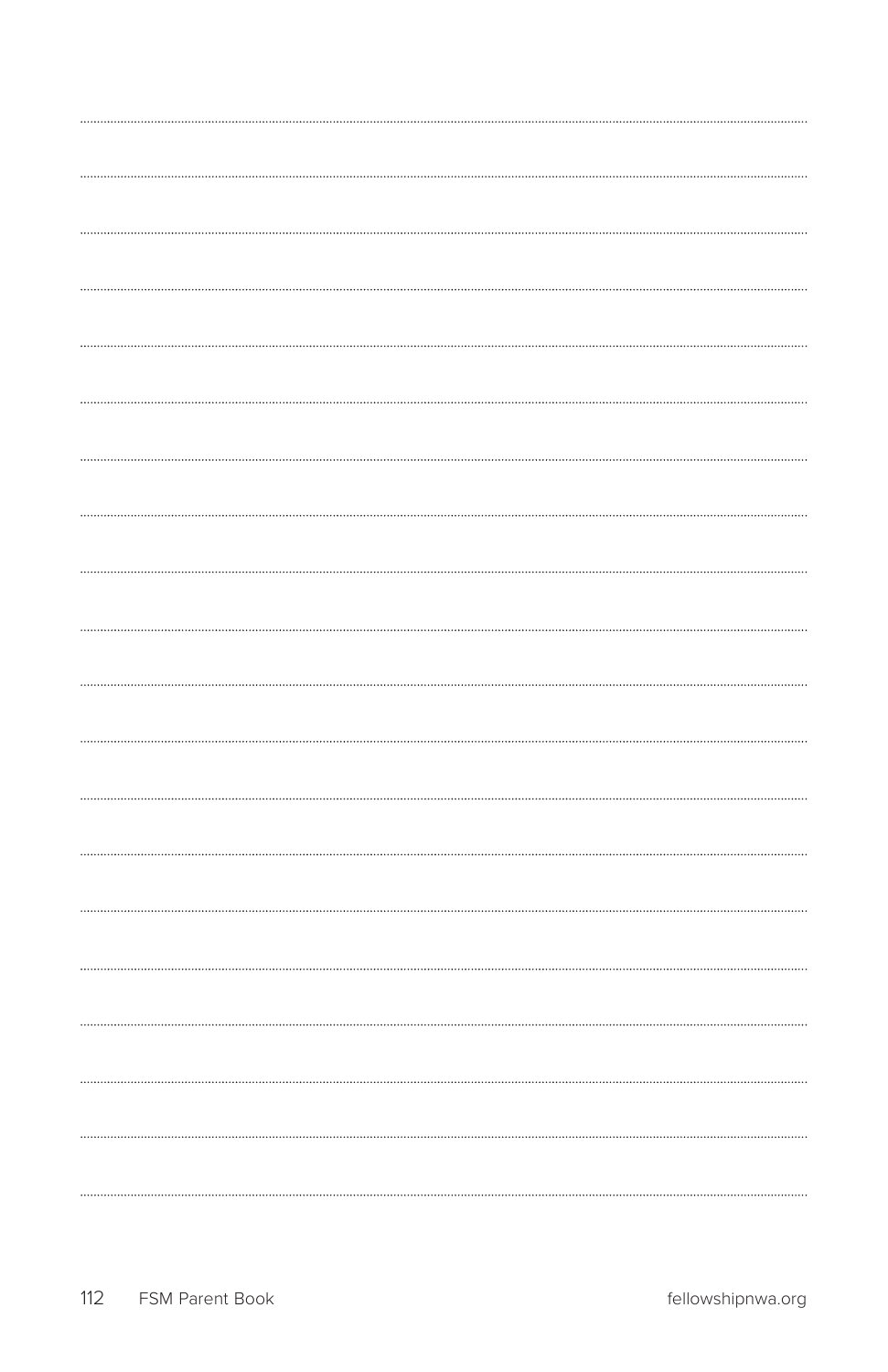### *Honor everyone. Love the brotherhood. Fear God. Honor the emperor.* **1 PETER 2:17 ESV**

#### *See that no one repays anyone evil for evil, but always seek to do good to one another and to everyone.*   **1 THESSALONIANS 5:15 ESV**

*A soft answer turns away wrath, but a harsh word stirs up anger.*   **PROVERBS 15:1 ESV**

*"even as the Son of Man came not to be served but to serve, and to give his life as a ransom for many."*   **MATTHEW 20:28 ESV**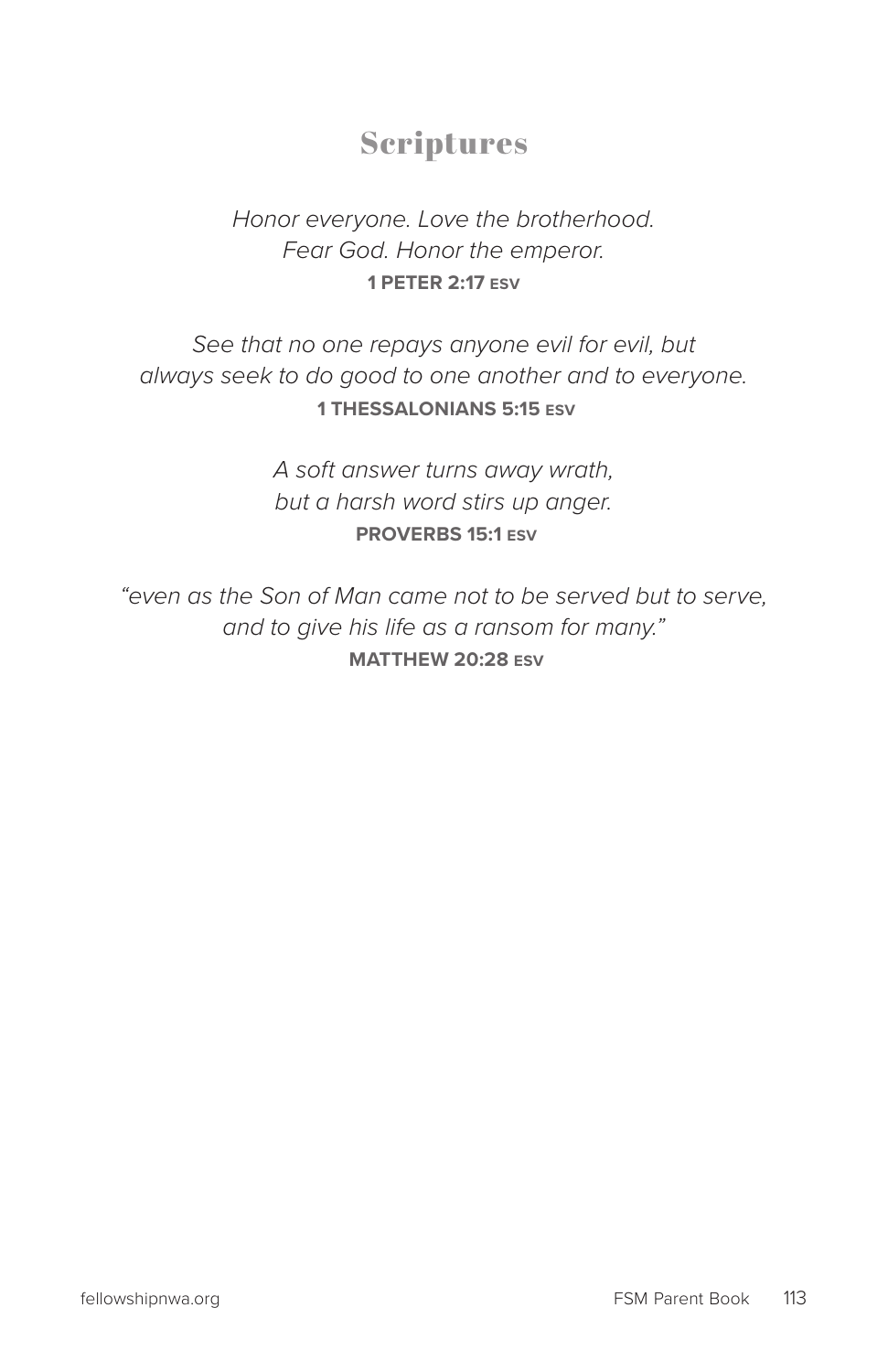# TALKING POLITICS

*First of all, then, I urge that*  SUPPLICATIONS, PRAYERS, INTERCESSIONS, AND THANKSGIVINGS *be made for all people,*  FOR KINGS AND ALL WHO ARE IN HIGH POSITIONS*, that we may lead a peaceful and quiet life, godly and dignified in every way.* 

*This is good, and it is pleasing in the sight of God our Savior,*  WHO DESIRES ALL PEOPLE TO BE SAVED *and to come to the knowledge of the truth.*

**1 TIMOTHY 2:1-4 ESV**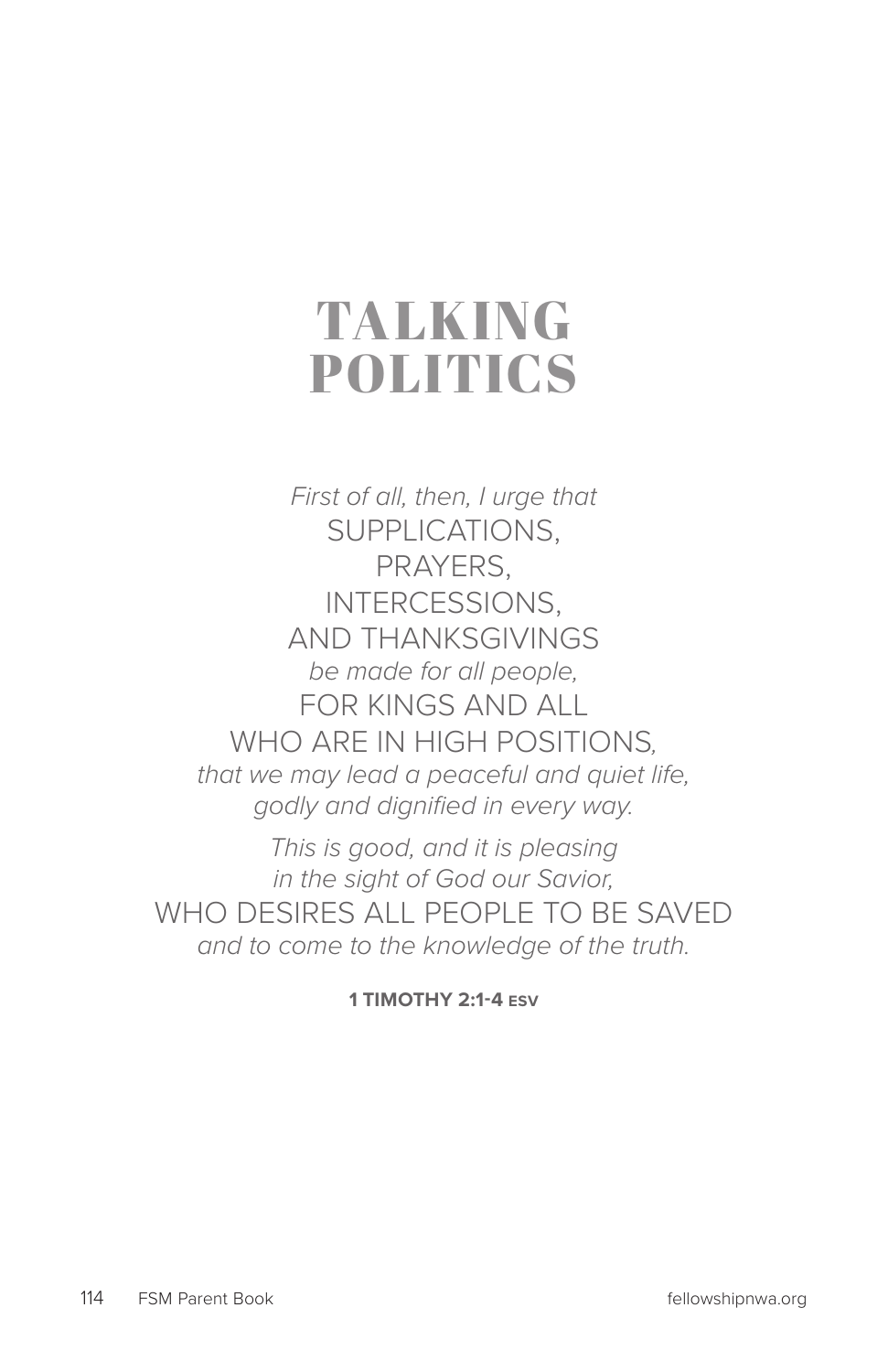### What do you think and feel about politics?

What do you learn from your teachers, friends, and coaches about politics?

What questions do you have about politics, culture, or the world?

What do you want to learn about politics? How do you want to do that?

What can we pray together for our nation and its leaders?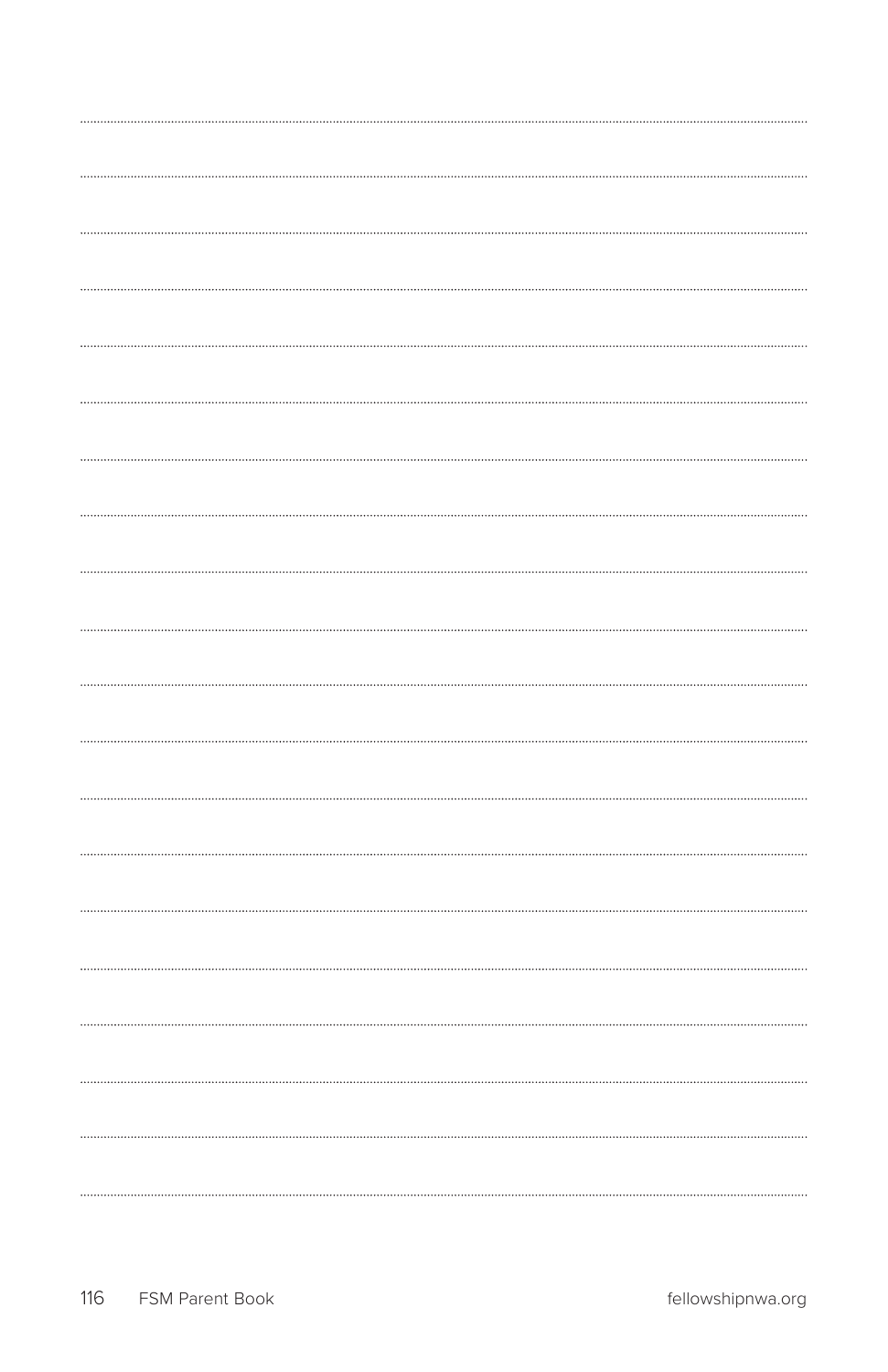*Let every person be subject to the governing authorities. For there is no authority except from God, and those that exist have been instituted by God.* <sup>2</sup> *Therefore whoever resists the authorities resists what God has appointed, and those who resist will incur judgment.* <sup>3</sup>*For rulers are not a terror to good conduct, but to bad. Would you have no*  fear of the one who is in authority? Then do what is good, *and you will receive his approval,* **ROMANS 13:1-3 ESV**

*For the Lord is our judge; the Lord is our lawgiver; the Lord is our king; he will save us.*   **ISAIAH 33:22 ESV**

*For because of this you also pay taxes, for the authorities are ministers of God, attending to this very thing.* <sup>7</sup> *Pay to all what is owed to them: taxes to whom taxes are owed, revenue to whom revenue is owed, respect to whom respect is owed, honor to whom honor is owed.*   **ROMANS 13:6-7 ESV**

*if my people who are called by my name humble themselves, and pray and seek my face and turn from their wicked ways, then I will hear from heaven and will forgive their sin and heal their land.*   **2 CHRONICLES 7:14 ESV**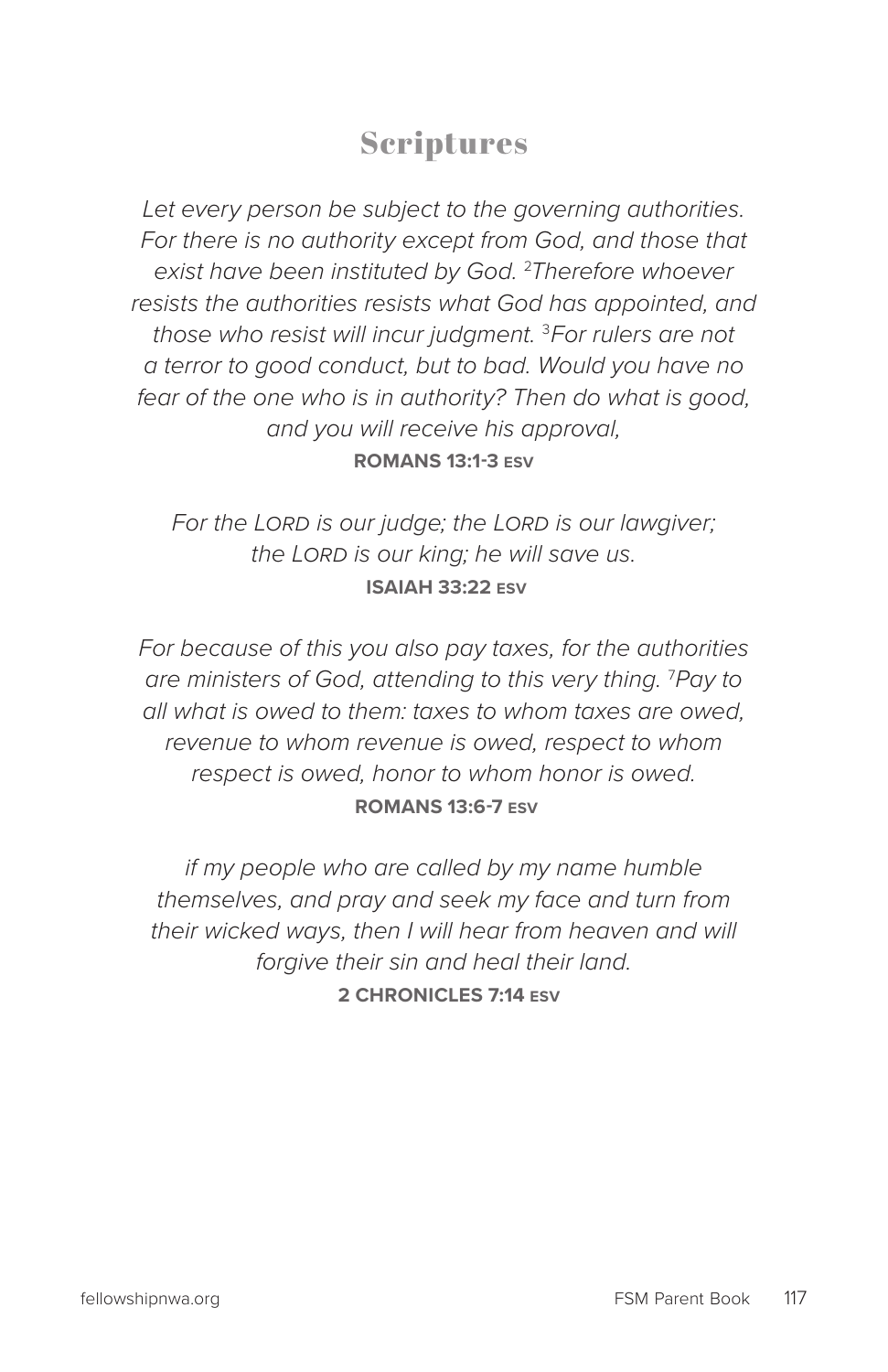# HONORING AUTHORITY

*Remind them to be submissive to rulers and authorities,*  TO BE OBEDIENT, TO BE READY *for every good work,* 

**TITUS 3:1 ESV**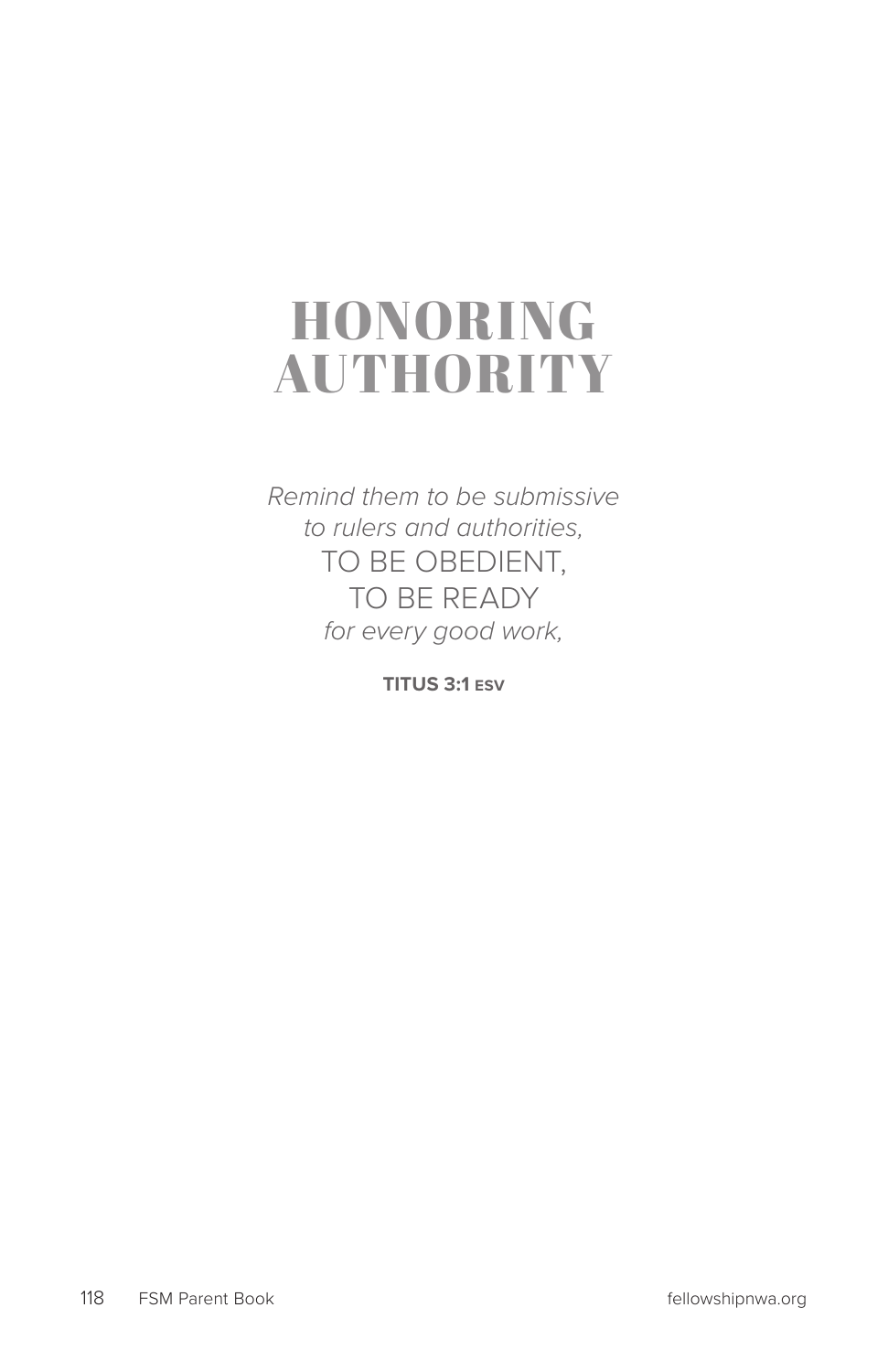What do you think about your coaches, teachers, and leaders? What do your friends think about them?

When is it hard to obey? When is it easiest for you?

What are you learning from your coaches, teachers, or even from us as parents?

What do you want your relationship with coaches, teachers, and parents to look like?

If you could change something in one of those relationships, what would you change?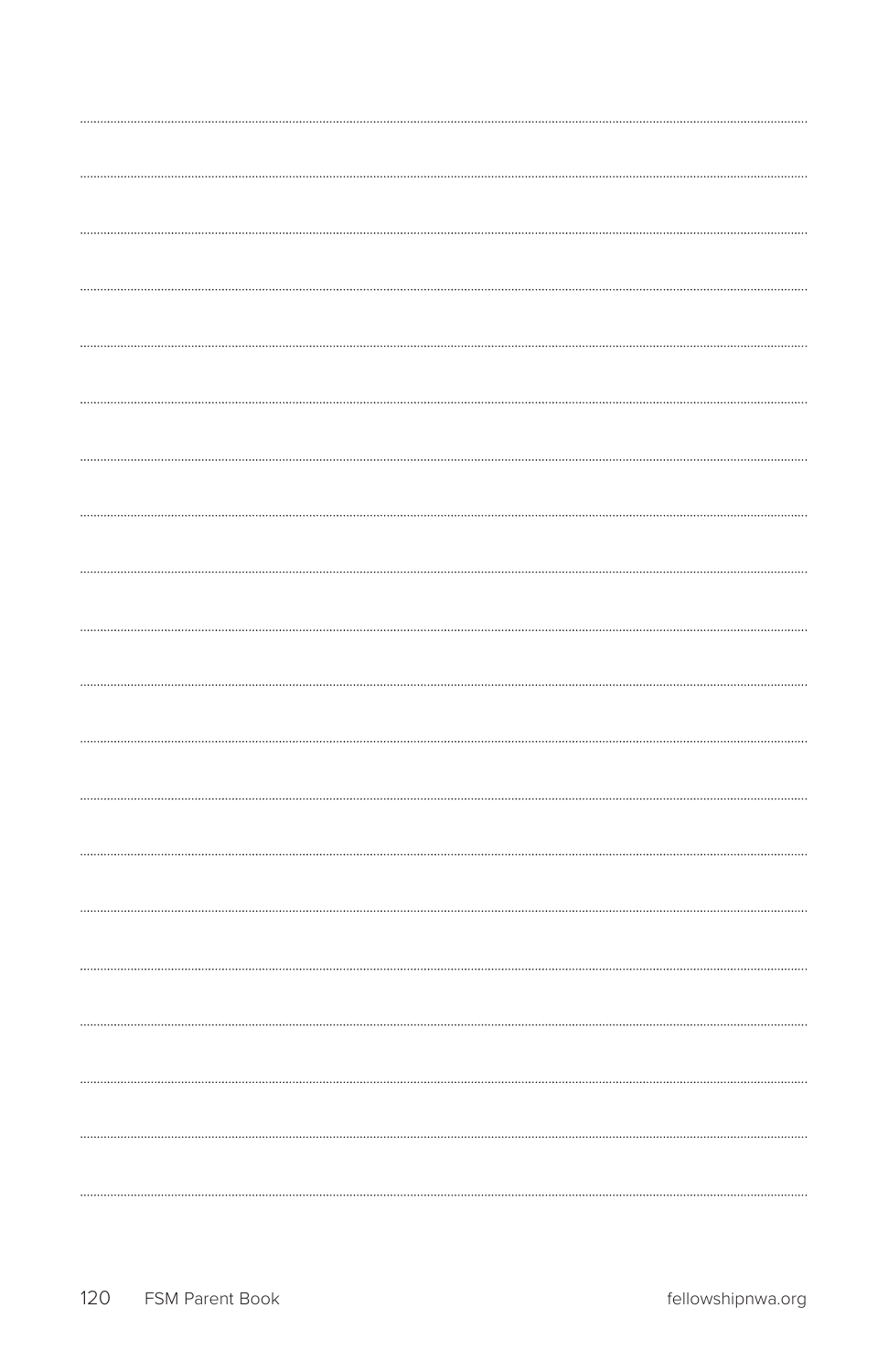*Children, obey your parents in the Lord, for this is right.* <sup>2</sup> *"Honor your father and mother" (this is the first commandment with a promise),* <sup>3</sup> *"that it may go well with you and that you may live long in the land."*  **EPHESIANS 6:1-3 ESV**

*Whoever heeds instruction is on the path to life, but he who rejects reproof leads others astray.*  **PROVERBS 10:17 ESV**

*Obey your leaders and submit to them, for they are keeping watch over your souls, as those who will have to give an account. Let them do this with joy and not with groaning, for that would be of no advantage to you.* **HEBREWS 13:17 ESV**

This is referring to leaders and authorities who are following Jesus.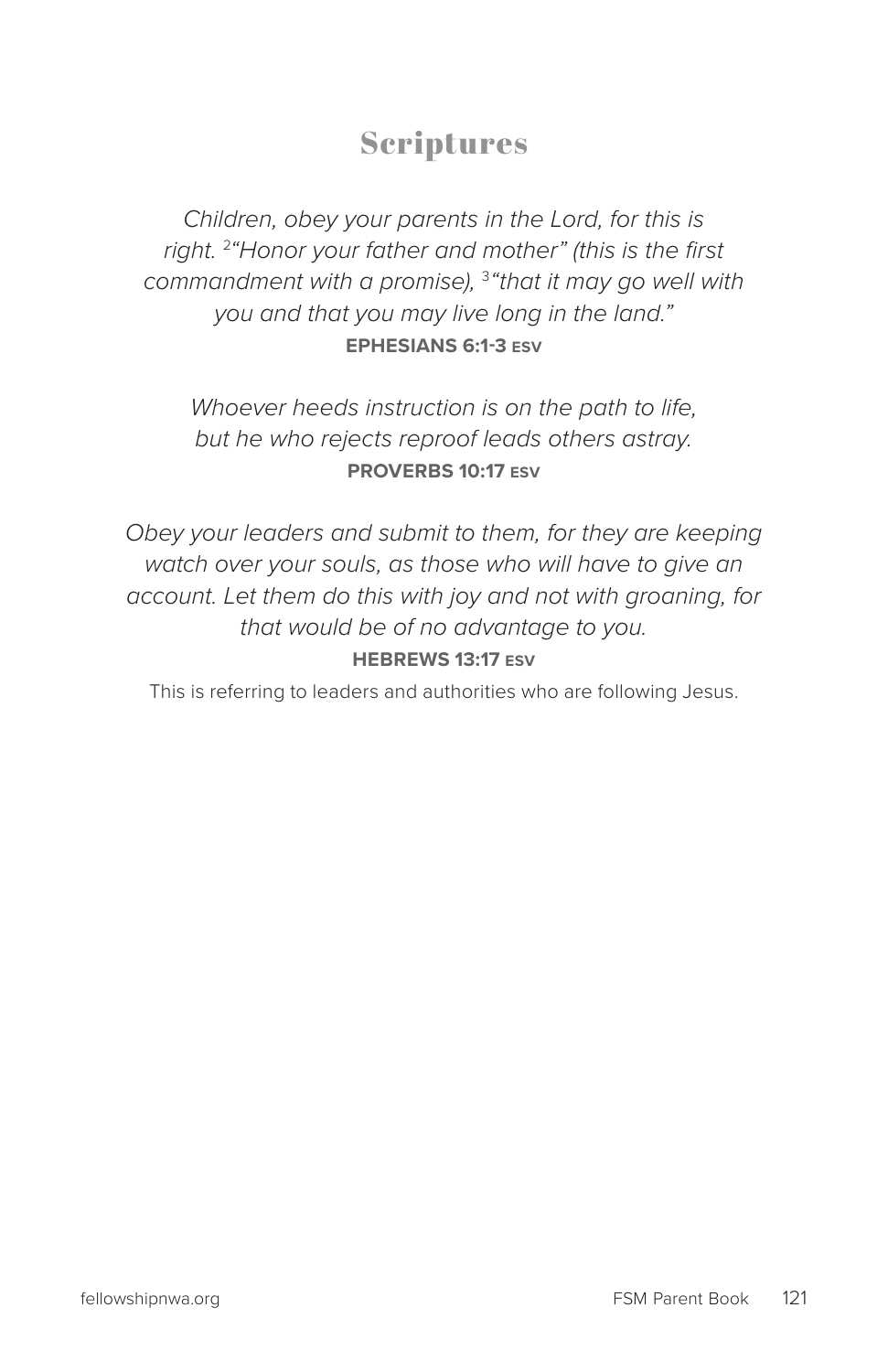# NEGATIVE CONSEQUENCES

*And have you forgotten the exhortation that addresses you as sons?* 

*"My son, do not regard lightly the discipline of the Lord, nor be weary when reproved by him.*  FOR THE LORD DISCIPLINES THE ONE HE LOVES, *and chastises every son whom he receives."*

**HEBREWS 12:5-6 ESV**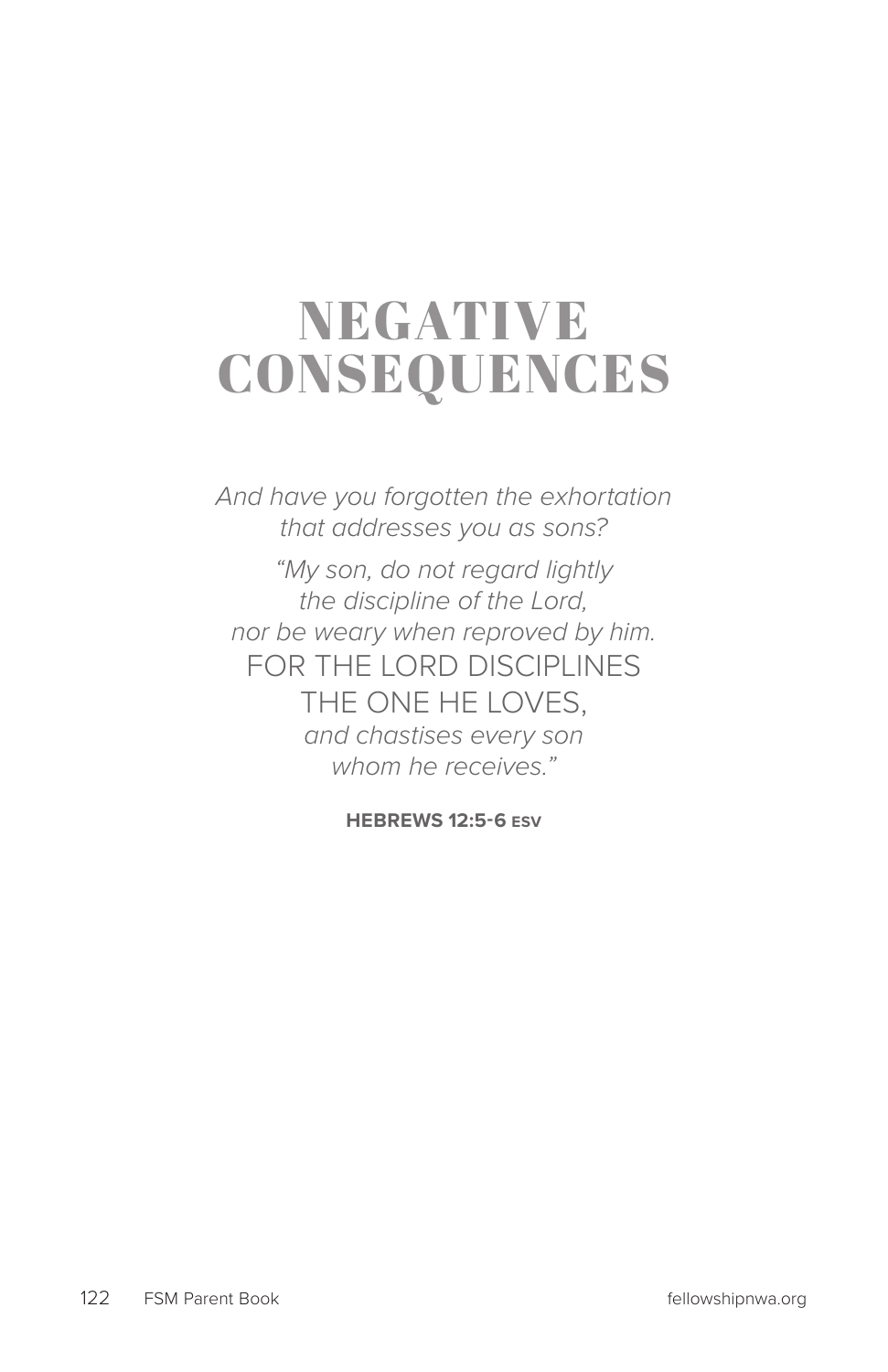This set of questions is meant to be fun and to highlight what grace looks like in situations that deserve negative consequences.

- Give them a scenario where there would need to be disciplined. Then ask them:
	- ✓ What do you think grace would look like in this situation?
	- $\sqrt{ }$  What do you think we, as your parents, would say grace looks like in this situation?
- Give them another scenario or a recent conflict that has been resolved. Then ask:
	- ✓ What do you think the consequences should have been?
	- ✓ What's the balance of discipline and grace in this situation?
- Do you lean more towards giving grace or giving discipline in situations? Why? What do you think happens if you only practice one and neglect the other?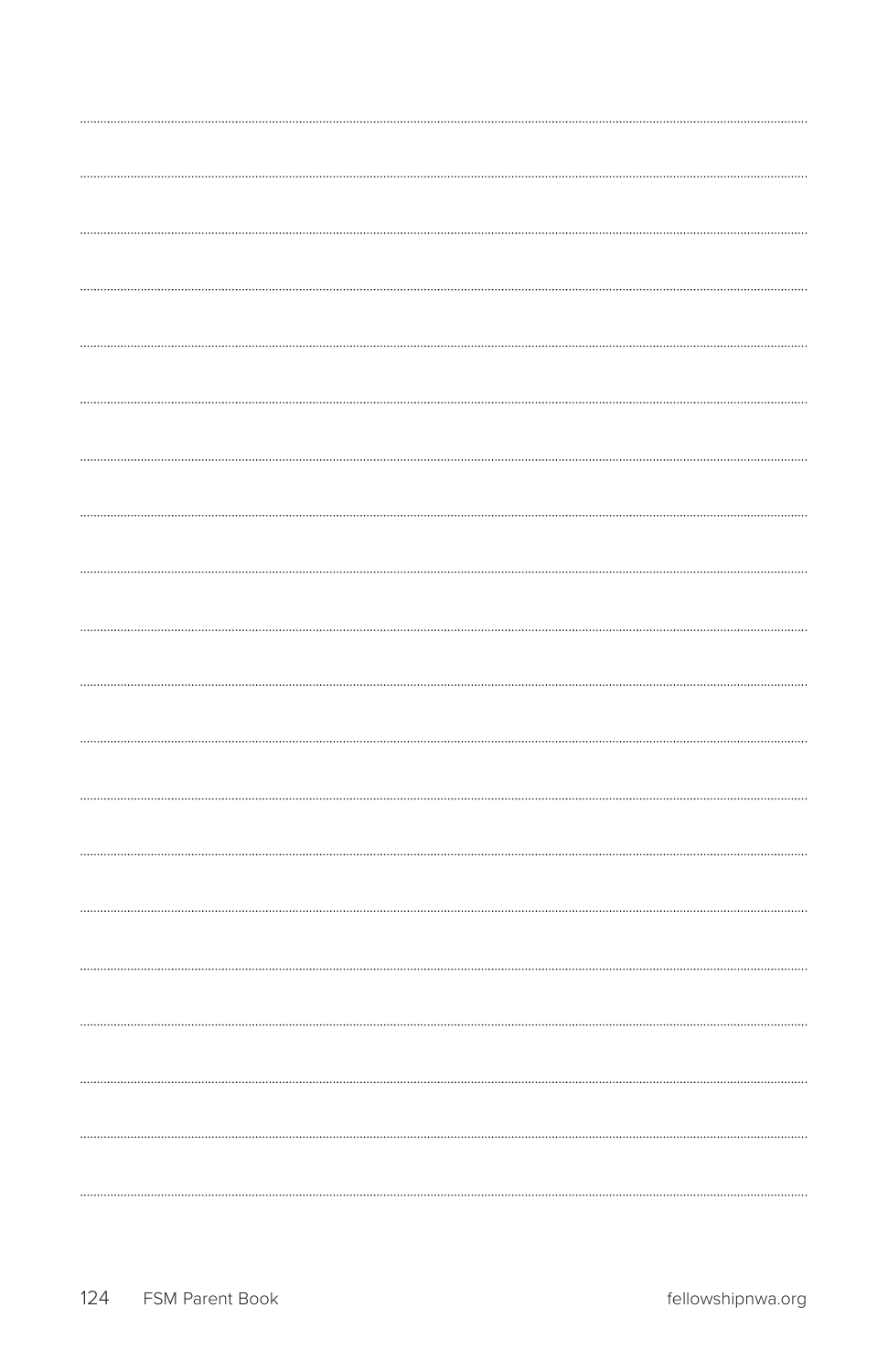#### *Whoever loves discipline loves knowledge, but he who hates reproof is stupid.*  **PROVERBS 12:1 ESV**

*Listen to advice and accept instruction, that you may gain wisdom in the future.*  **PROVERBS 19:20 ESV**

*The Lord is merciful and gracious, slow to anger and abounding in steadfast love.* <sup>9</sup>*He will not always chide, nor will he keep his anger forever.* <sup>10</sup>*He does not deal with us according to our sins, nor repay us according to our iniquities.*  <sup>11</sup>*For as high as the heavens are above the earth, so great is his steadfast love toward those who fear him;* **PSALM 103:8-11 ESV**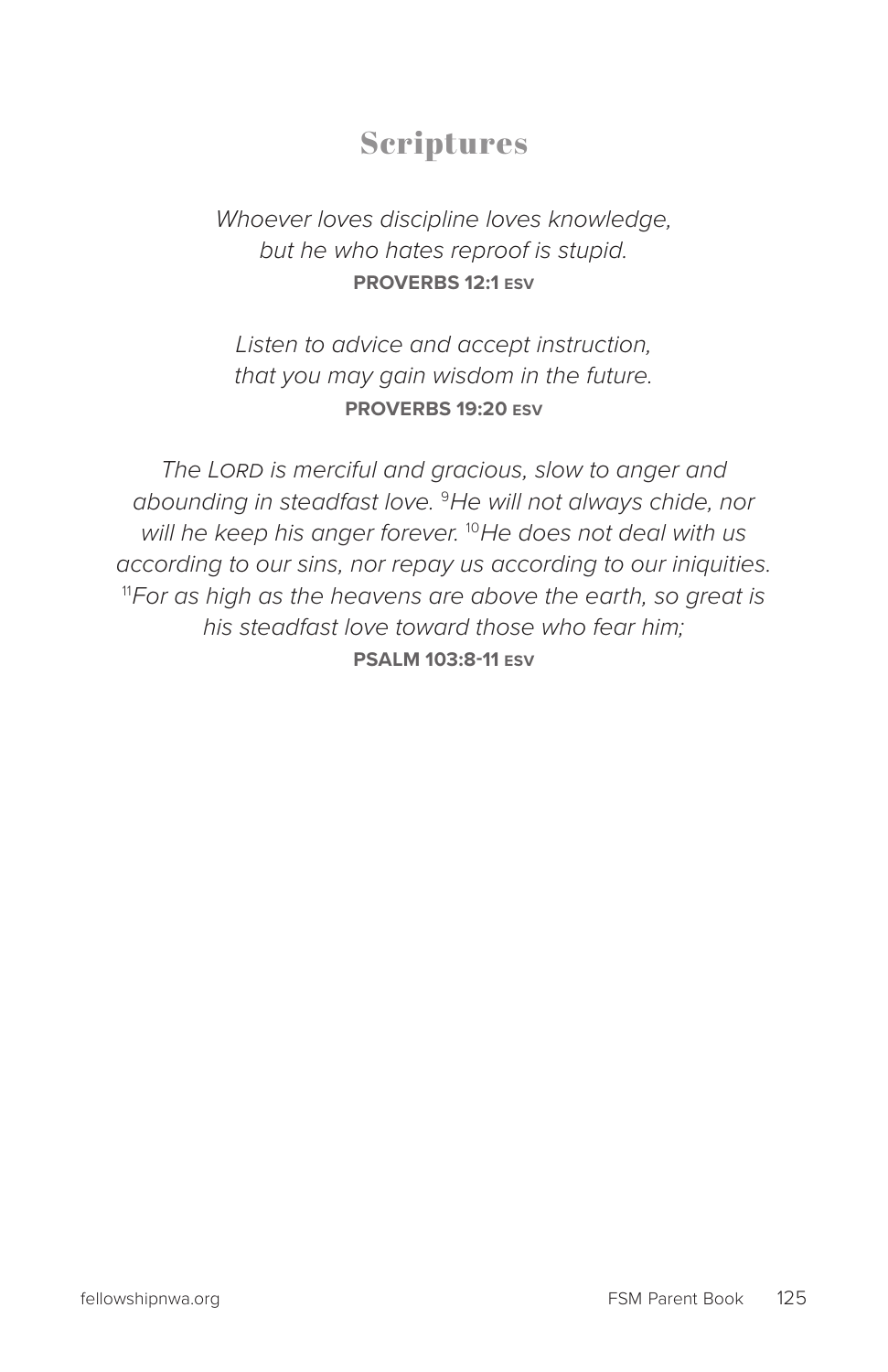# GAME PLAN FOR SUMMER OR SCHOOL

*Without counsel plans fail, but*  WITH MANY ADVISERS THEY SUCCEED.

**PROVERBS 15:22 ESV**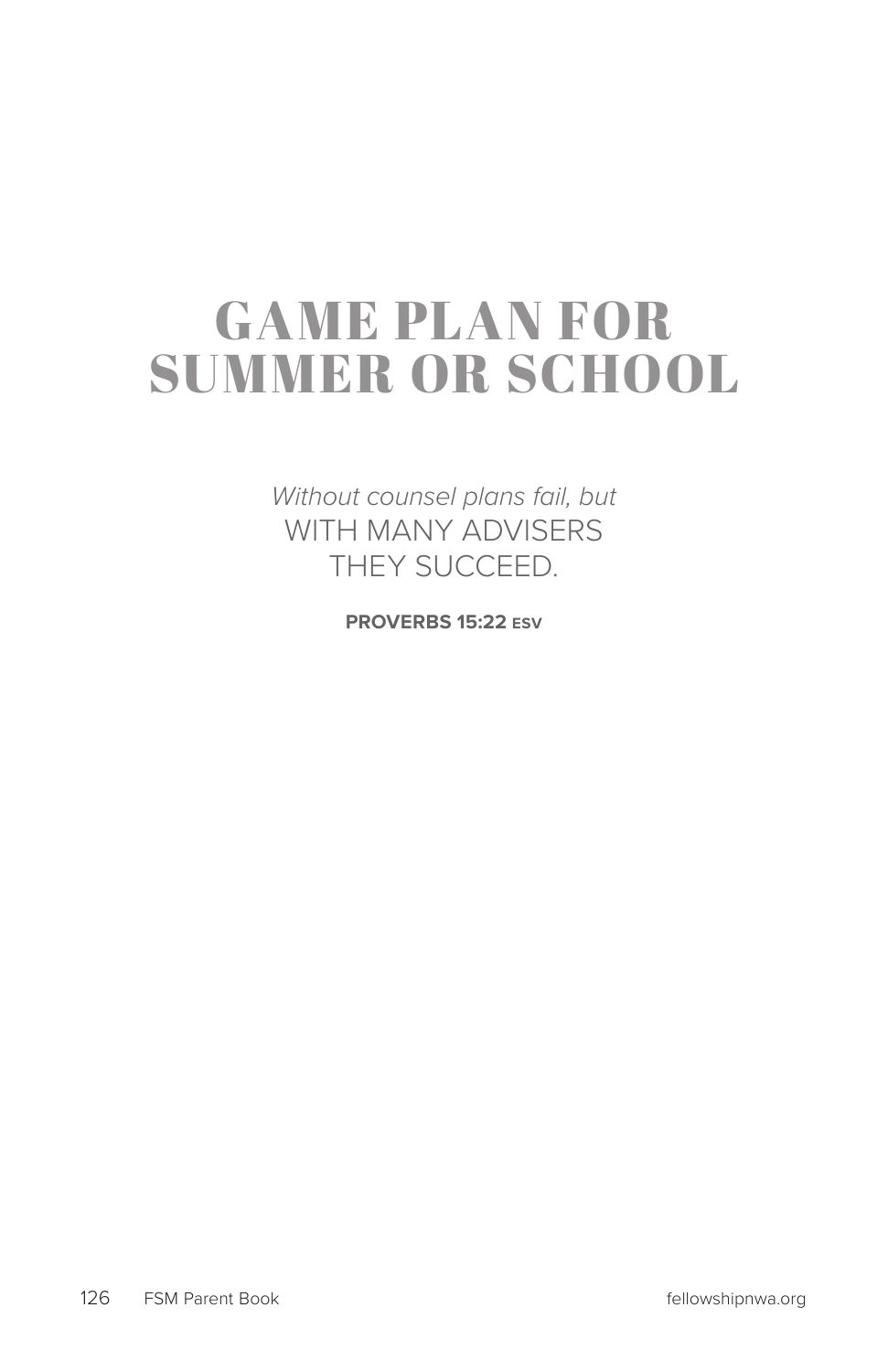### What are your goals for summer/the school year?

How do you want to grow? What do you want to learn?

How do you want to pursue the Lord? What do you need to do to make that possible?

What do you want to have learned at the end of the summer/ school year? How do you want to have used your time?

Based on your answer, what is one step you can take to get there?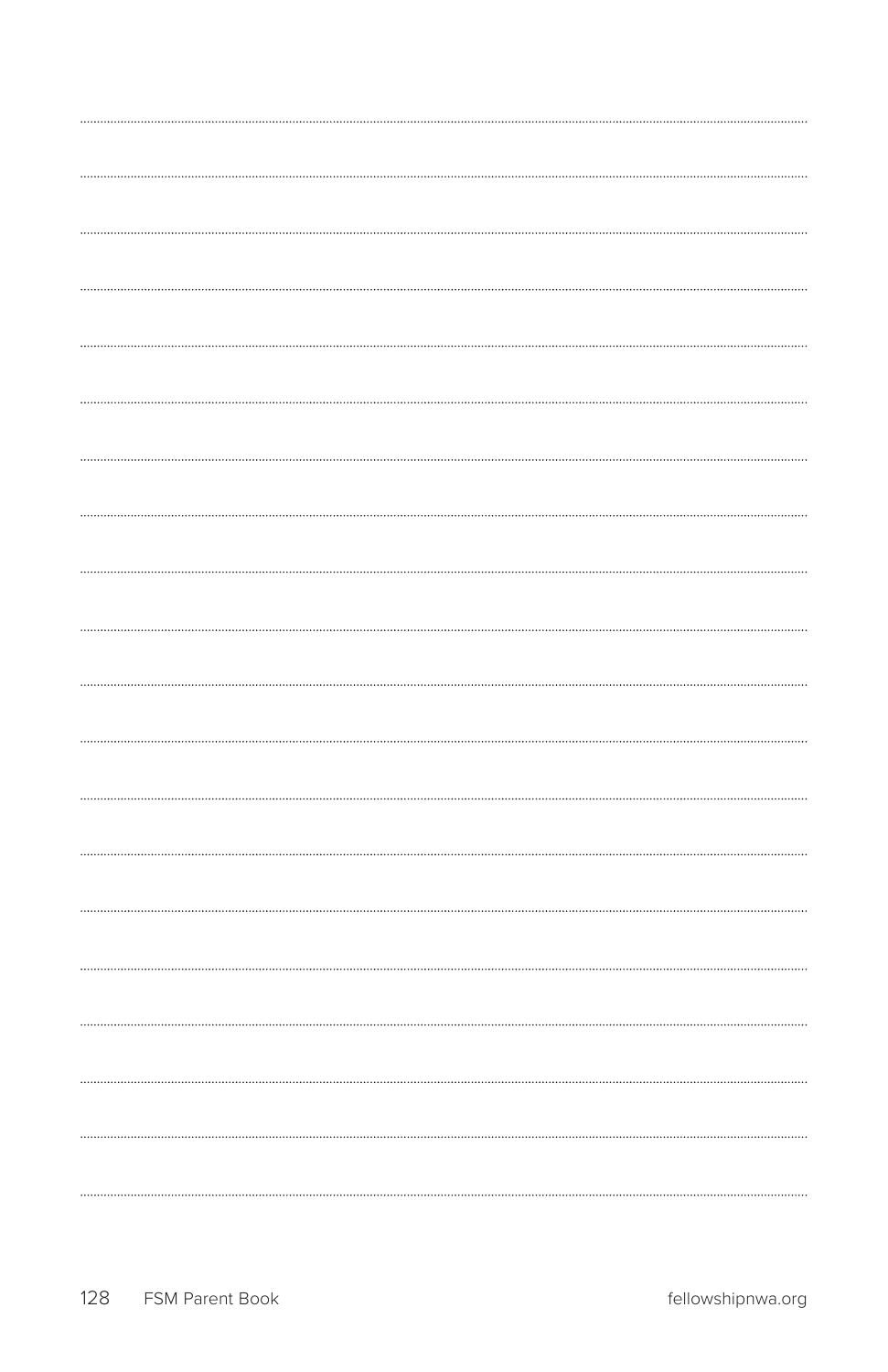*His divine power has granted to us all things that pertain to life and godliness, through the knowledge of him who called us to his own glory and excellence,* <sup>4</sup>*by which he has granted to us his precious and very great promises, so that through them you may become partakers of the divine nature, having escaped from the corruption that is in the world because of sinful desire.* <sup>5</sup>*For this very reason, make every effort to supplement your faith with virtue, and virtue with knowledge,* <sup>6</sup>*and knowledge with self-control, and self-control with steadfastness, and steadfastness*  with godliness, and godliness with brotherly affection, <sup>7</sup>and *brotherly affection with love.* <sup>8</sup>*For if these qualities are yours and are increasing, they keep you from being ineffective or unfruitful in the knowledge of our Lord Jesus Christ.* **2 PETER 1:3-8 ESV**

*If then you have been raised with Christ, seek the things that are above, where Christ is, seated at the right hand of God.* <sup>2</sup>*Set your minds on things that are above, not on things that are on earth.*  <sup>3</sup>*For you have died, and your life is hidden with Christ in God.*  **COLOSSIANS 3:1-3 ESV**

*Prepare your work outside; get everything ready for yourself in the field, and after that build your house.* **PROVERBS 24:27 ESV**